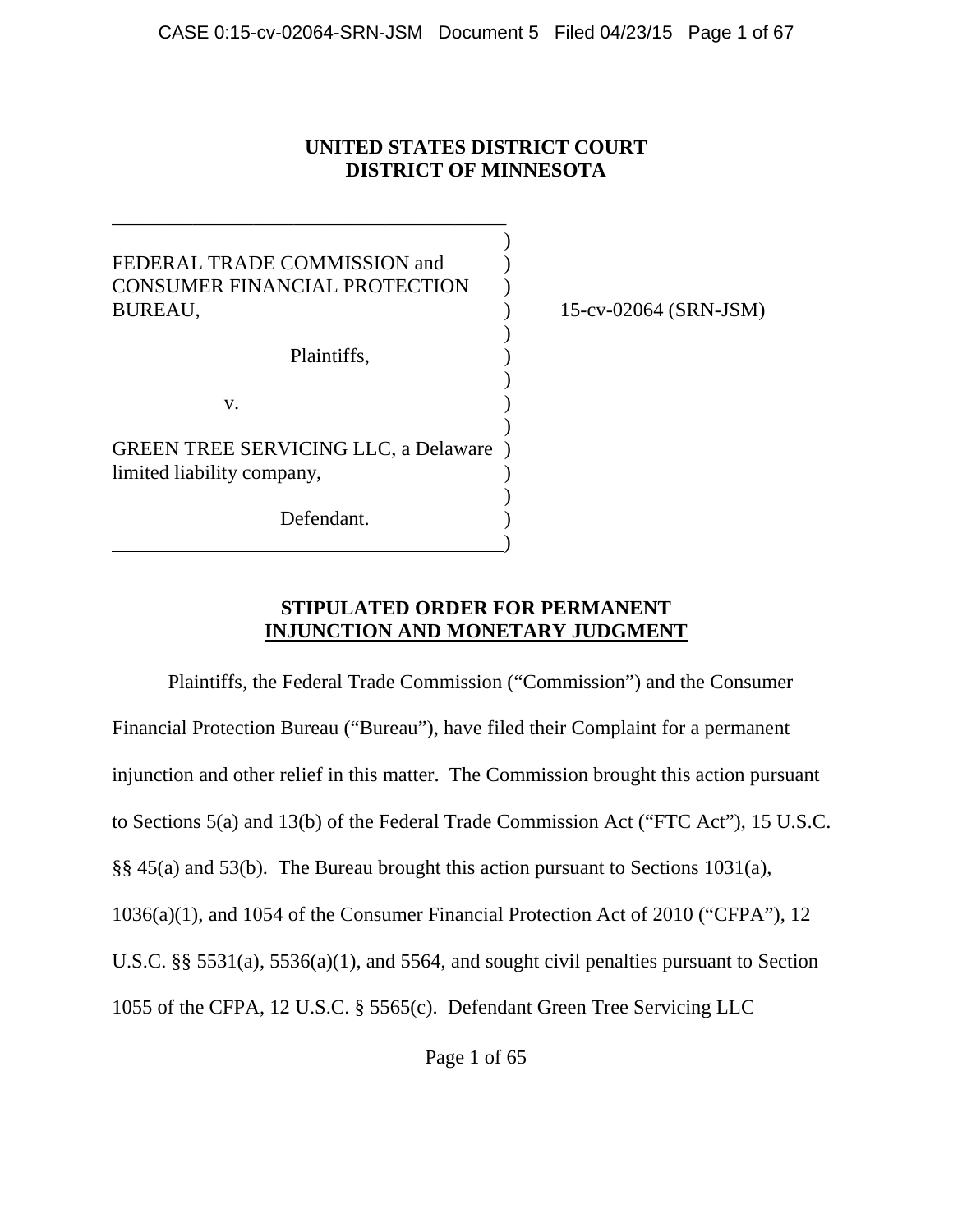("Defendant" or "Green Tree") waived service of the summons and the Complaint. The Commission, Bureau, and the Defendant stipulate to entry of this Order for Permanent Injunction and Monetary Judgment ("Order").

**THEREFORE**, it is **ORDERED** as follows:

### **FINDINGS**

1. This Court has jurisdiction over this matter.

2. The Complaint alleges a claim upon which relief may be granted under Section 5(a) of the FTC Act, 15 U.S.C. § 45(a); Sections 1031(a) and 1036(a)(1) of the CFPA, 12 U.S.C. §§ 5531(a) and 5536(a)(1); the Fair Debt Collection Practices Act ("FDCPA"), 15 U.S.C. §§ 1692-1692p; the Fair Credit Reporting Act ("FCRA"), 15 U.S.C. §§ 1681-1681x; and Section 6 of the Real Estate Settlement Procedures Act, 12 U.S.C. § 2605, and its implementing regulation, Regulation X, 12 C.F.R. part 1024 (formerly codified at 24 C.F.R. part 3500) (collectively "RESPA").

3. For purposes of this settlement, Defendant neither admits nor denies any of the allegations in the Complaint, except as specifically stated in this Order. Only for purposes of this action, Defendant admits the facts necessary to establish jurisdiction.

4. All parties waive all rights to appeal or otherwise challenge or contest the validity of this Order. Defendant further waives and releases any claim it may have against the Commission or the Bureau, and their employees, representatives, or agents.

Page 2 of 65 5. Defendant waives any claim that it may have under the Equal Access to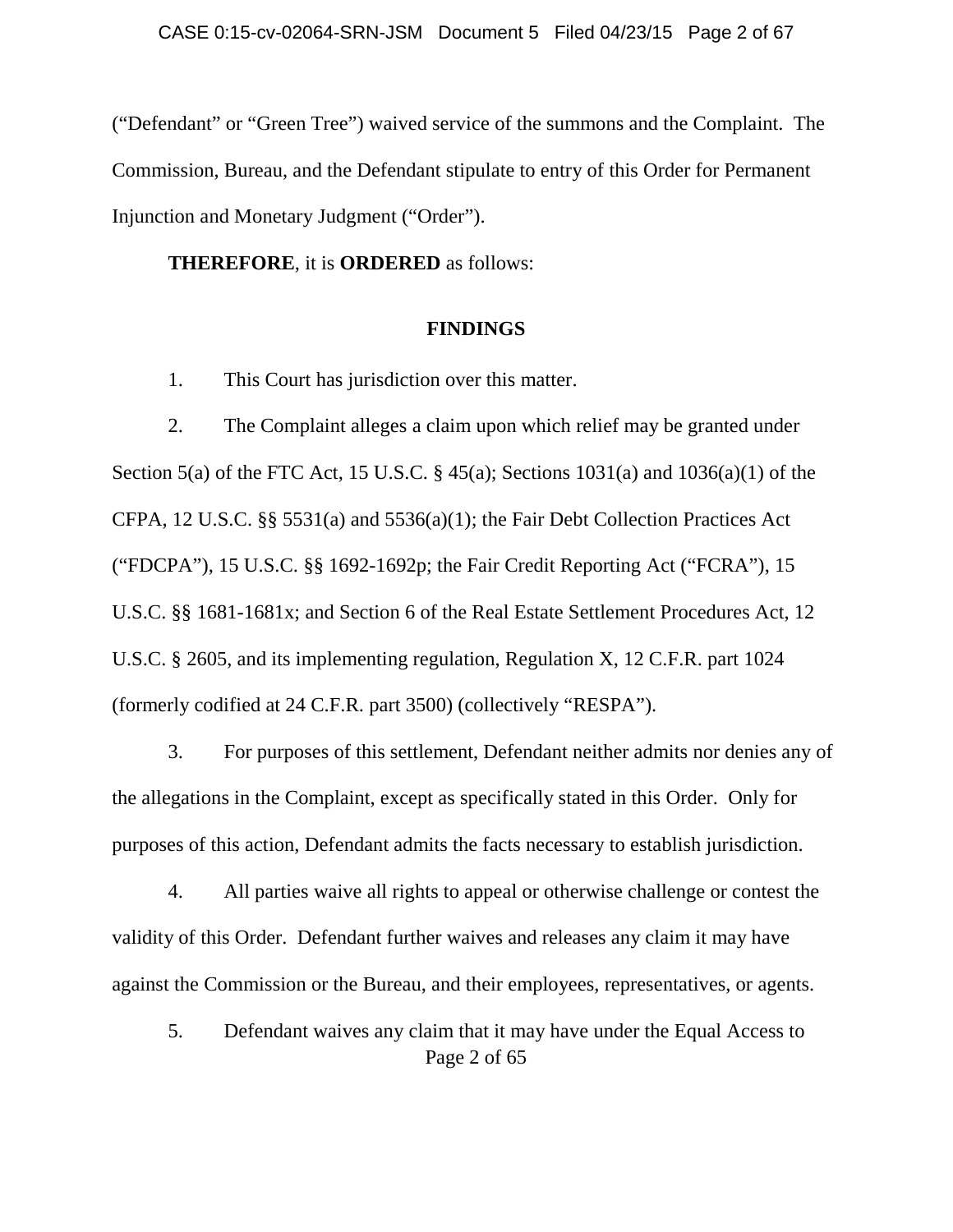Justice Act, 28 U.S.C. § 2412, concerning the prosecution of this action through the date of this Order, and agrees to bear its own costs and attorney fees.

6. The Plaintiffs and Defendant, by and through their counsel, have agreed that entry of this Order resolves all matters in dispute between them arising from the facts and circumstances alleged in the Complaint in this action that have taken place as of the Effective Date, except that the Bureau specifically reserves and does not release any liability arising under any provision of the Bureau's rules relating to mortgage servicing (12 C.F.R. § 1024.30, *et seq.*) as of January 10, 2014.

### **DEFINITIONS**

For purposes of this Order, the following definitions shall apply:

1. "Collecting on past-due debt(s)" means recovering or attempting to recover, directly or indirectly, debts owed or due or asserted to be owed or due, for which consumers are currently in default, as default is defined in the loan agreement or applicable document creating the debt obligation.

2. "Debt" means any obligation or alleged obligation of a consumer to pay money arising out of a transaction in which the money, property, insurance, or services which are the subject of the transaction are primarily for personal, family, or household purposes, whether or not such obligation has been reduced to judgment.

Page 3 of 65 3. "Defendant" means Defendant Green Tree Servicing LLC, and its successors and assigns. For purposes of this definition, an "assign" means a person who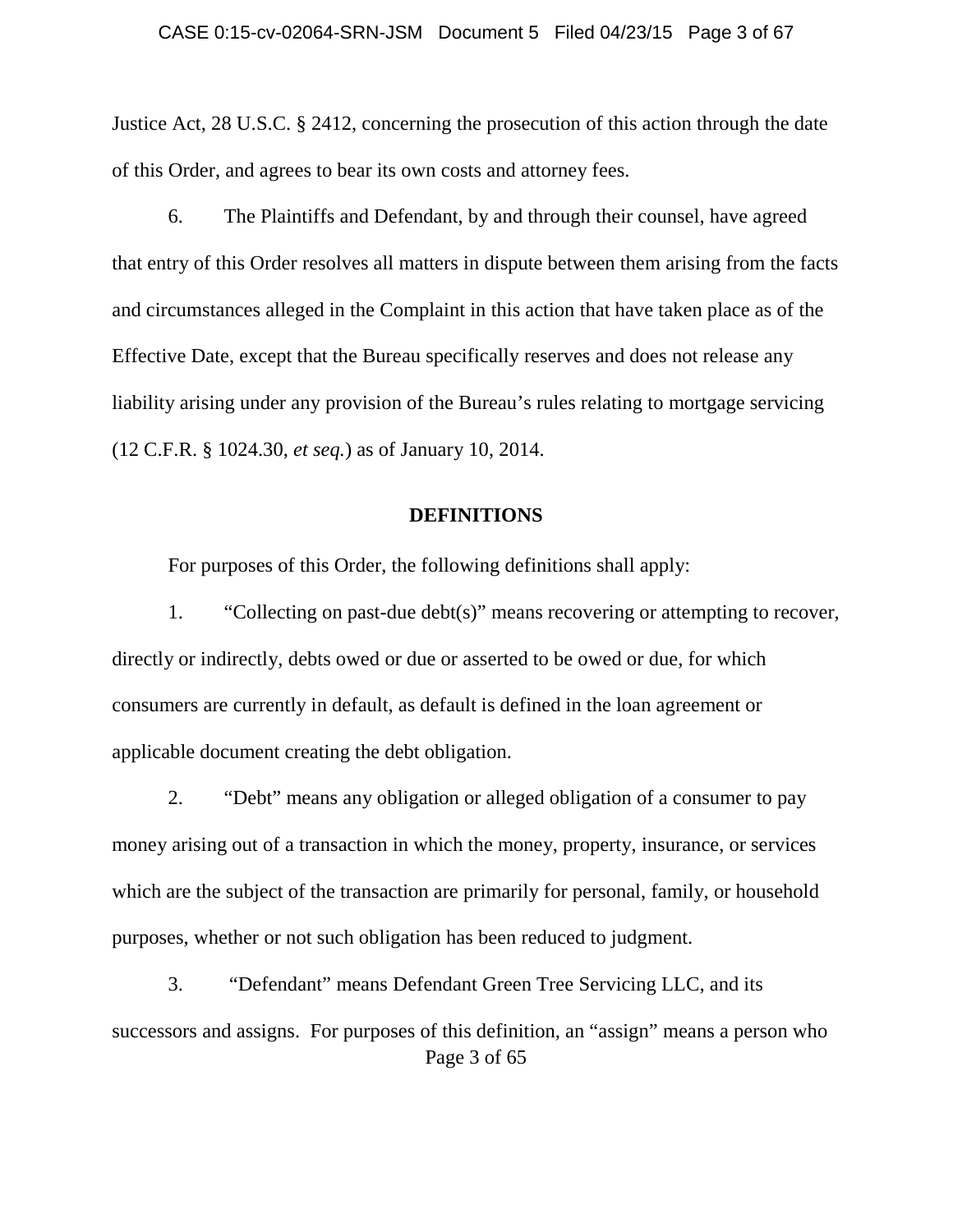#### CASE 0:15-cv-02064-SRN-JSM Document 5 Filed 04/23/15 Page 4 of 67

purchases all or substantially all of the assets of Green Tree Servicing LLC or of Green Tree Servicing LLC's division(s) or major business unit(s) that are engaged as a primary business in customer-facing servicing of residential mortgage loans.

4. "Effective Date" means the date on which the Order is entered.

5. "Grace period" means the period between the date when a loan payment is due and the date when Green Tree is permitted to assess a late fee under the related loan documents.

6. "In-process loan modification" means a trial or permanent loan modification offered by a servicer that was either accepted by the borrower or for which the time for the borrower to accept the offer has not expired and the offer has not been rejected, but is not finalized as a permanent modification before servicing rights on the loan are transferred to another entity. It includes trial modifications in which the prior servicer agreed to modify the loan payment terms unless Defendant has clear written evidence that the borrower has failed to perform under the trial loan modification terms. It also includes modifications in which the consumer completed making the trial payments before the loan was transferred to Defendant, but the permanent modification was not input into the prior servicer's system before the transfer.

7. "Investigation" means objectively evaluating the circumstances and considering information, including an assessment of the relevance, reliability, accuracy, integrity, and completeness of such information, to determine whether a consumer owes a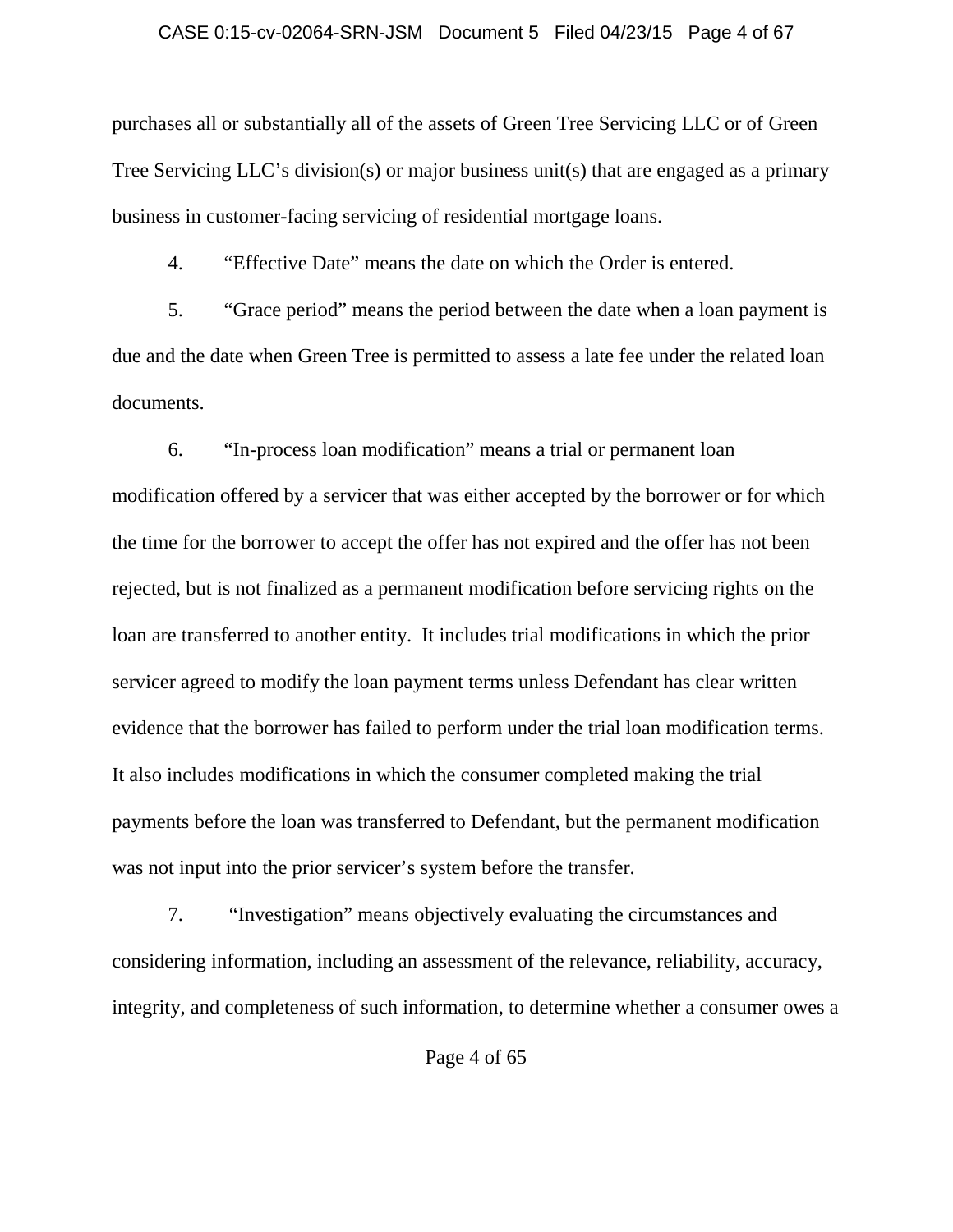### CASE 0:15-cv-02064-SRN-JSM Document 5 Filed 04/23/15 Page 5 of 67

debt in the amount asserted or to assess a borrower's notice of error or qualified written request. The information Defendant shall assess in an investigation, where applicable to the dispute, shall include but not be limited to:

- (a) the information that Defendant received from the credit originator or any prior servicer or owner of the debt, such as: (i) the consumer's credit application, (ii) the credit contract between the consumer and the credit originator, (iii) documents with the current or former name, address, and telephone number of the consumer, (iv) documents with the consumer's account number, in whole or in part, and periodic billing statements, (v) payment/transaction history, (vi) documents with the date and outstanding balance, and (vii) servicing notes;
- (b) the information that Defendant received from data aggregators, data brokers, consumer reporting agencies, skip tracers, and other third parties, such as: (i) documents with the current or former name, address, and telephone number of the consumer, (ii) documents with consumer report information, including credit scores and updates to the information in consumer reports, and (iii) the scoring of the debt through the use of a predictive model;
- (c) the information that Defendant created or maintained in collecting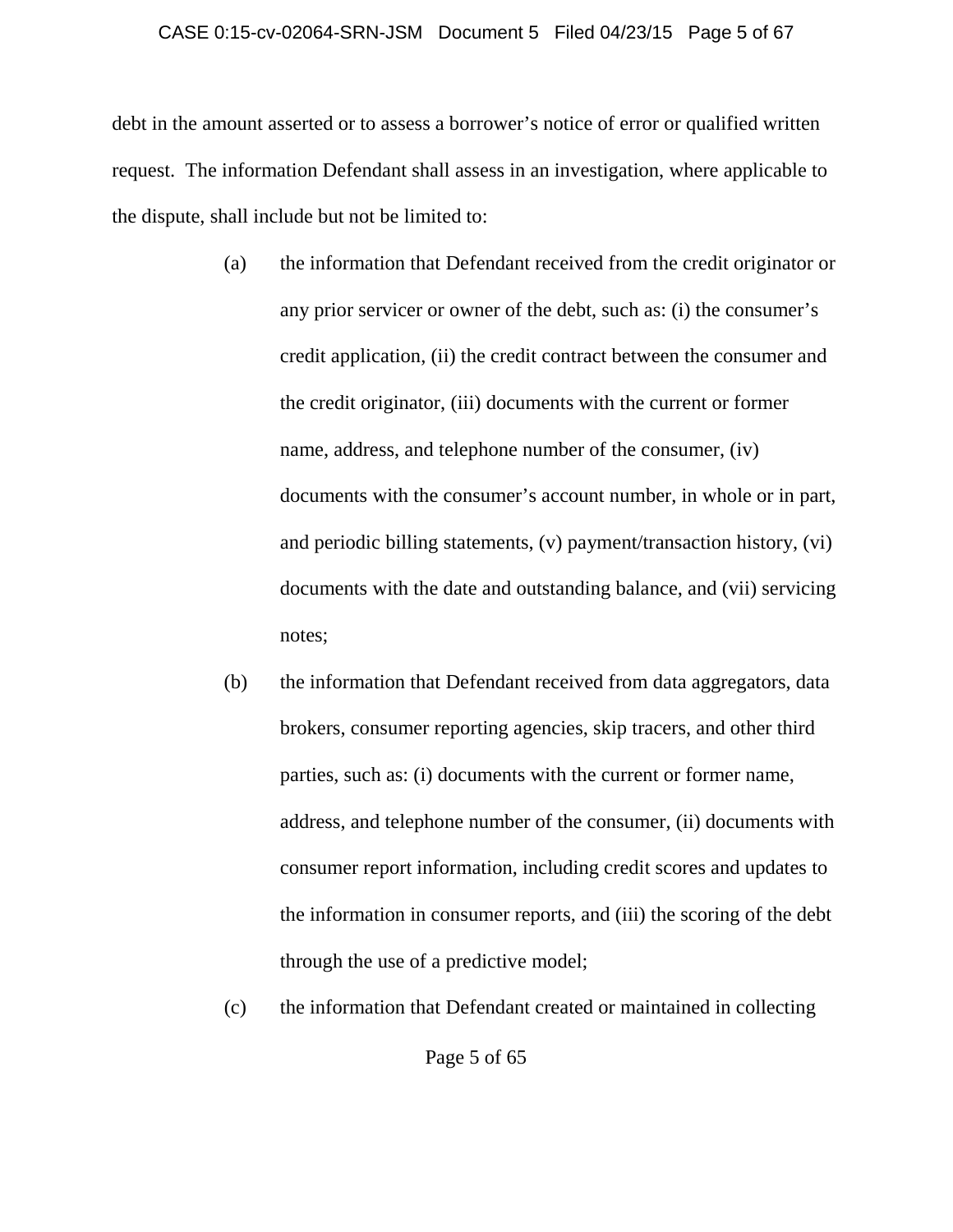on the debt, such as servicing notes and payment history from the immediately preceding two years; and

(d) the information the Defendant received from the consumer denying, disputing, or challenging the claim that the consumer owes the debt or the amount of the debt, such as: (i) documents with the consumer's current or former name, address, and telephone number, (ii) receipts or other evidence of payment from the credit originator or any prior servicer or owner of the debt, or a debt collector, (iii) canceled checks, bank account statements, credit card statements, and other documents evidencing payment, and (iv) a consumer dispute relating to the disputed amount.

8. "Involuntary transfer" means a transfer when the transferor servicer is in breach of, or default under, its servicing agreement for loss mitigation related-servicing performance deficiencies, or is in receivership, and is required to transfer servicing to another servicer in thirty (30) days or less by an unaffiliated investor, or a court or regulator with jurisdiction.

9. "Loss mitigation" means modified payment arrangements, trial, permanent and in-process loan modifications, forbearance plans, short sales, deed-in-lieu agreements and any other non-foreclosure home retention or non-retention option offered by the owner or assignee of a mortgage loan that is made available to the consumer through a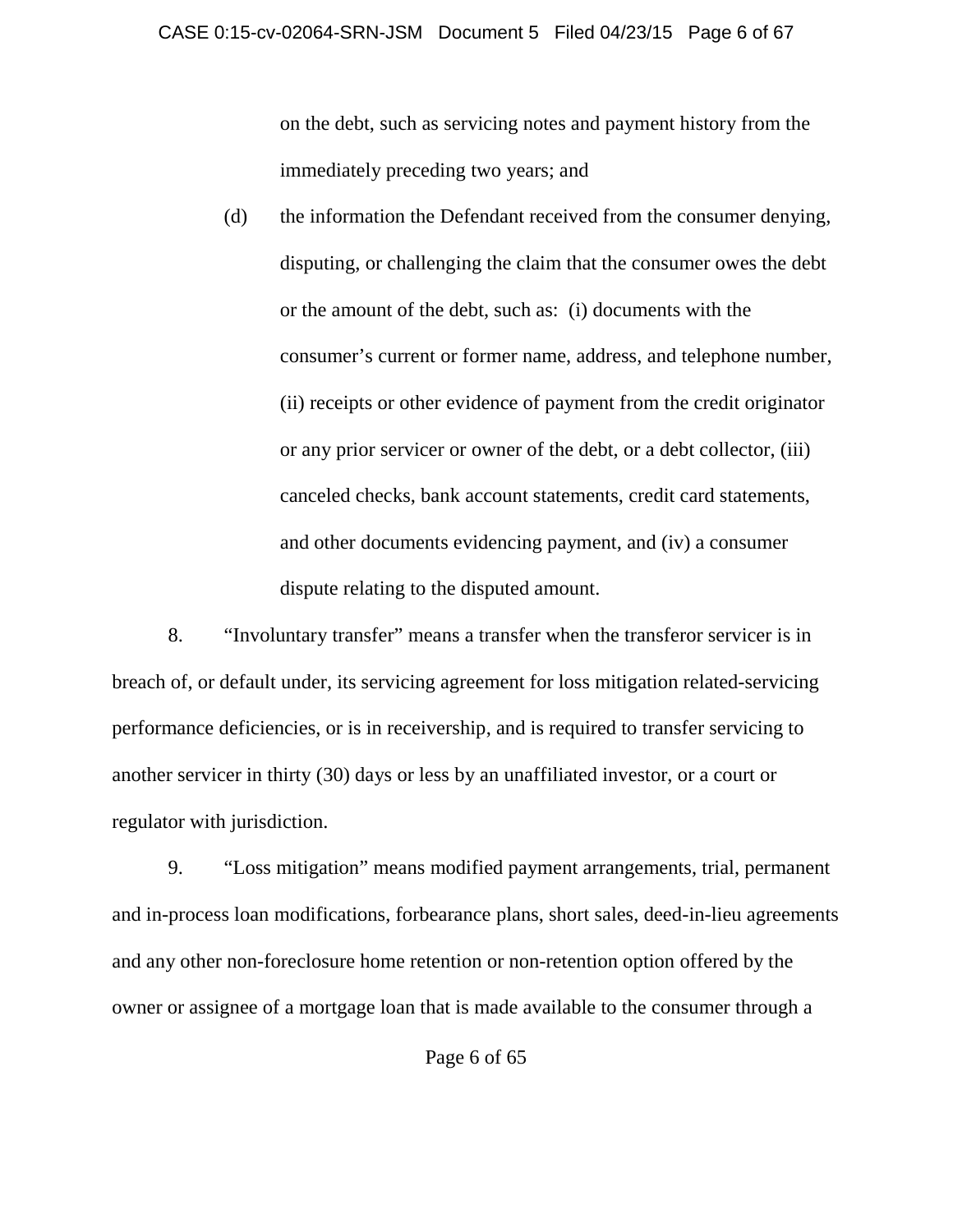prior servicer or Defendant.

10. "Portfolio" means a group of loans for which the mortgage servicing rights are transferred to or from Defendant pursuant to a single contract for the sale or transfer of mortgage servicing rights.

11. "Related consumer action" means a private action by or on behalf of one or more consumers, or enforcement action by another governmental agency, entity, or representative, brought against Defendant based on substantially the same conduct or issues as alleged in the Complaint.

12. "Servicing" means collecting, receiving and applying payments made on a consumer's account pursuant to the terms of the loan agreement, such as payments of principal, interest, taxes, and fees; administering loan accounts; receiving and processing data and documentation for loan accounts transferred from prior servicers; making loanrelated communications; responding to borrower notices asserting an error and qualified written requests; providing periodic billing statements to consumers; maintaining records of the status of consumers' loan accounts; providing information to and resolving disputes with consumers regarding loan accounts; disbursing payments from consumers' escrow accounts; providing loss mitigation, including but not limited to loan modifications and short sales; pursuing foreclosure; repossessing property; filing bankruptcy claims; calculating deficiency judgments; using consumer reports and furnishing information to consumer reporting agencies; and collecting or assessing fees in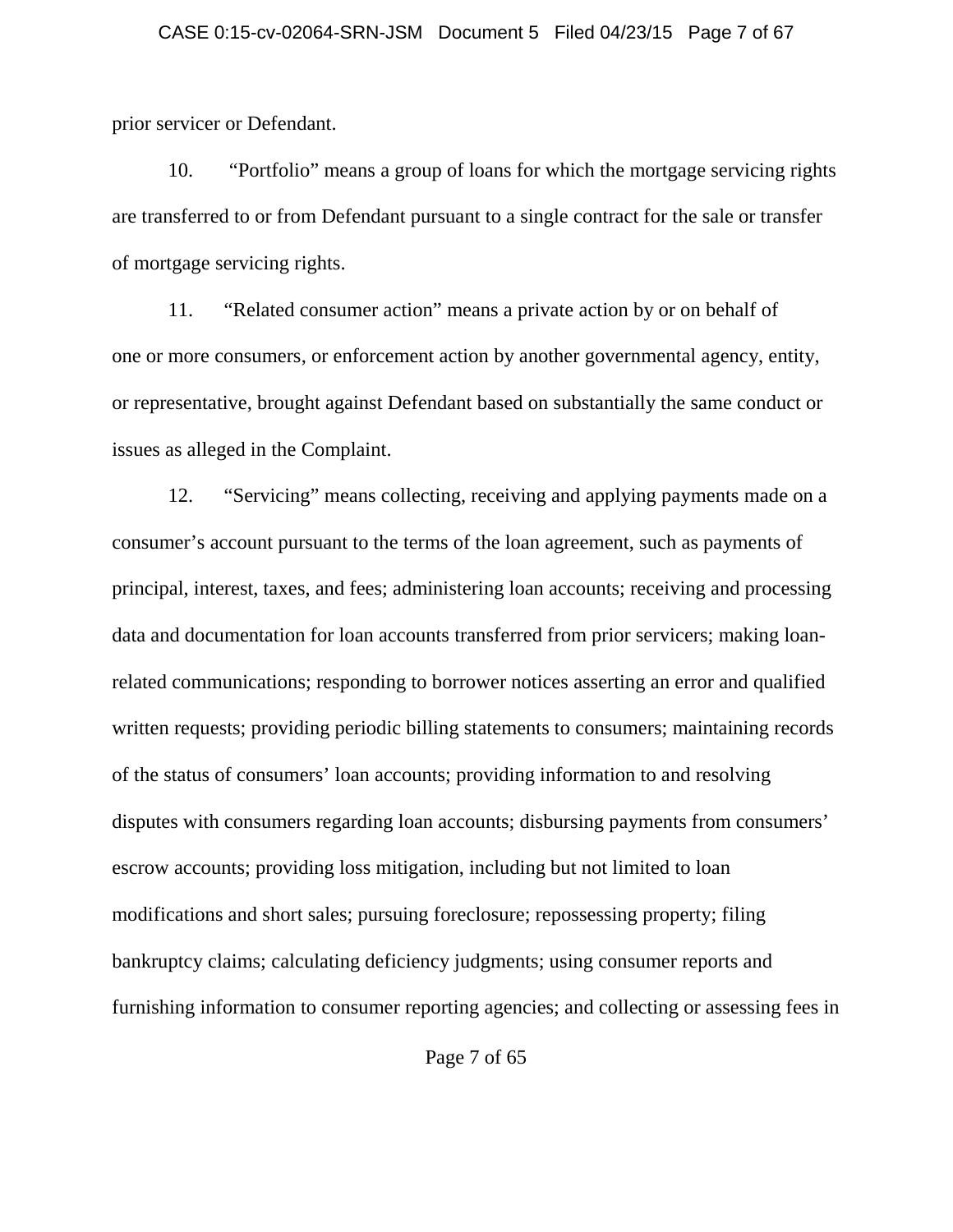relation to any of the foregoing.

13. "Transfer," as it appears in Sections IV, V, and VII of this Order, means the transfer of mortgage servicing rights, or of servicing responsibilities, including through subservicing or whole loan servicing arrangements.

### **I. ORDER FOR EQUITABLE MONETARY RELIEF**

### **IT IS ORDERED** that:

A. Judgment is entered in favor of the Commission and the Bureau against Defendant in the amount of Forty Eight Million Dollars (\$48,000,000) total as follows:

- 1. Eighteen Million Dollars (\$18,000,000) for alleged violations of the FTC Act, CFPA, and FDCPA with respect to Defendant's alleged misrepresentations relating to payment methods that entail a convenience fee.
- 2. Thirty Million Dollars (\$30,000,000) for alleged violations of the FTC Act, CFPA, FDCPA, and RESPA with respect to Defendant's conduct relating to short sales and in-process loan modifications, including Defendant's alleged failure to timely respond to qualified written requests relating to in-process loan modifications and with respect to Defendant's alleged misrepresentations about the time it will take to review short sale requests.
- Page 8 of 65 B. Within ten (10) days of entry of this order, Defendant is ordered to pay to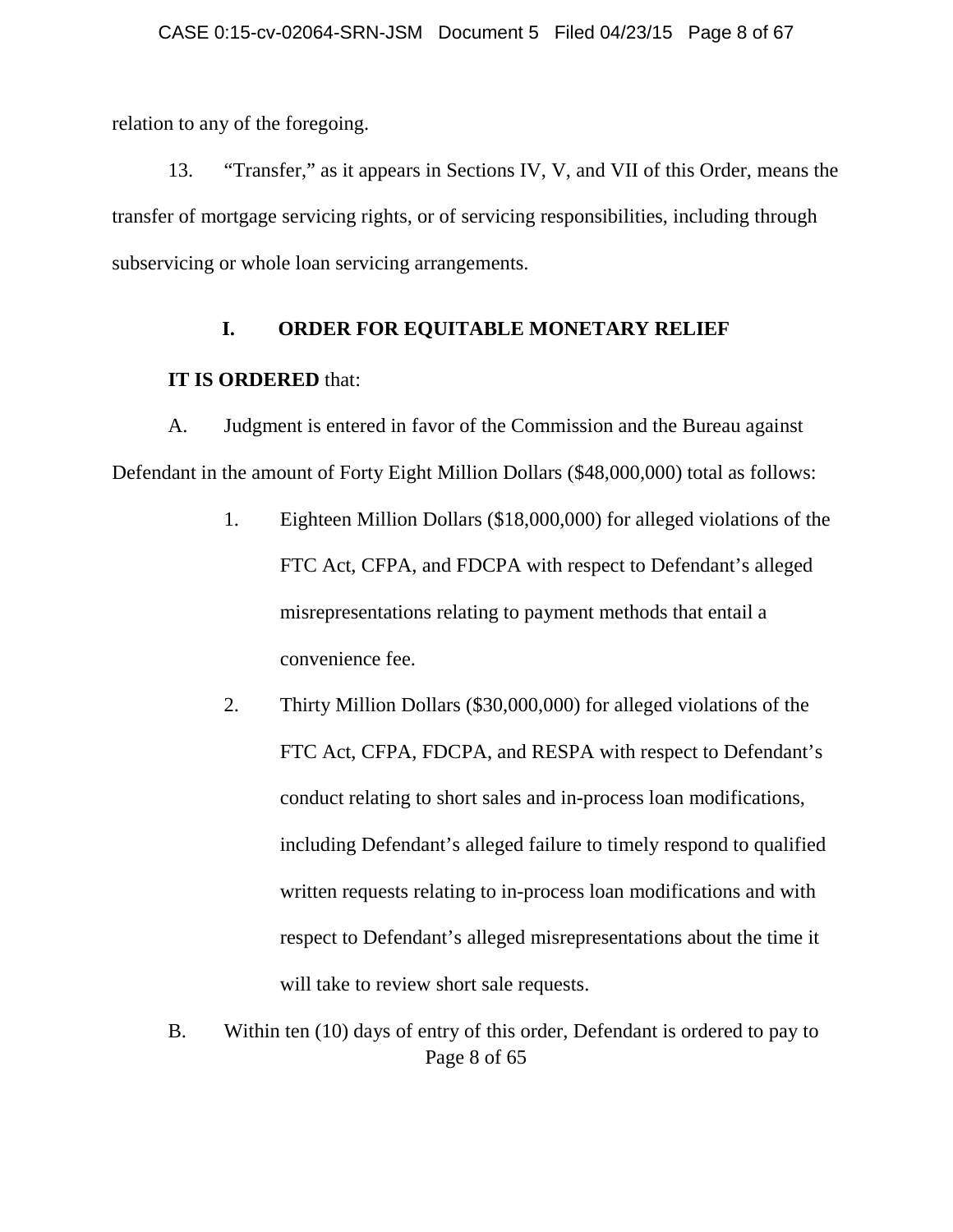#### CASE 0:15-cv-02064-SRN-JSM Document 5 Filed 04/23/15 Page 9 of 67

the Bureau \$48,000,000 dollars in full satisfaction of the judgment in favor of the Commission and the Bureau as set forth in Paragraphs A.1 and A.2 of this Section. Such payment shall be made by wire transfer to the Bureau or to such agent as the Bureau may direct, and in accordance with wiring instructions to be provided by counsel for the Bureau.

C. All money paid to the Bureau pursuant to this Section shall be deposited into a fund or funds administered by the Bureau or its agent in accordance with applicable statutes and regulations to be used for consumer redress, including but not limited to refund of moneys, restitution, or other monetary relief, and for any attendant expenses for the administration of such redress.

D. If the Bureau, in consultation with the Commission, decides that redress to consumers is wholly or partially impracticable or otherwise inappropriate or funds remain after redress is completed, the Bureau may apply any remaining money for such other relief (including consumer information remedies) as it determines to be reasonably related to Defendant's practices alleged in the Complaint. Any funds not used for such relief are to be deposited to the U.S. Treasury as disgorgement. Defendant has no right to challenge any actions the Bureau, the Commission, or their representatives may take pursuant to this Paragraph.

E. Redress provided by Defendant shall not limit consumers' rights in any way or prevent Defendant from asserting in a related consumer action that a consumer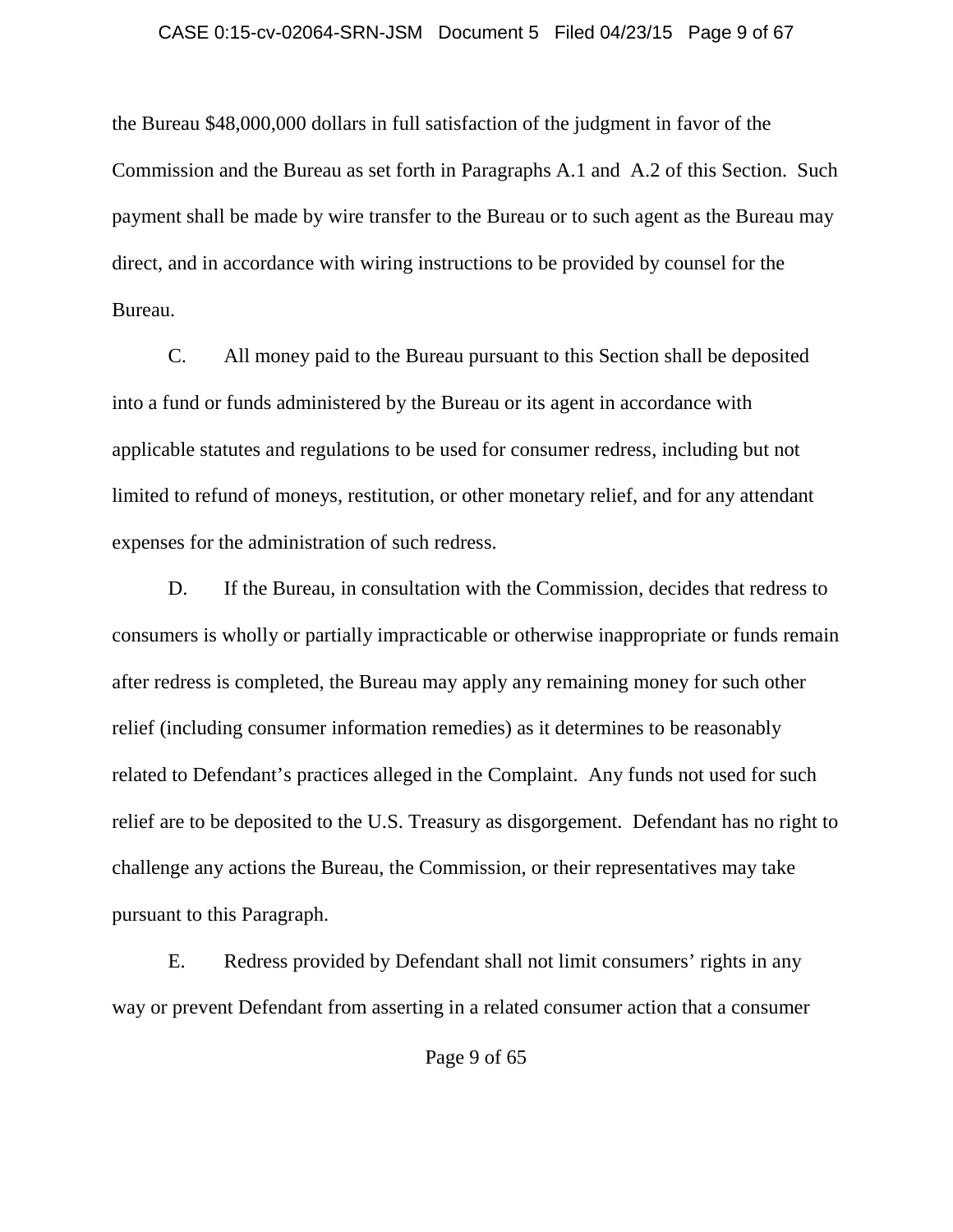should not recover for any amounts paid under this Order.

F. In light of the monetary relief to be paid to the Bureau, and to avoid double payment, the FTC is subrogating its claim for equitable monetary relief to the Bureau's claim.

## **II. ORDER TO PAY CIVIL MONEY PENALTIES**

A. Under Section 1055(c) of the CFPA, 12 U.S.C. § 5565(c), by reason of the alleged violations of law in the Complaint, and taking into account the factors set forth in 12 U.S.C. § 5565(c)(3), Defendant shall pay a civil money penalty of Fifteen Million Dollars (\$15,000,000) to the Bureau, as directed by the Bureau and as set forth herein.

B. Within ten days of the Effective Date, Defendant shall pay the civil money penalty in the form of a wire transfer to the Bureau or to such agent as the Bureau may direct, and in accordance with wiring instructions to be provided by counsel for the Bureau.

C. The civil money penalty paid under this Order shall be deposited in the Civil Penalty Fund of the Bureau in accordance with Section 1017(d) of the CFPA, 12 U.S.C. § 5497(d).

D. Defendant shall treat the civil money penalty as a penalty paid to the government for all purposes. Regardless of how the Bureau ultimately uses those funds, Defendant shall not: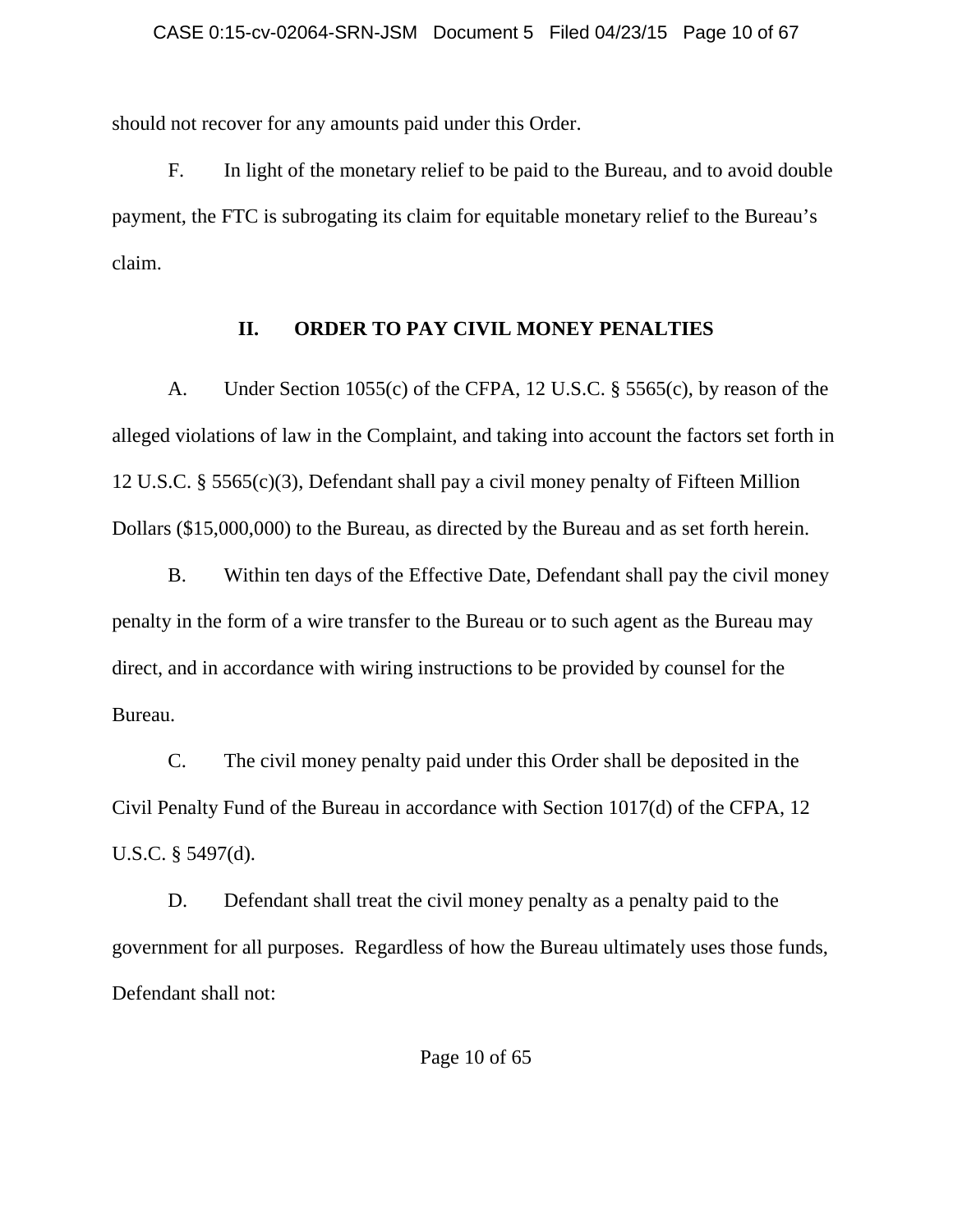- 1. Claim, assert, or apply for a tax deduction or tax credit with regard to any federal, state, or local tax for any civil money penalty that Defendant pays under this Order; or
- 2. Seek or accept, directly or indirectly, reimbursement or indemnification from any source, including but not limited to payment made pursuant to any insurance policy, with regard to any civil money penalty that Defendant pays under this Order.

E. To preserve the deterrent effect of the civil money penalty, in any related consumer action, Defendant shall not argue that Defendant is entitled to, nor shall Defendant benefit by, any offset or reduction of any monetary remedies imposed in the related consumer action, because of the civil money penalty paid in this action ("Penalty Offset"). If the court in any related consumer action grants such a Penalty Offset, Defendant shall, within 30 days after entry of a final order granting the Penalty Offset, notify the Bureau, and pay the amount of the Penalty Offset to the U.S. Treasury. Such a payment shall not be deemed an additional civil money penalty and shall not be deemed to change the amount of the civil money penalty imposed in this action.

F. In light of the monetary relief to be paid to the Bureau, and to avoid double payment, the FTC is subrogating its claim for civil penalties to the Bureau's claim.

### **III. ADDITIONAL MONETARY PROVISIONS**

# Page 11 of 65 A. In the event of any default on Defendant's obligations to make payment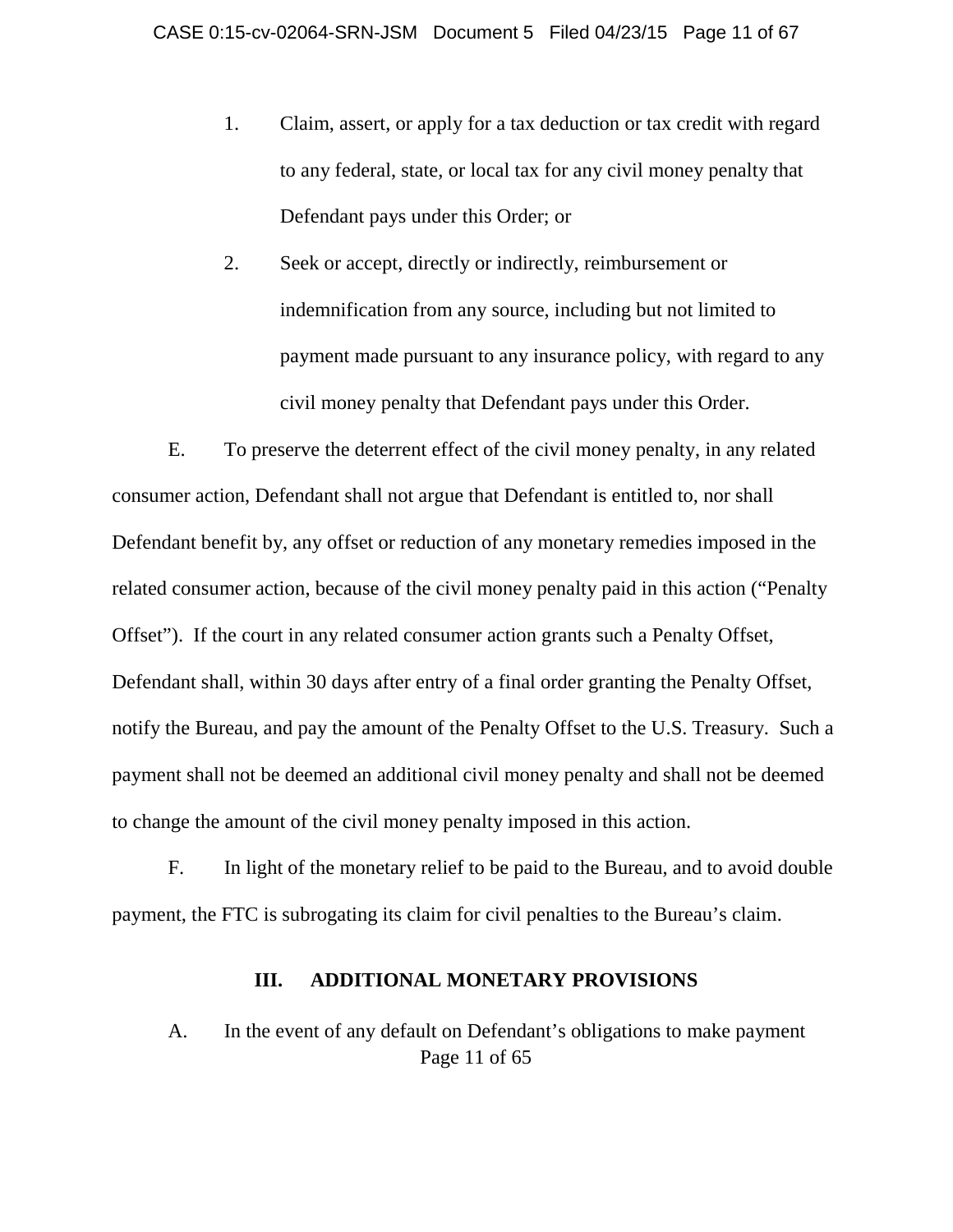#### CASE 0:15-cv-02064-SRN-JSM Document 5 Filed 04/23/15 Page 12 of 67

under this Order, interest, computed pursuant to 28 U.S.C. § 1961, as amended, shall accrue on any outstanding amounts not paid from the date of default to the date of payment, and shall immediately become due and payable.

B. Defendant relinquishes all dominion, control, and all legal and equitable right, title, and interest to the funds paid to the fullest extent permitted by law and no part of the funds shall be returned to Defendant.

C. The facts alleged in the Complaint will be taken as true, without further proof, in any subsequent civil litigation by or on behalf of the Commission or Bureau in a proceeding to enforce its rights to any payment or monetary judgment pursuant to this Order.

D. The facts alleged in the Complaint establish all elements necessary to sustain an action by the Commission or Bureau pursuant to Section 523(a)(2)(A) of the Bankruptcy Code, 11 U.S.C. § 523(a)(2)(A), and this Order will have collateral estoppel effect for such purposes.

E. Defendant acknowledges that its Taxpayer Identification Number, which Defendant previously submitted to the Commission or Bureau, may be used for collecting and reporting on any delinquent amount arising out of this Order, in accordance with 31 U.S.C. § 7701.

F. For a period of three (3) years from the Effective Date, within thirty (30) days of the entry of a final judgment, consent order, or settlement in a related consumer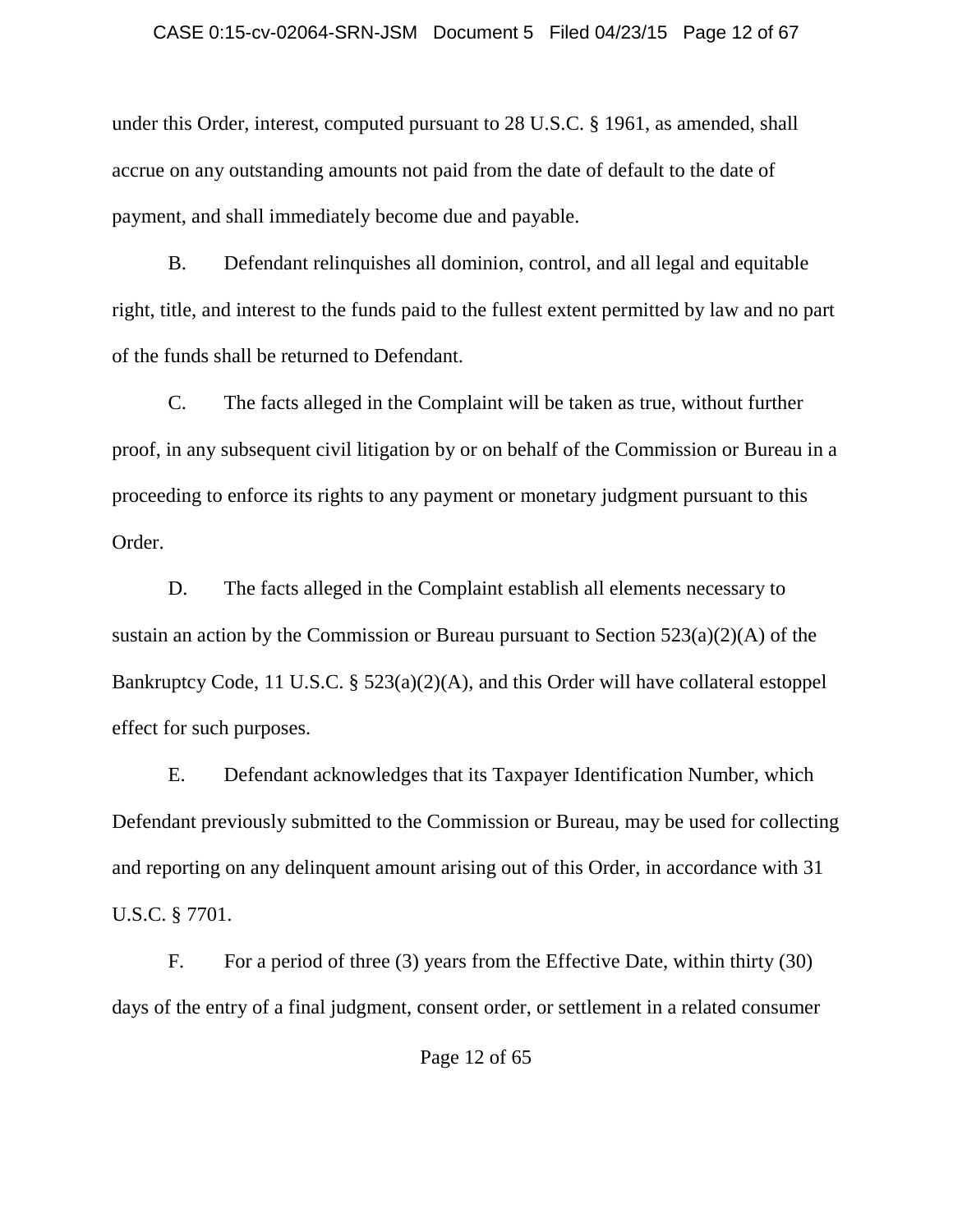action, Defendant shall notify the Bureau Enforcement Director of the final judgment, consent order, or settlement in writing. That notification shall indicate the amount of redress, if any, that Defendant paid or is required to pay to consumers and should describe the consumers or classes of consumers to whom that redress has been or will be paid.

### **IV. INJUNCTION AGAINST UNSUBSTANTIATED CLAIMS**

**IT IS FURTHER ORDERED** that Defendant, Defendant's officers, agents, and employees, and all other persons in active concert or participation with any of them, who receive actual notice of this Order, whether acting directly or indirectly, are permanently restrained and enjoined from:

A. Making any representation, expressly or by implication, that a consumer's account has unpaid balances, payment due dates, interest rates, monthly payment amounts, delinquency statuses, unpaid fees, or other amounts due, unless, at the time of making the representation, Defendant can substantiate such a representation, including but not limited to situations in which:

> Page 13 of 65 1. Defendant knows or reasonably should know that a consumer, at the time the consumer's loan was transferred to Defendant, was performing or previously completed performance under a trial or permanent loan modification with the prior servicer of the loan but Defendant continues to attempt collection from the consumer under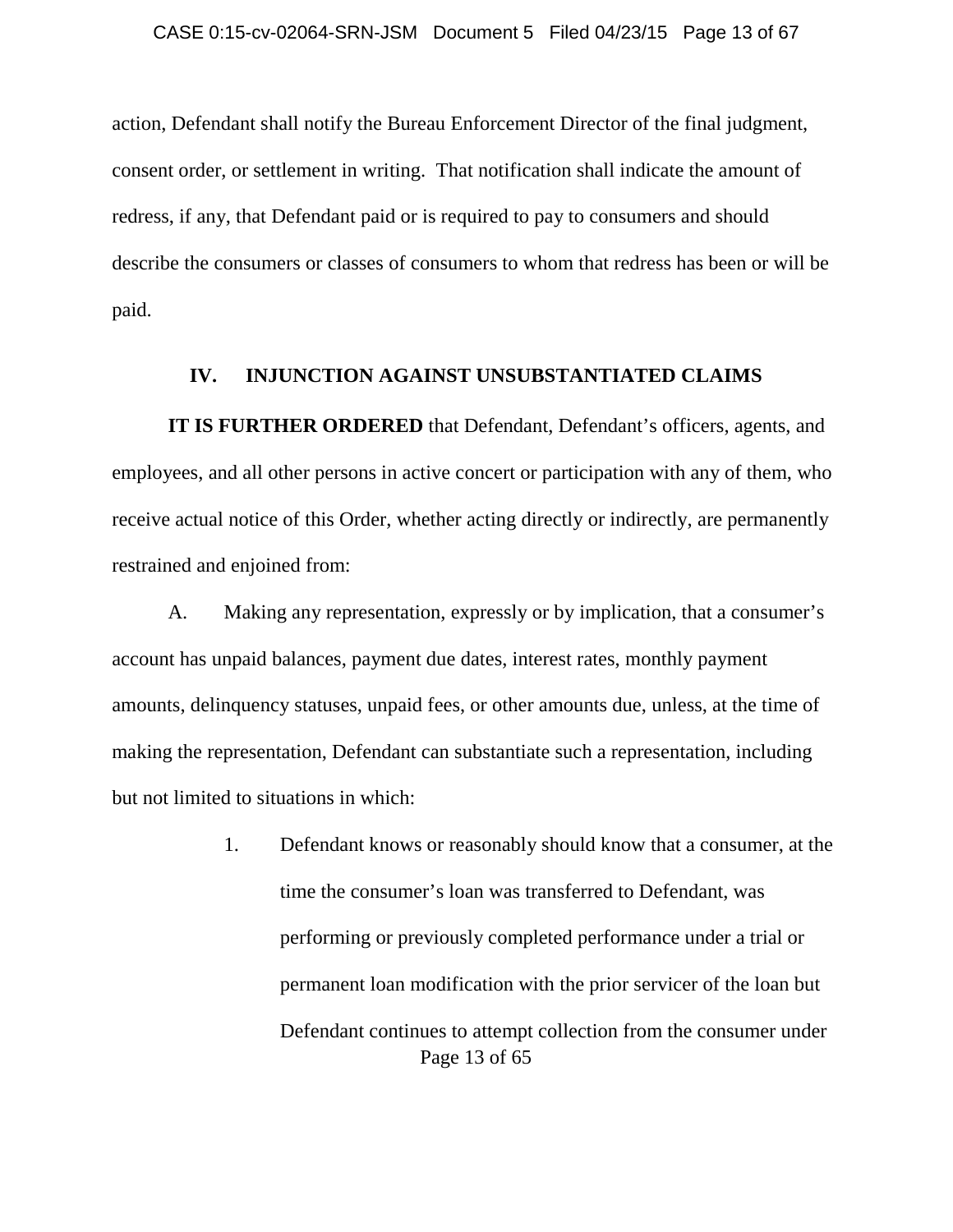the original, unmodified mortgage loan terms. Defendant reasonably should know that a consumer was performing or previously completed performance under a trial or permanent loan modification with a prior servicer once Defendant receives any information from the prior servicer, the consumer, or any other source substantiating that the consumer was performing or previously completed performance under a trial or permanent loan modification; or

- 2. Defendant knows or reasonably should know that the information for the account is facially unreliable, materially inaccurate, or missing material information, but Defendant continues to attempt collection on the account without commencing and completing an investigation regarding the account.
- 3. Nothing in this provision shall be interpreted to preclude Defendant from accurately representing for informational purposes contractual amounts that remain due and owing until a permanent loan modification has been finalized, provided that such representation does not mislead a consumer regarding the amounts due under the modification.

B. Failing, after a consumer orally denies, disputes, or challenges Defendant's claim that the consumer owes a debt or owes a debt in the amount asserted to: (i) provide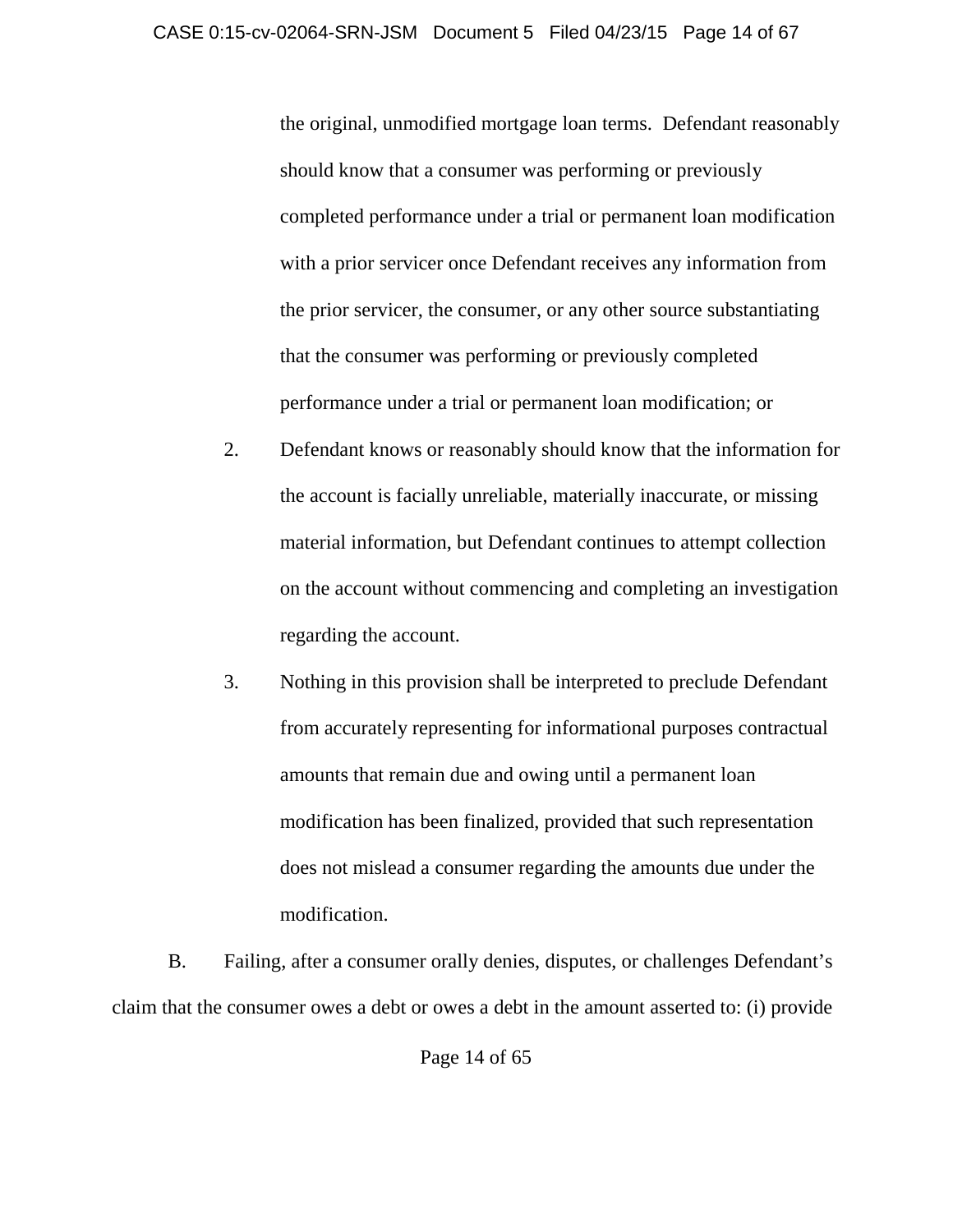### CASE 0:15-cv-02064-SRN-JSM Document 5 Filed 04/23/15 Page 15 of 67

the consumer orally and contemporaneously with instructions for submitting the dispute in writing; and (ii) within 14 days of the consumer disputing Defendant's claim, provide the consumer clear and conspicuous written instructions on how to submit the dispute in writing; and

C. Failing, after a consumer denies, disputes, or challenges, in writing, the Defendant's claim that the consumer owes the debt or owes the debt in the amount asserted, to:

- 1. Within fourteen (14) days after the denial, dispute, or challenge, or when the debt is next reported to a consumer reporting agency, if earlier, report the debt as disputed; and
- 2. Promptly after the denial, dispute, or challenge:
	- a. Cease collection of any disputed amount, inform the consumer that it has ceased collection of the disputed amount, and, where the decision is within Defendant's control, not transfer servicing to any person or entity other than the creditor to whom the debt is owed, until the Defendant satisfies its obligations to conduct an investigation and respond as set forth in Paragraphs (b) and (c) below or obtains an agreement from the transferee servicer to conduct such an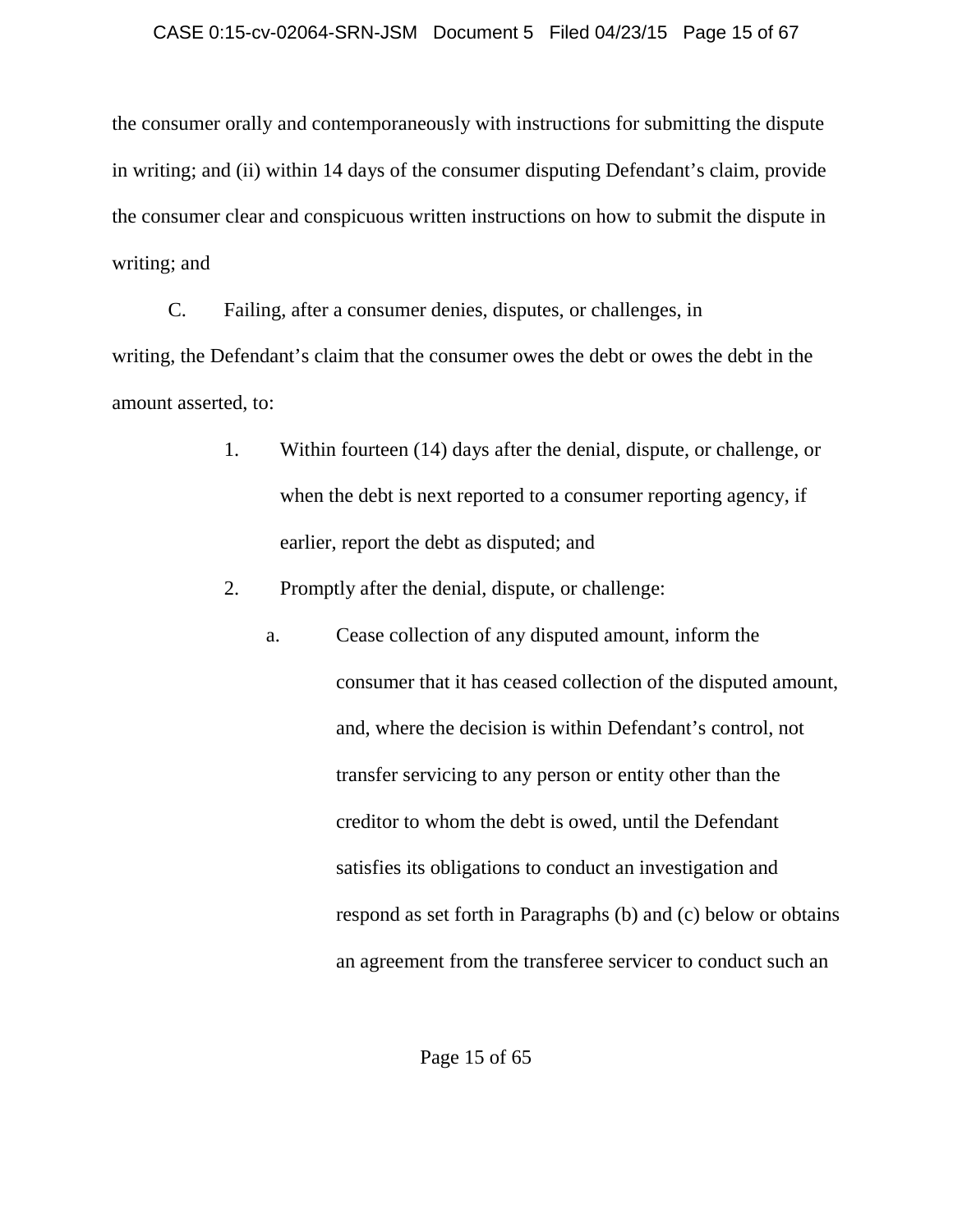investigation and respond as set forth in Paragraphs (b) and (c) below;

b. Commence and complete, within thirty (30) days after a consumer denies, disputes, or challenges Defendant's claim that a consumer owes the debt or that he or she owes the debt in the amount asserted, an investigation of the denial, dispute, or challenge, unless the consumer provides information that is relevant to the investigation during the 30-day time period, in which case the investigation may be extended for no more than fifteen (15) additional days. *Provided that* Defendant shall not be required to investigate any denial, dispute, or challenge if it reasonably determines that the denial, dispute, or challenge is frivolous or irrelevant. A dispute qualifies as frivolous or irrelevant if the Defendant does not have sufficient information to investigate and the consumer does not provide the necessary information when asked, or if Defendant has previously complied with its obligation to investigate and respond and the consumer does not provide to Defendant or Defendant does not otherwise acquire or obtain information, data, or documentation that was not considered

Page 16 of 65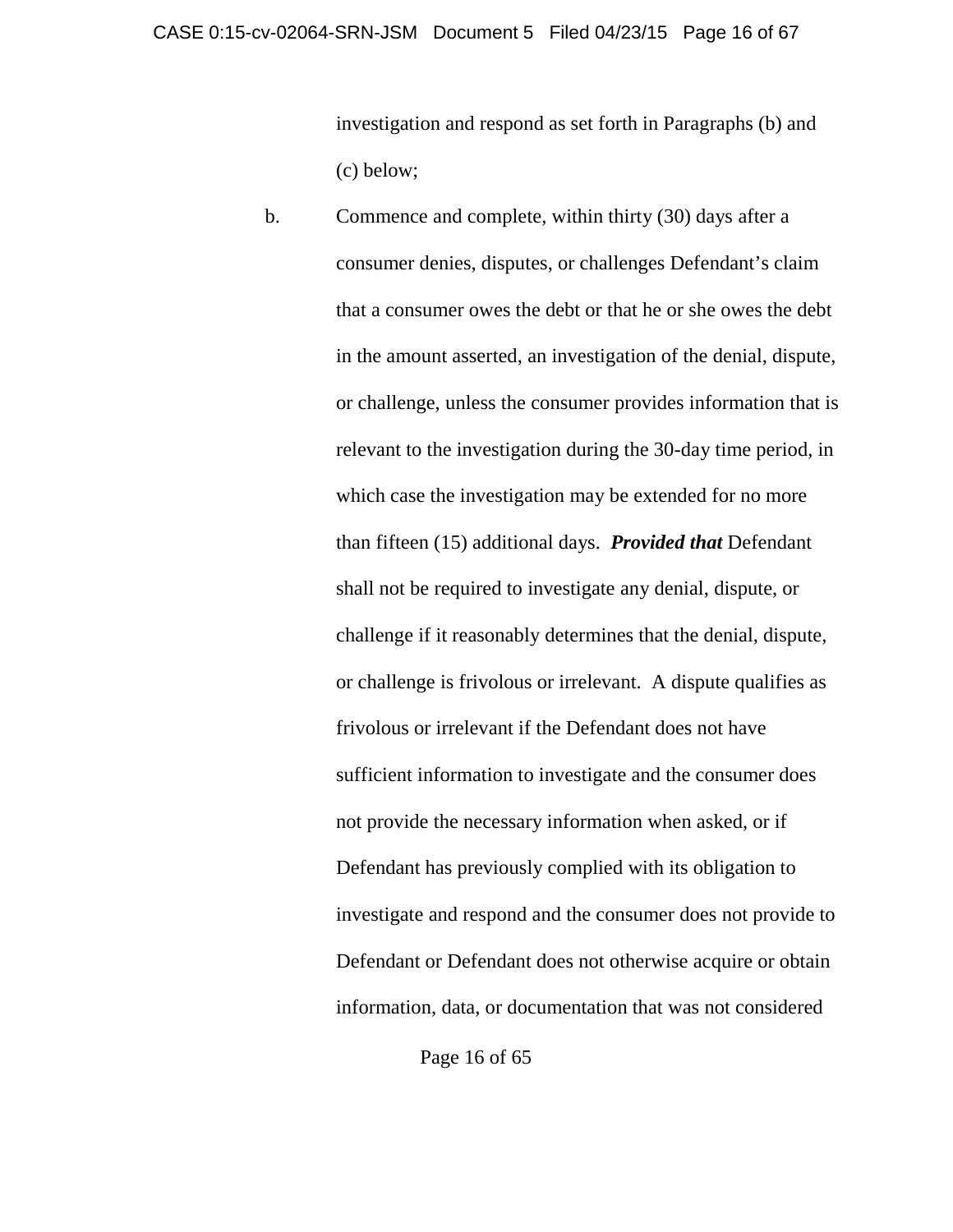in any prior investigation. Defendant shall notify the consumer within five (5) business days of Defendant's determination if the denial, dispute, or challenge is not investigated under this proviso; and

- c. If Defendant reasonably concludes after its investigation:
	- i. That the consumer owes the debt in the amount asserted, Defendant, within ten (10) days of reaching its conclusion, shall provide verification of the debt to the consumer, inform the consumer of its conclusion, and provide the basis for it, after which it may resume collection of the previously-disputed amount. If the consumer continues to dispute the debt, nothing in this order supersedes the requirement of  $\S$  623(a)(3) of the FCRA, 15 U.S.C. § 1681s-2(a)3, that Defendant convey the dispute when furnishing information on the debt to any consumer reporting agency.
	- ii. That the consumer does not owe the debt or the debt cannot be verified, Defendant shall, within five (5) days of reaching its conclusion: (a) inform the consumer of its conclusion and the basis for it; (b)

Page 17 of 65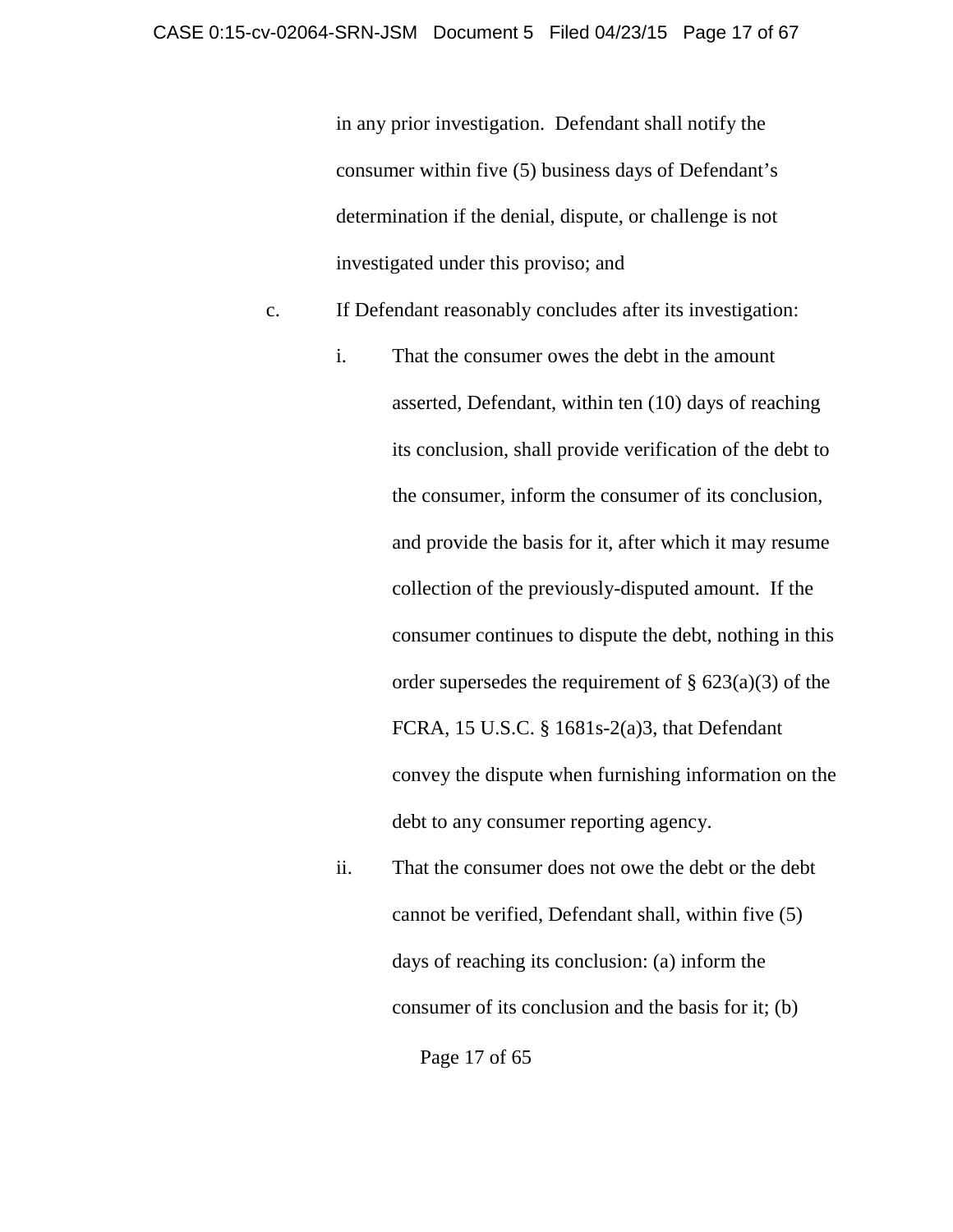request that each consumer reporting agency to which Defendant had reported the debt or caused the debt to be reported, delete the item from the consumer's credit reporting file; (c) cease collection; and (d) where the decision is within Defendant's control, not transfer servicing to any person or entity other than the creditor to whom the debt is allegedly owed.

iii. That the consumer does owe the debt but not in the amount that Defendant asserted, Defendant shall, within five (5) days of reaching its conclusion: (a) inform the consumer of its conclusion and the basis for it; and (b) provide to each consumer reporting agency to which the debt has been reported any correction to the reported information that is necessary to make the information provided by Defendant accurate, after which it may continue collection.

*Provided that,* if the consumer initiates contact with Defendant by any means, Defendant may respond to the consumer prior to the completion of the investigation.

*Provided further that* the limitations on transfer in Subsections IV.C.2.a and IV.C.2.c.ii shall not apply when the transfer is between owners of the right to perform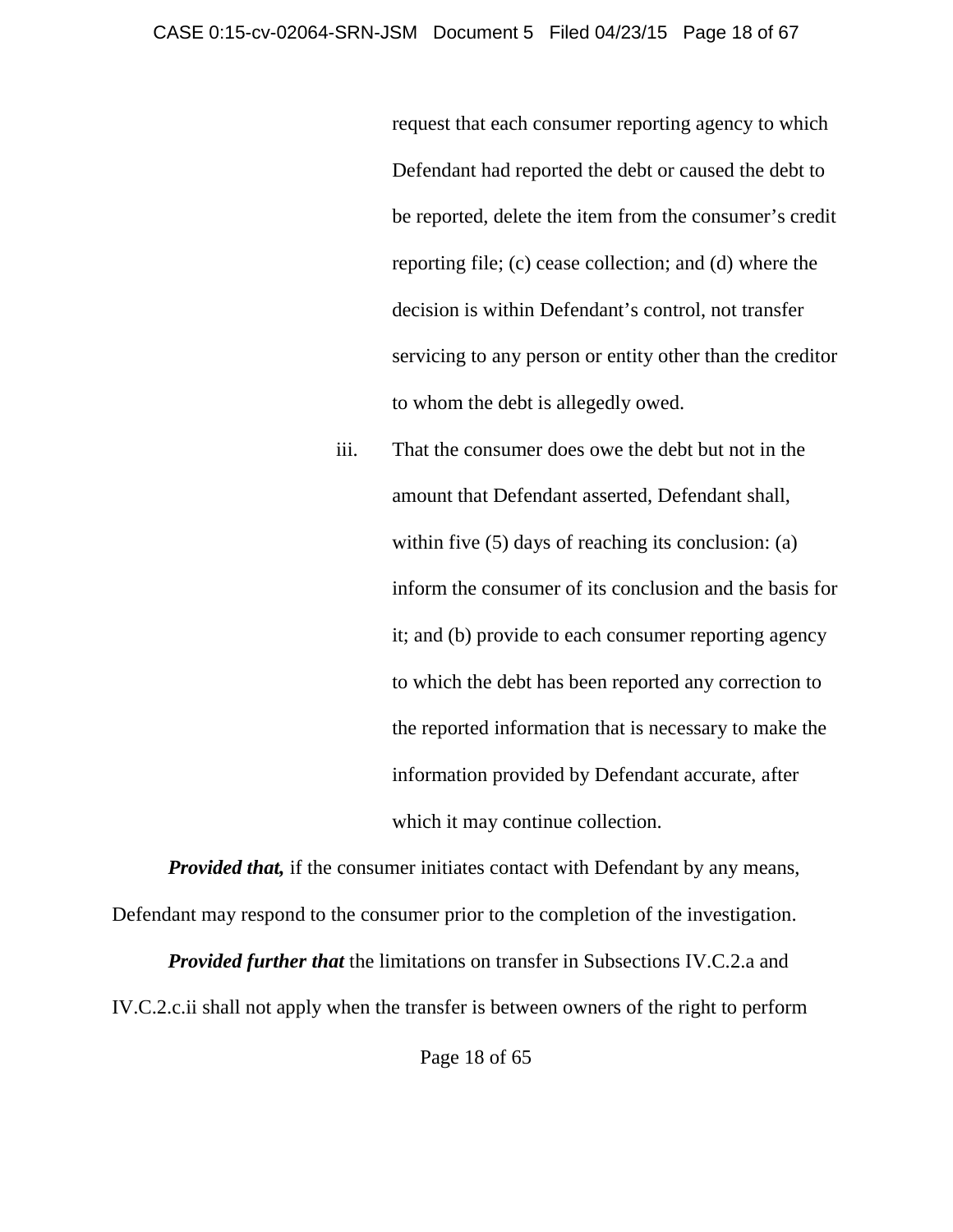servicing who do not perform the servicing and there is no change in the subservicer.

*Provided further that*, nothing in this Section IV prohibits Defendant from requiring consumers who deny, dispute, or challenge a debt on the grounds of fraud or identity theft to do so in writing, so long as Defendant clearly and conspicuously discloses these requirements. Once Defendant receives an identity theft report, the requirements of  $\S 623(a)(6)(B)$  of the FCRA, 15 U.S.C.  $\S 1681s-2(a)(6)(B)$ , apply.

### **V. DATA INTEGRITY REQUIREMENT**

**IT IS FURTHER ORDERED** that Defendant, in connection with loan servicing and collection activities, shall, no later than one hundred and twenty (120) days after the date of entry of this Order, establish and maintain a comprehensive data integrity program ("Program") reasonably designed to ensure the accuracy, integrity, and completeness of the data and other information about accounts that Defendant services, collects, or sells, including any accounts acquired by or transferred to Defendant. The Program, the content and implementation of which must be fully documented in writing, shall contain administrative, technical, and physical safeguards appropriate to the nature, size, complexity, and scope of Defendant's loan servicing activities, and shall include:

A. The designation of an employee or employees to oversee the Program;

B. The maintenance of sufficient personnel that are adequately trained to perform the Program requirements in a timely and legal manner;

Page 19 of 65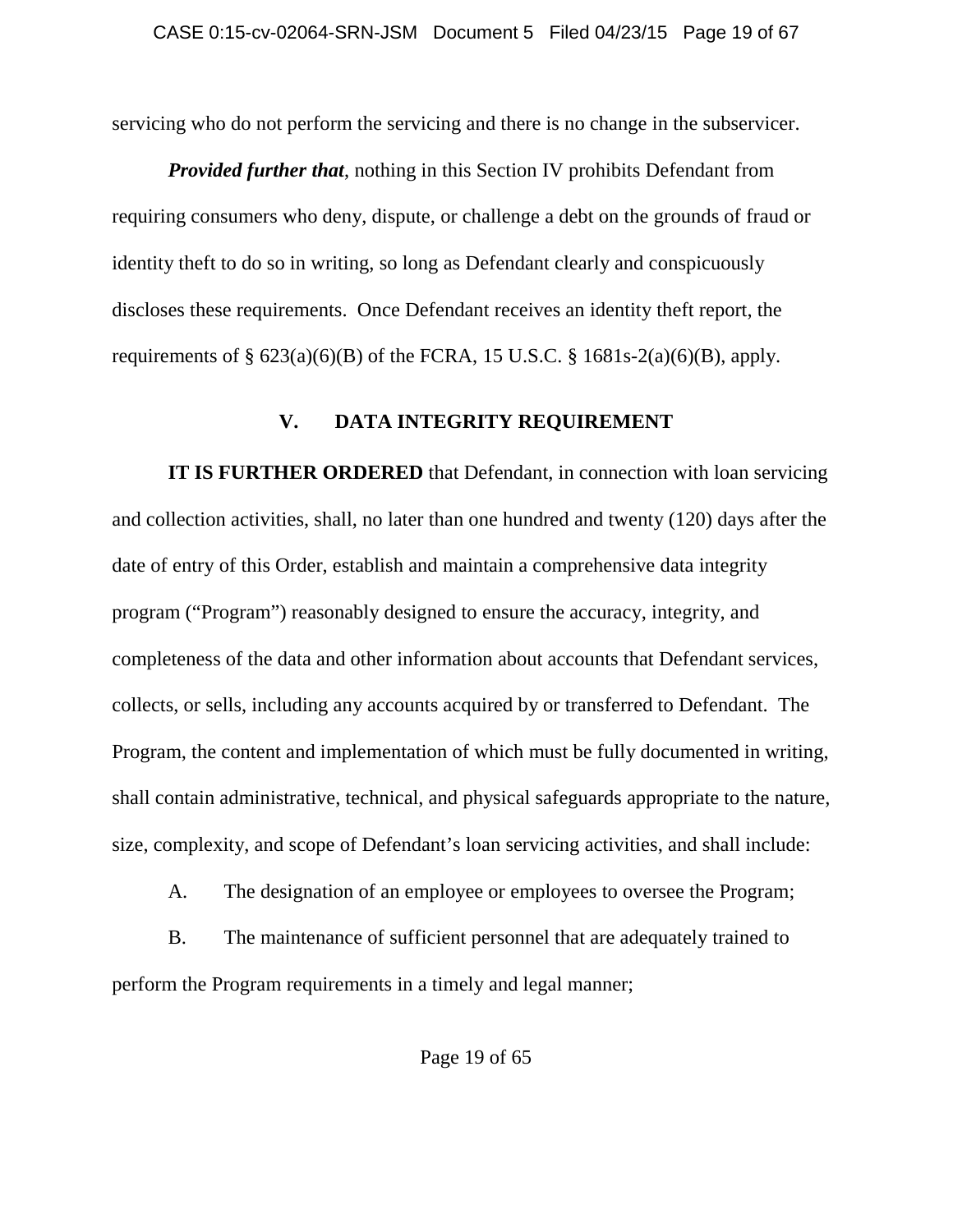### CASE 0:15-cv-02064-SRN-JSM Document 5 Filed 04/23/15 Page 20 of 67

C. The identification of material internal and external risks to the accuracy, integrity, and completeness of loan servicing data that could result in material errors to consumers' accounts and assessment of the sufficiency of any safeguards in place to control these risks. At a minimum, this risk assessment shall consider risks in each relevant area of operation, including, but not limited to (1) employee training and management, (2) information systems, including network and software design, servicing transfer protocols, information processing, storage, transmission, and disposal, and (3) prevention, detection, and response to any systems failure;

D. The completion of due diligence prior to receiving transferred mortgage servicing rights. Specifically, prior to receiving the transfer of mortgage servicing rights, Defendant shall conduct due diligence to understand and implement steps necessary to resolve issues with the type of loan level information and documentation in the transferor's possession and control, the transferor's ability to transfer the information electronically, in images, or only in paper records, material gaps in the transferor's records, and Defendant's ability to promptly process the information to be provided by the transferor, and otherwise ensure that Defendant will be able to comply with its servicing obligations with respect to every loan transferred. Defendant shall seek assurance that the transferor will transfer all material loan level information in its possession or control at or before the time of transfer.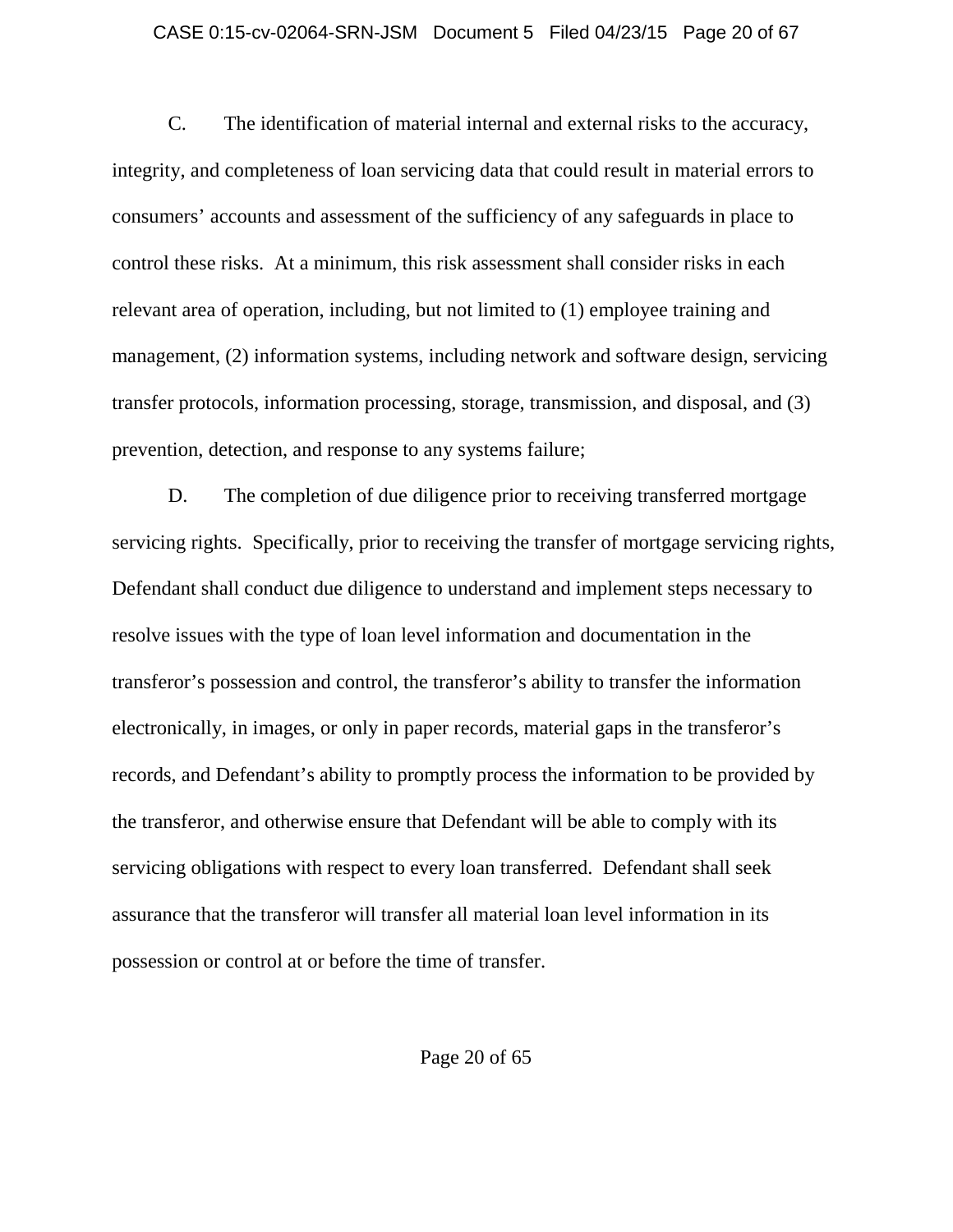E. The testing, identification, and correction of material errors in the following data fields in Defendant's servicing systems of record: monthly payment amount, principal balance, interest rate, loan term, escrow account balance, suspense account balance, delinquency status, loss mitigation status, and foreclosure status (collectively, the "Tested Data Fields").

- 1. Portfolios Tested and Timing for Testing Portfolios.
	- a. *Testing of Portfolios Transferred After the Effective Date of this Order*. In addition to the requirements in Section VII.A.3 relating to loans in loss mitigation, within twenty (20) days after the transfer of any portfolio transferred after the Effective Date of this Order, or within twenty (20) days after the establishment of the Program, whichever is later, Defendant shall conduct a "Data File Review." A Data File Review shall mean testing to examine the completeness and accuracy of loan information and to identify material errors. This shall include comparing the Tested Data Fields in Defendant's servicing systems of record as of the loan transfer cutoff date for material errors against the electronic data and the loan-level documents provided by the transferor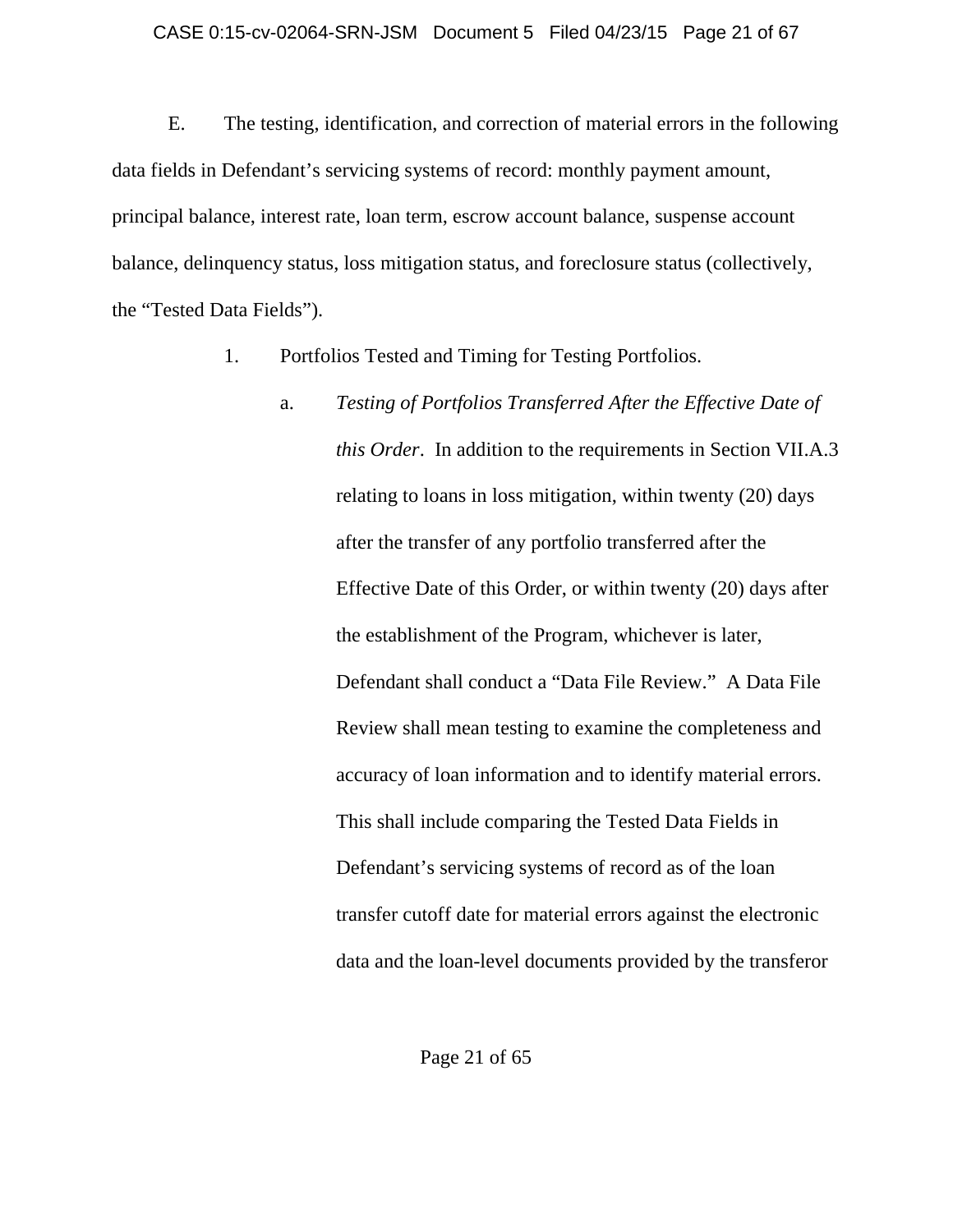servicer from which Defendant acquired the servicing rights to the portfolio.

b. *Previously Acquired Portfolios*. To the extent that Defendant is, as of the Effective Date, servicing mortgage loans in portfolios at risk for widespread or systemic errors in the Tested Data Fields, for which portfolios Defendant acquired the servicing rights after January 1, 2010, Defendant shall perform a Data File Review within 15 days after the establishment of the Program. A portfolio is at risk for widespread or systemic errors if it exhibits any of the following factors: (1) the portfolio was an involuntary transfer, (2) the portfolio transferred under an agreement containing a disclaimer as to the availability of loan account level information and documents, (3) the portfolio transferred from a servicer or owner that Defendant has learned previously provided materially inaccurate information for more than 5% of the portfolio or had missing material information for more than 5% of the portfolio, (4) Defendant has other information about the portfolio's prior owner or servicer and its methods of doing business that suggests that

Page 22 of 65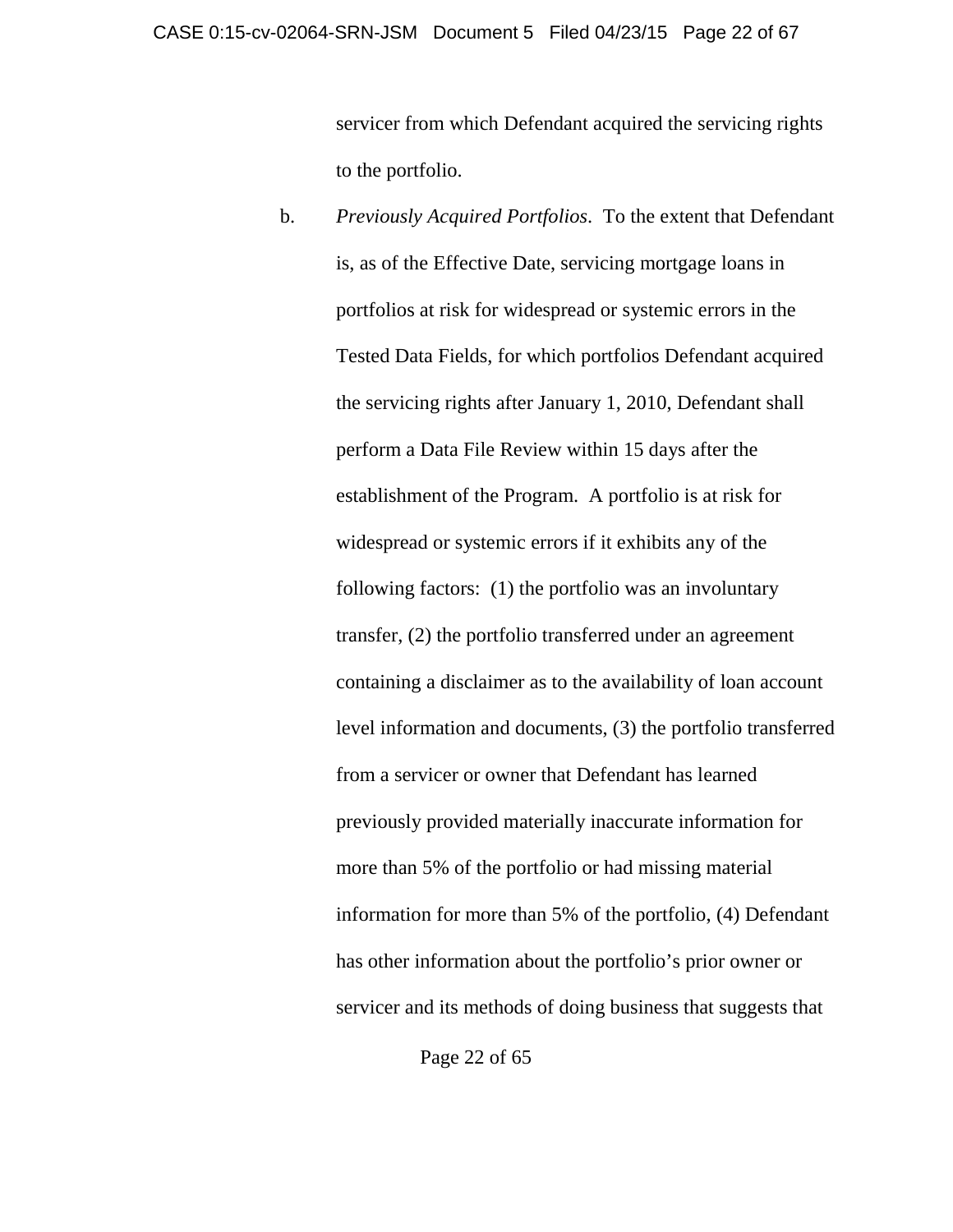more than 5% of the portfolio contains material errors or materially incomplete information, or (5) after onboarding, consumers have disputed in writing the accuracy of the information in accounts amounting to more than 2% of a portfolio serviced by Defendant.

- 2. Percentage of Each Portfolio to be Tested.
	- a. All Data File Reviews, as prescribed in Subsection V.E.1, and On-Going Testing, as prescribed in Subsection V.E.4, shall be statistically valid and based on an appropriate sampling methodology, such that the results from the sample can be reliably extrapolated to the loan portfolio as a whole, and shall include both random and risk-based selection criteria.
	- b. If a Data File Review performed pursuant to Section V.E.1. of this Order reveals a material error rate of more than 5% with respect to any Tested Data Field(s) in a portfolio, Defendant shall, within thirty (30) days, complete a Data File Review of such field(s) for all loans in the portfolio. In the event that the full-portfolio Data File Review described in this section reveals a material error rate exceeding 5% of all loans in the portfolio with respect to any of the field(s) tested under this

Page 23 of 65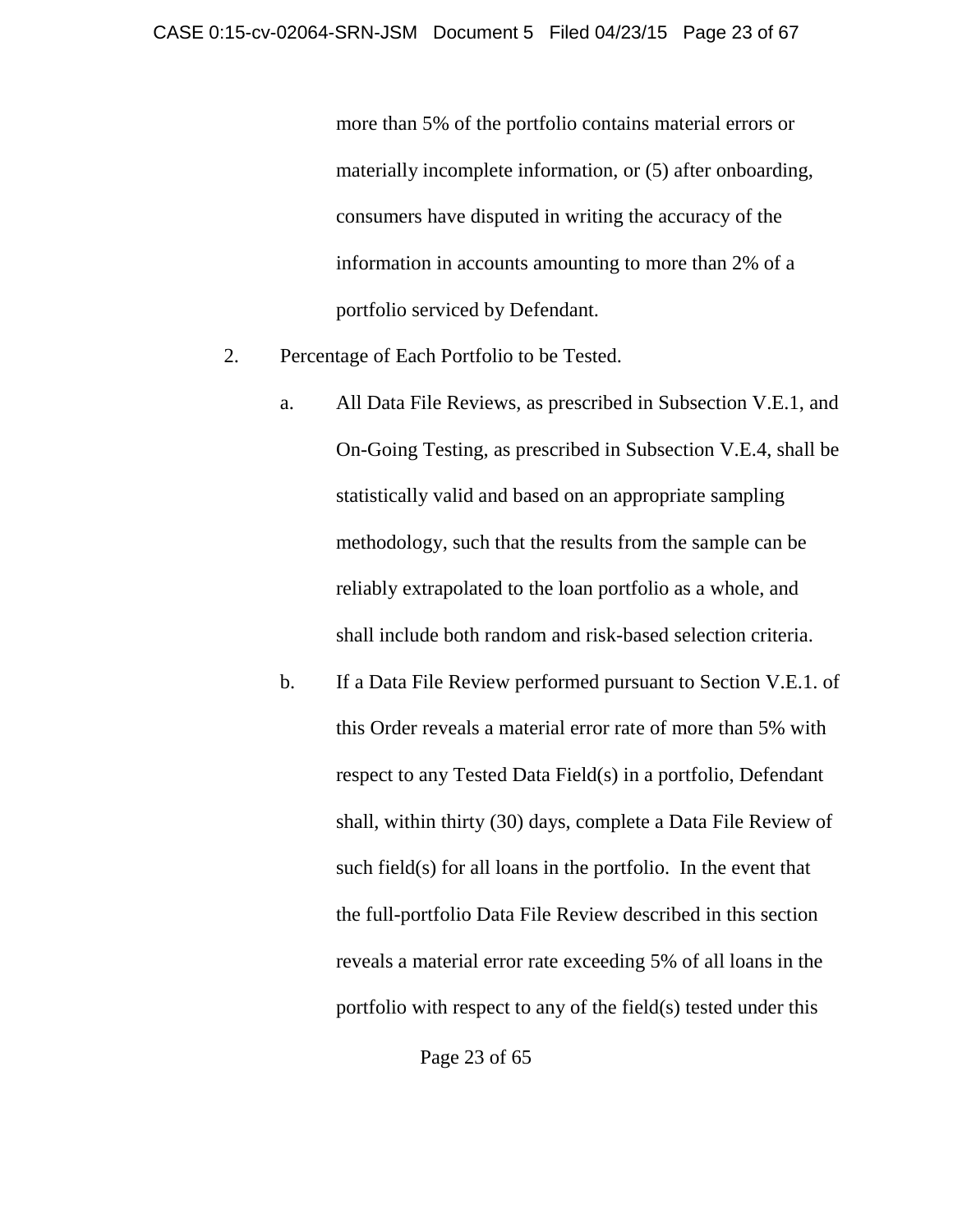subsection, Defendant shall perform a Data File Review of such field(s) for the entire portfolio every six months until the material error rate falls below 5%.

- 3. **Correction of Errors.** Upon completion of any Data File Review, Defendant shall correct and remediate any individual account errors identified by the Defendant, including promptly refunding or reversing any overcharges and stopping foreclosure where appropriate.
- 4. **Ongoing Testing.** Within 180 days of the Effective Date, and every six months thereafter, Defendant shall identify any portfolios serviced by Defendant for which, in the immediately preceding six months, consumers representing more than 2% of the relevant portfolio have disputed in writing the accuracy of the information in the Tested Data Fields. In the event any such portfolios exist, Defendant shall determine whether there exist any systemic issues giving rise to the disputes about errors in the accuracy of the Tested Data Fields in the portfolio and, if any errors are found, Defendant shall develop and implement a plan to correct the errors. *Provided that*, when a consumer orally denies, disputes, or challenges the accuracy of the information contained in a Tested Data Field,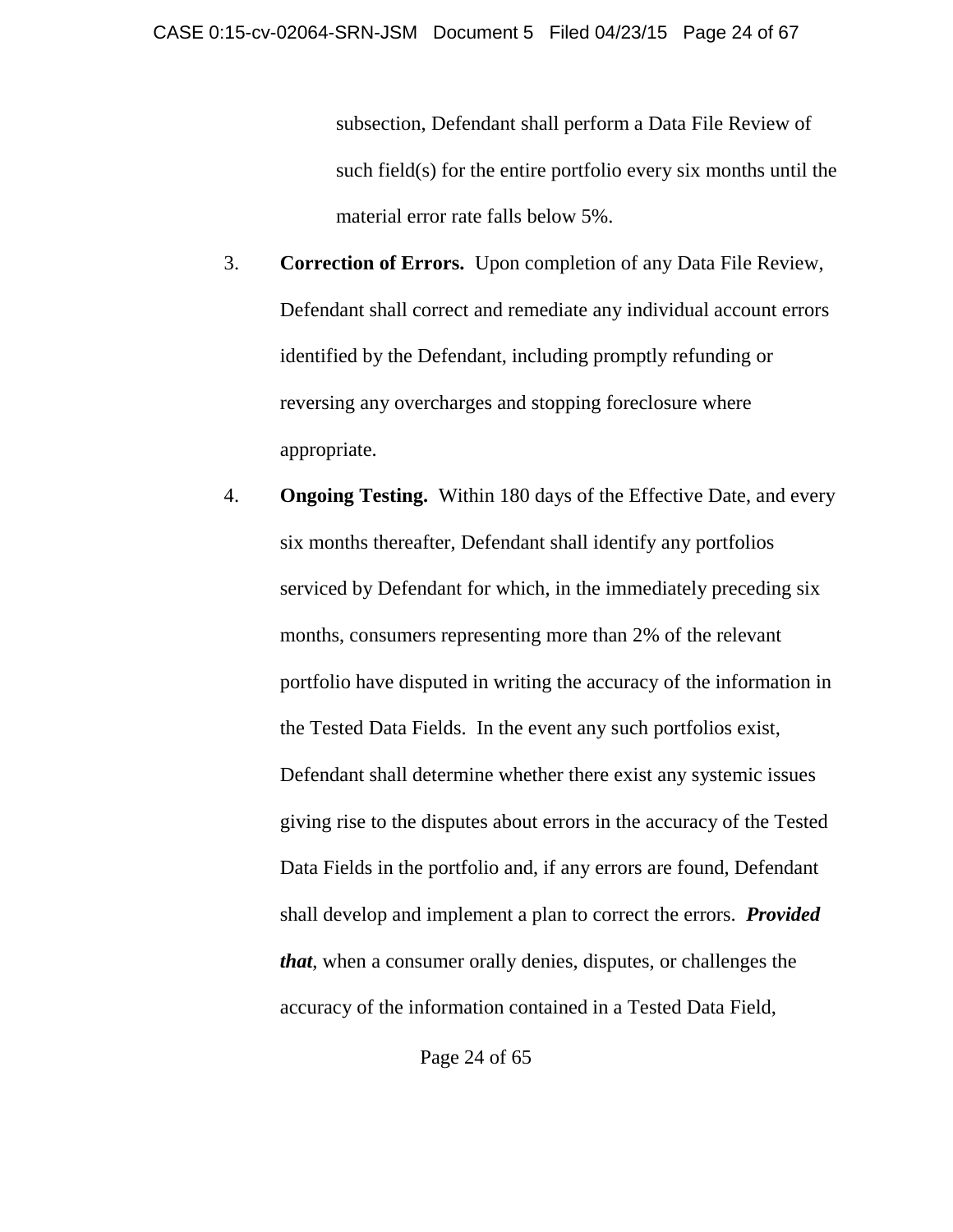Defendant shall (i) provide the consumer orally and contemporaneously with instructions for submitting the dispute in writing; and (ii) within 14 days of the consumer disputing Defendant's claim, provide the consumer clear and conspicuous written instructions on how to submit the dispute in writing.

*Provided that* the requirements of this Subsection V.E shall not apply to transfers when the transfer is between owners of the right to perform servicing who do not perform the servicing and there is no change in the subservicer.

F. The design and implementation of reasonable safeguards to control the risks identified through risk assessment, and regular auditing or testing or monitoring of the effectiveness of the safeguards' key controls, system, and procedures;

G. The regular auditing, testing, or monitoring of the effectiveness of the Program using statistically valid samples, such that the samples include both random and risk-based selection criteria and the results from the samples can be reliably extrapolated to the Program as a whole; and

H. The evaluation and adjustment of the Program in light of the results of the required auditing, testing, or monitoring, and any material changes to Defendant's operations or business arrangements that may significantly impact the Program, or any other circumstances that Defendant knows or has reason to know may have a material impact on the integrity, accuracy, and completeness of Defendant's loan servicing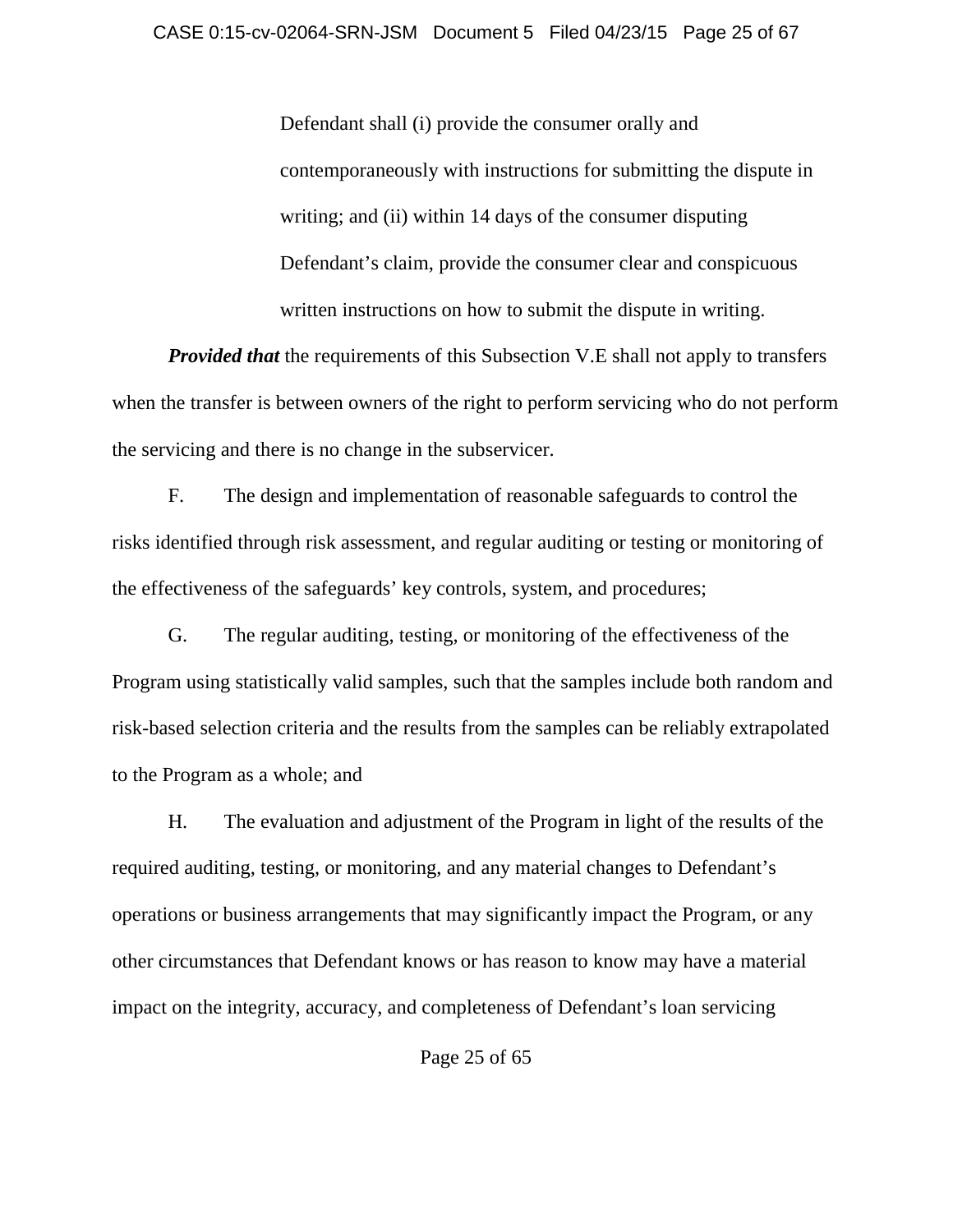process, or data and other information about accounts that Defendant services, collects, or sells.

*Provided that*, in the event of a conflict between this Section V and the requirements of federal, state, or local laws or the standard provisions imposed on servicers by the Department of Treasury, Fannie Mae, Freddie Mac, Ginnie Mae, the Federal Housing Administration, the Department of Veterans Affairs, the Rural Housing Administration, and any other similar organization that may come into existence after the entry of this Order such that Defendant cannot comply with this Section V without violating these requirements, Defendant shall document such conflicts and notify the Commission and the Bureau that it intends to comply with the requirements to the extent necessary to eliminate the conflict.

*Provided further that,* in the event of an involuntary transfer to Defendant which results in a delay in the transferor's transfer of relevant information or a volume of errors in the transferor's data that prevents Defendant from being able to comply with the time limits in this Section, Defendant shall submit a written plan to the Bureau and the Commission within ten (10) days after the date of the transfer identifying the cause of the delay and setting forth the specific steps it is taking, the resources it is devoting, and Defendant's expected timeline for complying with the requirements of this Section. If such plan is not objected to by the Bureau or the Commission within ten (10) days of submission of the plan, Defendant must proceed to implement the plan. If the Bureau or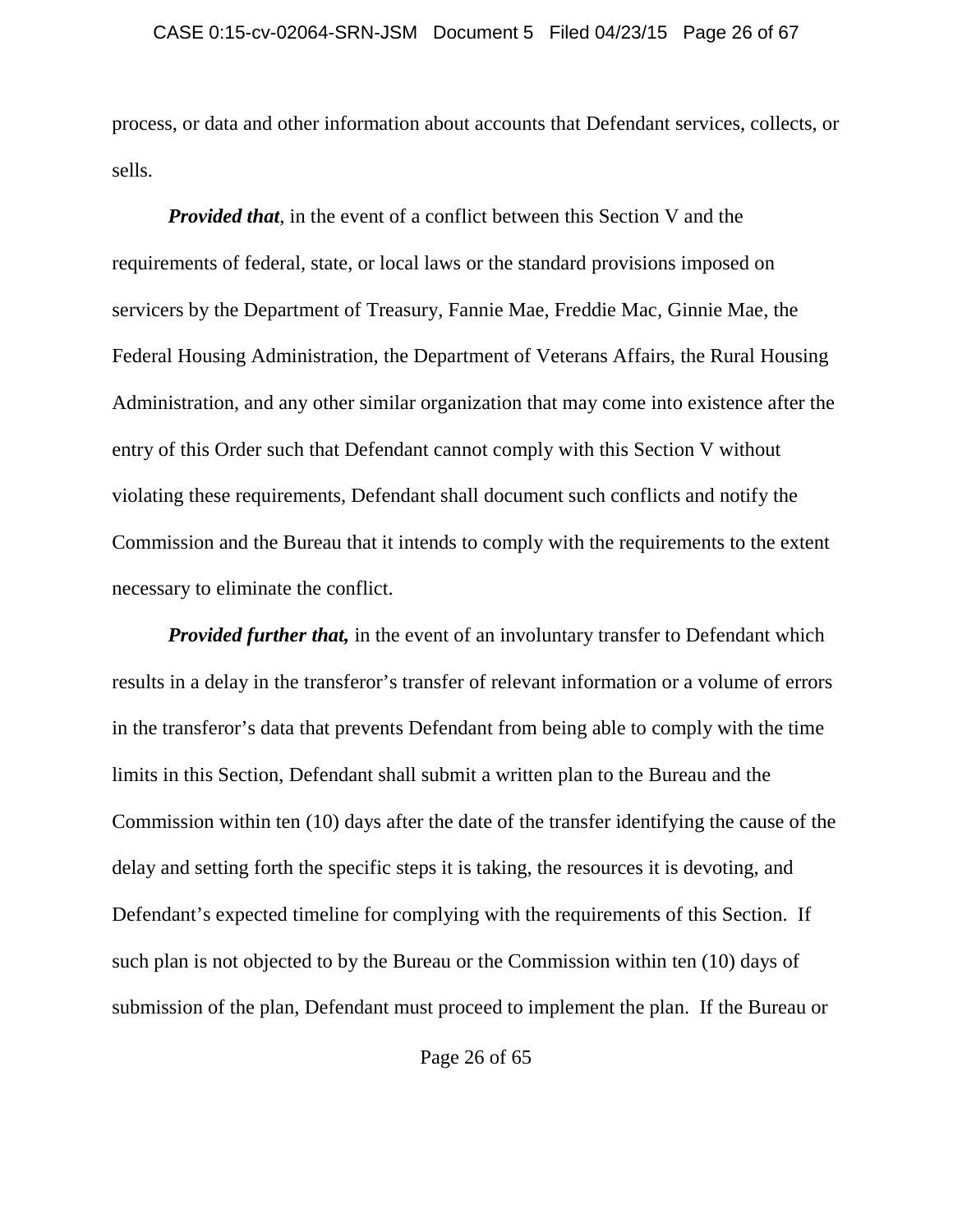the Commission objects to the plan within ten (10) days of submission, Defendant will make reasonable efforts to amend the plan to address any objection. Defendant shall not take more than 120 days from the date of the transfer to satisfy the requirements of this Section.

### **VI. ASSESSMENT**

### **IT IS FURTHER ORDERED** that:

A. Defendant shall, within one hundred and twenty (120) days after the implementation of the Data Integrity Program required by Section V of this Order, and biennially thereafter for eight (8) years after entry of this Order, obtain an assessment and report ("Assessment") from a qualified, objective, independent, third-party professional, the identity of which is agreed to by a representative of the Commission and a representative of the Bureau, that, using procedures and standards generally accepted in the profession:

- 1. Sets forth the specific data integrity program that Defendant has implemented and maintained during the reporting period;
- 2. Explains how the data integrity program is appropriate to Defendant's size and complexity, and the nature and scope of Defendant's activities;
- Page 27 of 65 3. Explains how the data integrity program meets or exceeds the protections required by Section V of this Order; and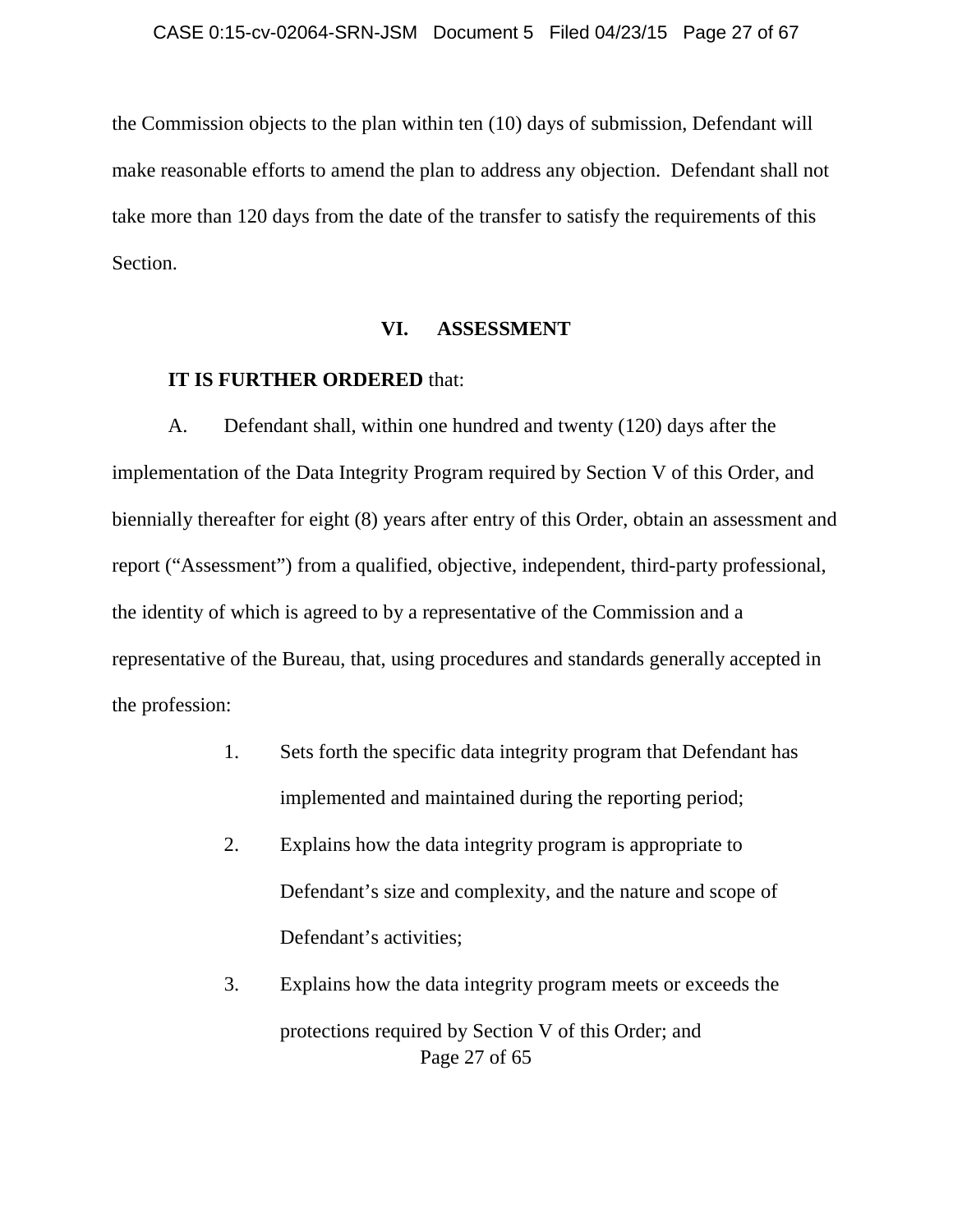4. Certifies that to the best of the certifier's knowledge and belief the data integrity program is operating with sufficient effectiveness to provide reasonable assurance of the material accuracy, integrity, and completeness of Defendant's records.

B. Defendant shall provide a copy of the first Assessment to the Commission within ten (10) days after the Assessment is delivered to Defendant. Defendant shall, within thirty (30) days of a request, provide the Commission with a copy of all plans, reports, studies, reviews, audits, audit trails, policies, training materials, and assessments, whether prepared by or on behalf of Defendant, relied upon to prepare such Assessment. All subsequent biennial Assessments shall be retained by Defendant and a copy provided to the Commission within thirty (30) days of request. The Commission will provide to the Bureau a copy of all Assessments and any other materials produced pursuant to this Section VI of this Order.

### **VII. INJUNCTION RELATING TO MORTGAGE SERVICING**

**IT IS FURTHER ORDERED** that Defendant, Defendant's officers, agents, and employees, and all other persons in active concert or participation with any of them, who receive actual notice of this Order, whether acting directly or indirectly, are permanently restrained and enjoined from:

### **Limitations on the Transfer of Servicing for Loans in Loss Mitigation**

Page 28 of 65 A. Transferring or acquiring servicing for loans in loss mitigation or with a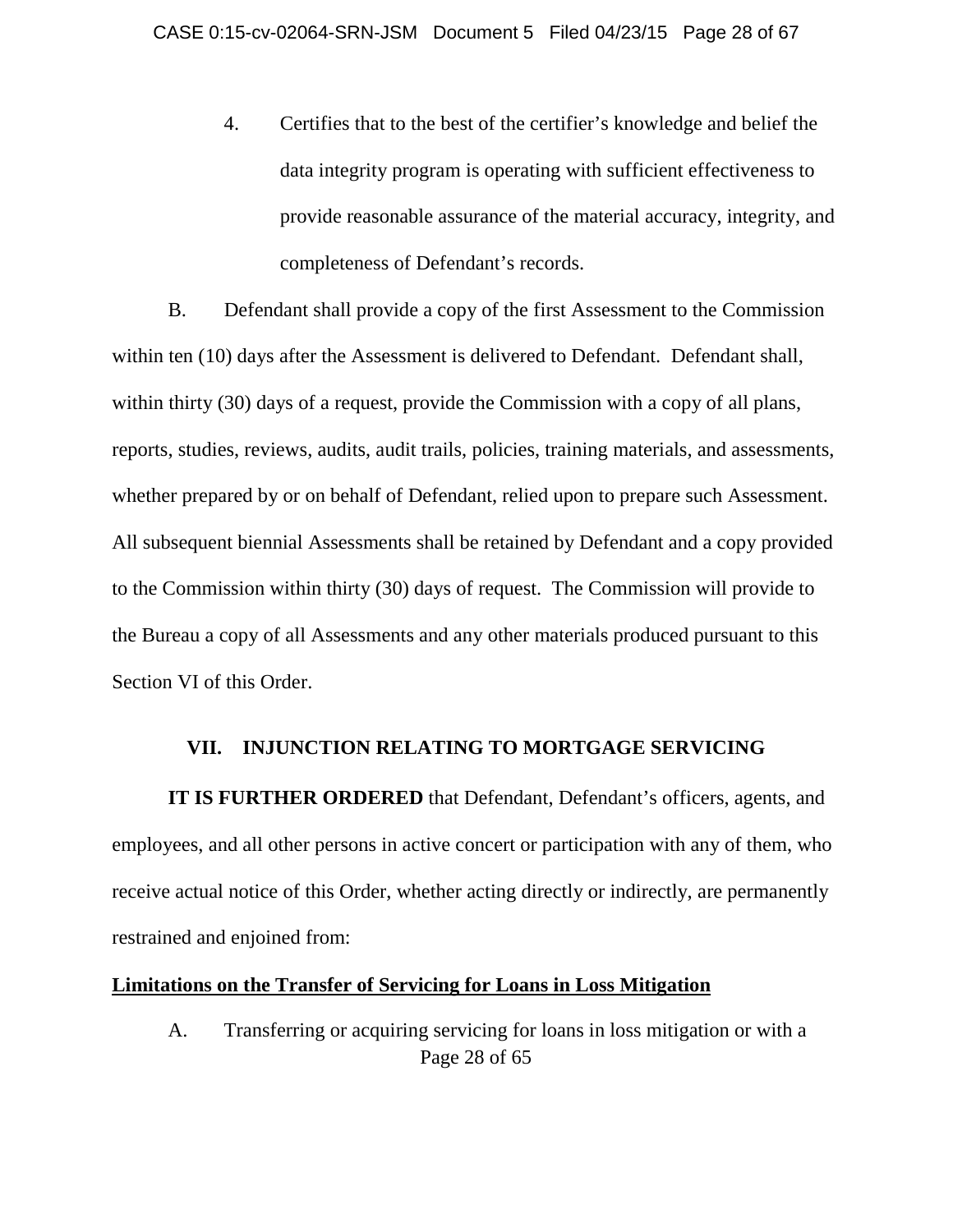### CASE 0:15-cv-02064-SRN-JSM Document 5 Filed 04/23/15 Page 29 of 67

loss mitigation application pending, regardless of whether Defendant is the transferor or transferee, unless:

- 1. The transferor or transferee identifies by loan number the following categories of loans at least thirty (30) days prior to transfer, and updates such information at least five (5) days prior to transfer:
	- a. Loans in any stage of pending loss mitigation, including but not limited to in-process loan modifications;
	- b. Loans approved or converted to a permanent loss mitigation outcome within sixty (60) days of transfer; and
	- c. Loans denied loss mitigation within sixty (60) days of transfer;
- 2. The transferor agrees to make all reasonable efforts to provide the transferee all the following information in its possession or control, prior to transfer or at a minimum, agrees to provide this information by the date of the transfer: all account-level documents and data relating to loss mitigation, including a copy of the mortgage note, periodic billing statements for the two years prior to the service transfer, payment history for the two years prior to the service transfer, escrow and suspense account information, loss mitigation applications, loss mitigation notices, documentation and information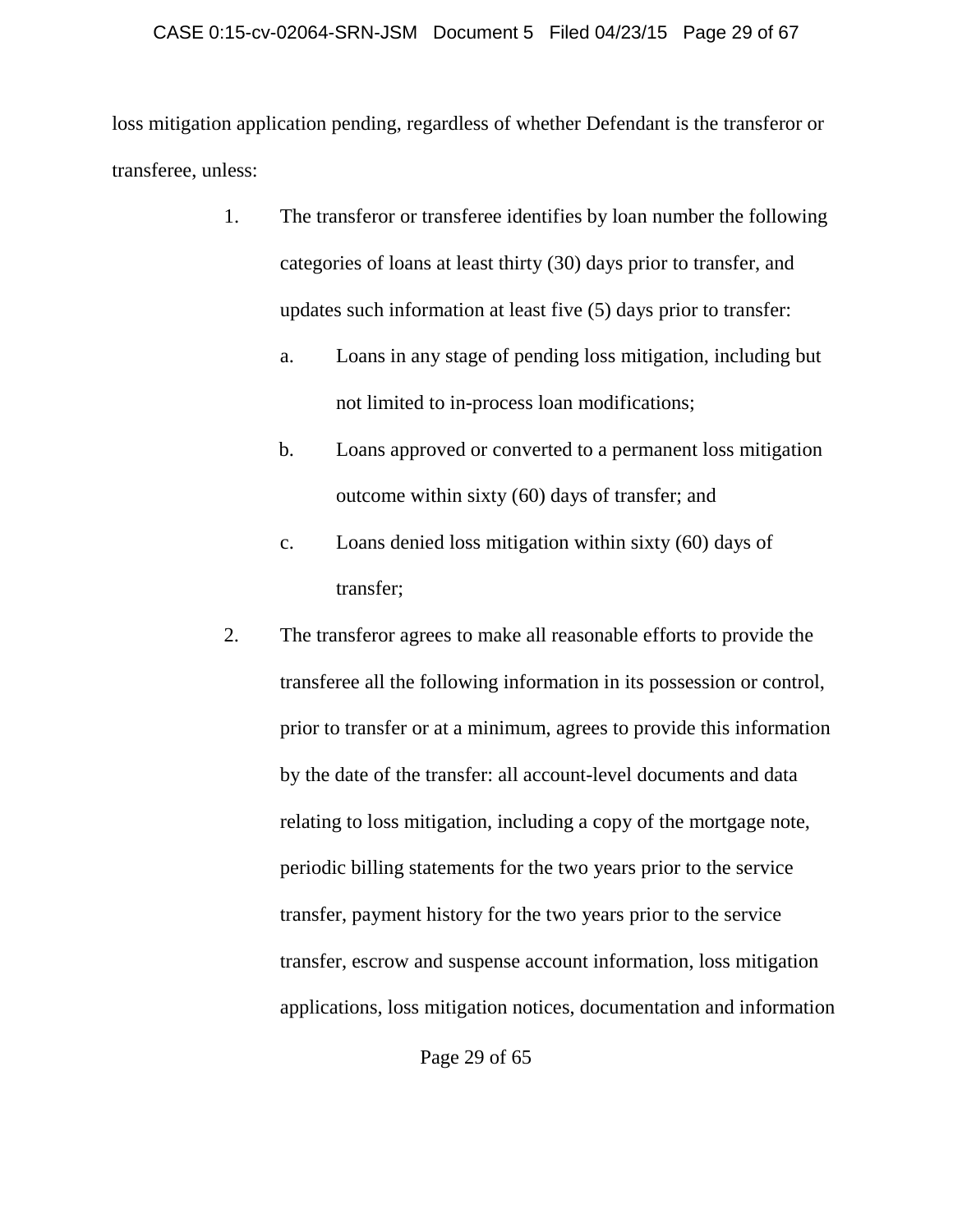received from the borrower for purposes of evaluating the borrower for loss mitigation, any net present value or other analysis by a servicer in connection with a borrower's application for loss mitigation, loss mitigation agreements, any written communications or notes of oral communications with the borrower about the loss mitigation, and any other information needed to administer any pending loss mitigation applications or in-process loan modifications; and

- 3. The contract for the transfer includes the following requirements:
	- a. The transferee will engage in quality control work to validate that the loss mitigation data matches the images and paper documents received, make reasonable efforts to identify missing loss mitigation data, documentation, or information and request missing information from the transferor within fifteen (15) days of transfer; and
	- b. Within ten (10) days of a request from the transferee, the transferor will provide missing or incomplete loss mitigation data, documentation, or information in its possession or control;
- 4. The contract for the transfer also includes the following

Page 30 of 65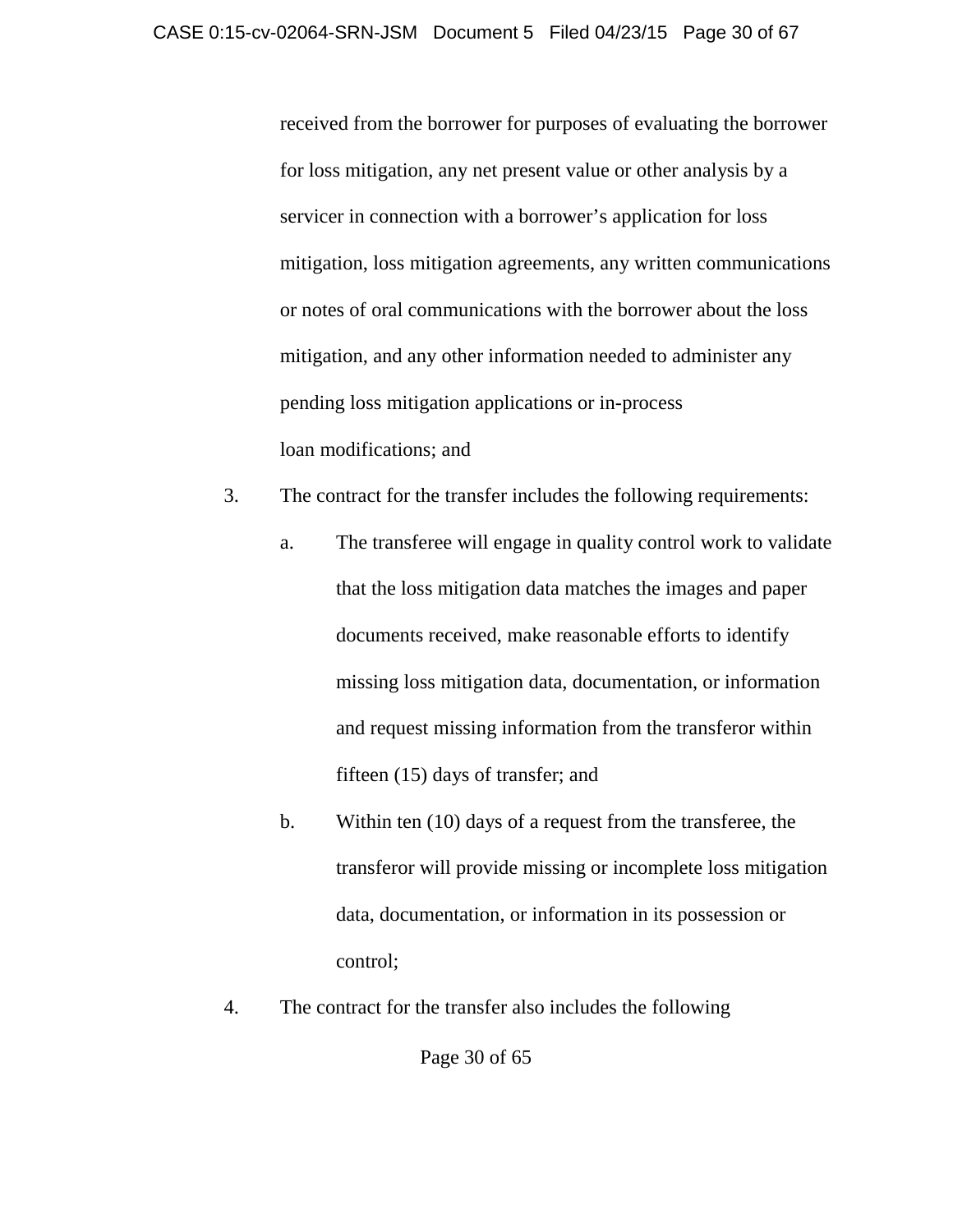requirements:

- a. The transferee will honor loss mitigation agreements entered into by the prior servicer, including but not limited to inprocess loan modifications;
- b. The transferee will continue processing pending loss mitigation requests received in the transfer; and
- c. Within thirty (30) days of transfer, the transferee will finish reviewing and resolve any loss mitigation request that was pending within sixty (60) days of transfer for which the transferee or buyer lacks clear written evidence that such request was denied, and provide the consumer an opportunity to provide any necessary missing information.

*Provided, however, that* the requirements of Subsections VII.A.1, 2, and 3 shall not apply to transfers when the transfer is between owners of the right to perform servicing who do not perform the servicing and there is no change in the subservicer.

### **Short Sales**

B. Failing to send consumers written confirmation within five business days of receipt of a short sale application. If the short sale application is incomplete, Defendant must include in this written confirmation a list of any missing documents required to complete the short sale application; and

Page 31 of 65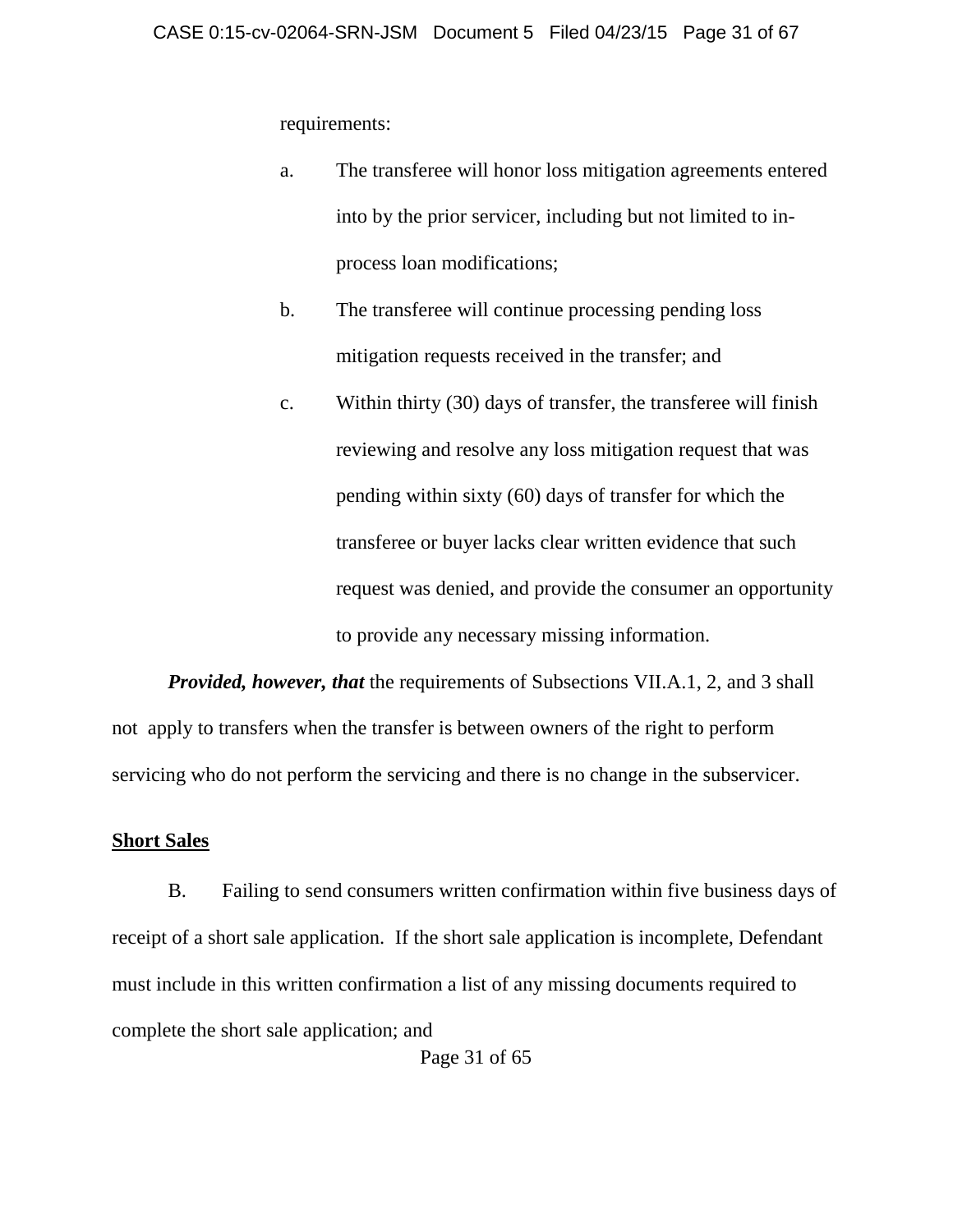#### CASE 0:15-cv-02064-SRN-JSM Document 5 Filed 04/23/15 Page 32 of 67

C. Failing to complete an evaluation of the short sale application and communicate a decision to the consumer prior to the date of a foreclosure sale (provided that Defendant receives the completed short sale application more than 14 days before the foreclosure sale) or within thirty (30) days after receipt of a complete short sale application, whichever is earlier, except that Defendant may have an additional fifteen (15) days to communicate its decision to the borrower when waiting to receive required information from third parties, provided Defendant promptly updates the borrower with the reason for this delay in writing.

## **Other Loss Mitigation Requirements**

D. Failing, within ninety (90) days after entry of this Order, to make Defendant's loss mitigation application available to consumers at no cost by, at a minimum, making it publicly available and readily accessible on Defendant's website and providing it upon request to consumers. The application shall identify all required documentation and information necessary to complete a loss mitigation application;

E. Failing, within ninety (90) days after the date of entry of this Order, to maintain sufficient personnel that are adequately trained to handle loss mitigation requests in a timely and legal manner;

Page 32 of 65 F. Failing, within ninety (90) days after the date of entry of this Order, to implement and maintain a centralized document management system for tracking and storing incoming loss mitigation documents, including those submitted by consumers,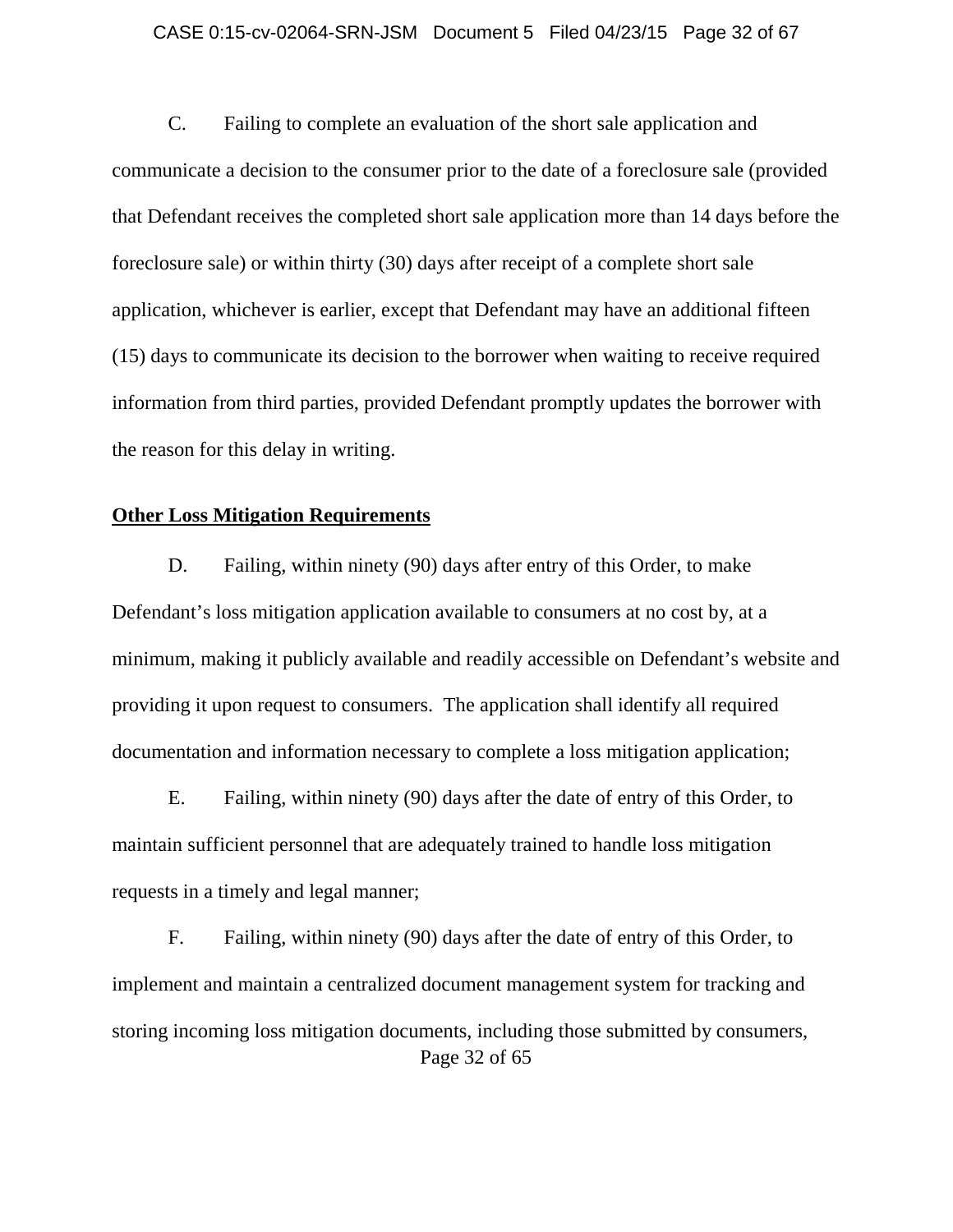### CASE 0:15-cv-02064-SRN-JSM Document 5 Filed 04/23/15 Page 33 of 67

staffed with sufficient personnel that are adequately trained to prevent significant backlogs and lost documents;

G. Failing, within ninety (90) days after the date of entry of this Order, to implement and maintain an online portal linked to Defendant's primary servicing system where consumers can check, at no cost, the status of their loss mitigation requests. The portal must, among other things:

- 1. Enable consumers to submit documents electronically;
- 2. Provide an electronic receipt for any documents submitted; and
- 3. Update the status of pending loss mitigation requests at least every 10 business days;

H. Failing, within ninety (90) days after the date of entry of this Order, to take reasonable steps to ensure that personnel assigned to consumers pursuant to the Bureau's rules relating to continuity of contact (12 C.F.R. § 1024.40):

- 1. Refer and transfer consumers to a loss mitigation or other appropriate supervisor upon request;
- 2. Have access to individuals able to stop foreclosure proceedings when necessary to comply with this Order and other applicable requirements; and
- 3. Are not subject to compensation arrangements that encourage collection over loss mitigation activity.

Page 33 of 65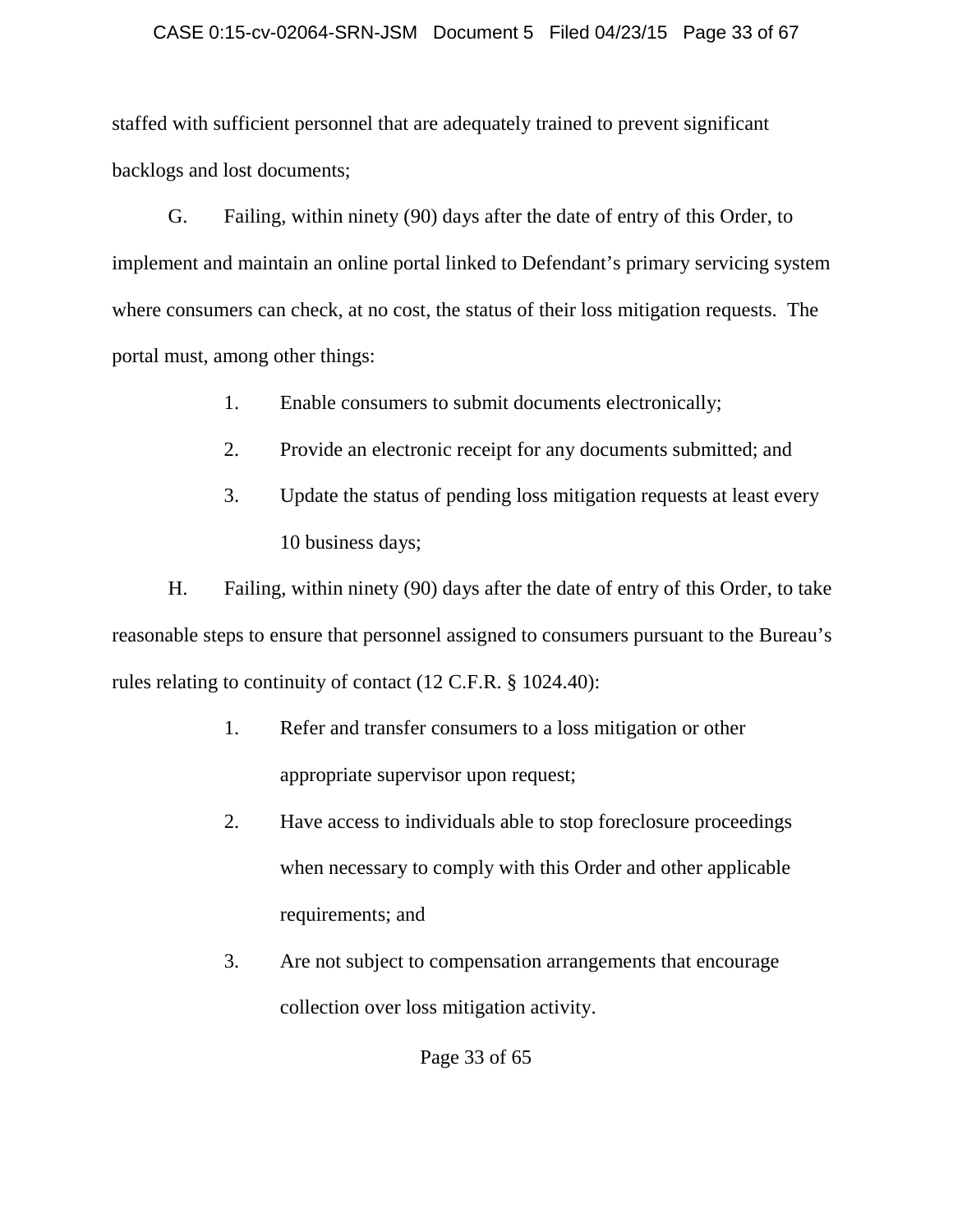### CASE 0:15-cv-02064-SRN-JSM Document 5 Filed 04/23/15 Page 34 of 67

*Provided that*, in the event of a conflict between this Section VII and the requirements of federal, state, or local laws or the standard provisions imposed on servicers by the Department of Treasury, Fannie Mae, Freddie Mac, Ginnie Mae, the Federal Housing Administration, the Department of Veterans Affairs, the Rural Housing Administration, and any other similar organization that may come into existence after the entry of this Order such that Defendant cannot comply with this Section VII without violating these requirements, Defendant shall document such conflicts and notify the Commission and the Bureau that it intends to comply with the requirements to the extent necessary to eliminate the conflict.

*Provided further that*, in the event of an involuntary transfer to Defendant which results in a delay of the transferor's transfer of relevant information and prevents Defendant from being able to comply with the time limits in Section VII.A, Defendant shall submit a written plan to the Bureau and the Commission, within ten (10) days after the date of the transfer, identifying the cause of the delay and setting forth the specific steps it is taking, the resources it is devoting, and Defendant's expected timeline for complying with the requirements of Section VII.A. If such plan is not objected to by the Bureau or the Commission within ten (10) days of submission of the plan, Defendant must proceed to implement the plan. If the Bureau or the Commission objects to the plan within ten (10) days of submission, Defendant will make reasonable efforts to amend the plan to address any objection. In no event shall Defendants fail to honor loss mitigation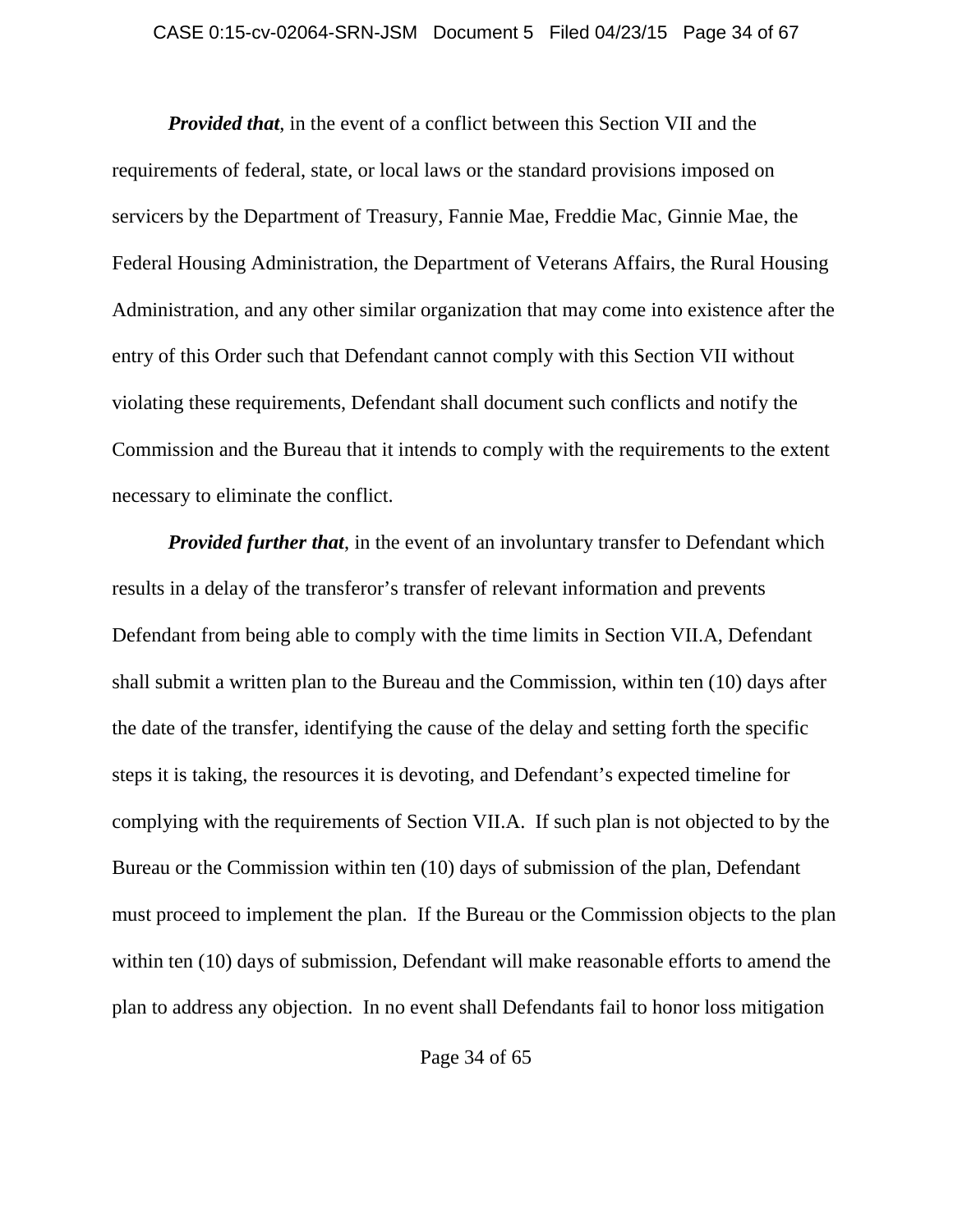agreements entered into by the prior servicer, fail to continue processing pending loss mitigation requests received in the transfer, or take more than 60 days from the date of the transfer to satisfy the requirements of Section VII.A.

#### **VIII. HOME PRESERVATION REQUIREMENT**

**IT IS FURTHER ORDERED** that Defendant shall, no later than sixty (60) days after the date of entry of this Order, establish and implement a home preservation plan ("Plan") to identify and review Affected Consumers for loss mitigation options, provide for the solicitation and fast-track evaluation of loss mitigation applications, and stop pending foreclosure sales for such consumers to the extent necessary to permit the consumers to be solicited and considered for loss mitigation. The Plan shall remain in effect for a period of five (5) years from the Effective Date. Affected Consumers are consumers with first- or second-lien residential loans that were transferred to Defendant between January 1, 2010 and November 2014 and as of the Effective Date (1) are 45 or more days delinquent or have been referred to foreclosure, but are more than 37 days before a foreclosure sale, or (2) are serviced by Defendant and become eligible for referral to foreclosure at any point from the Effective Date until five years from the Effective Date, provided that Defendant still services the loan at that time.

#### A. *Convert In-Process Loan Modifications to Permanent Modifications.*

Page 35 of 65 Defendant shall promptly send a permanent modification agreement to Affected Consumers with In-Process Loan Modifications that were fully underwritten prior to the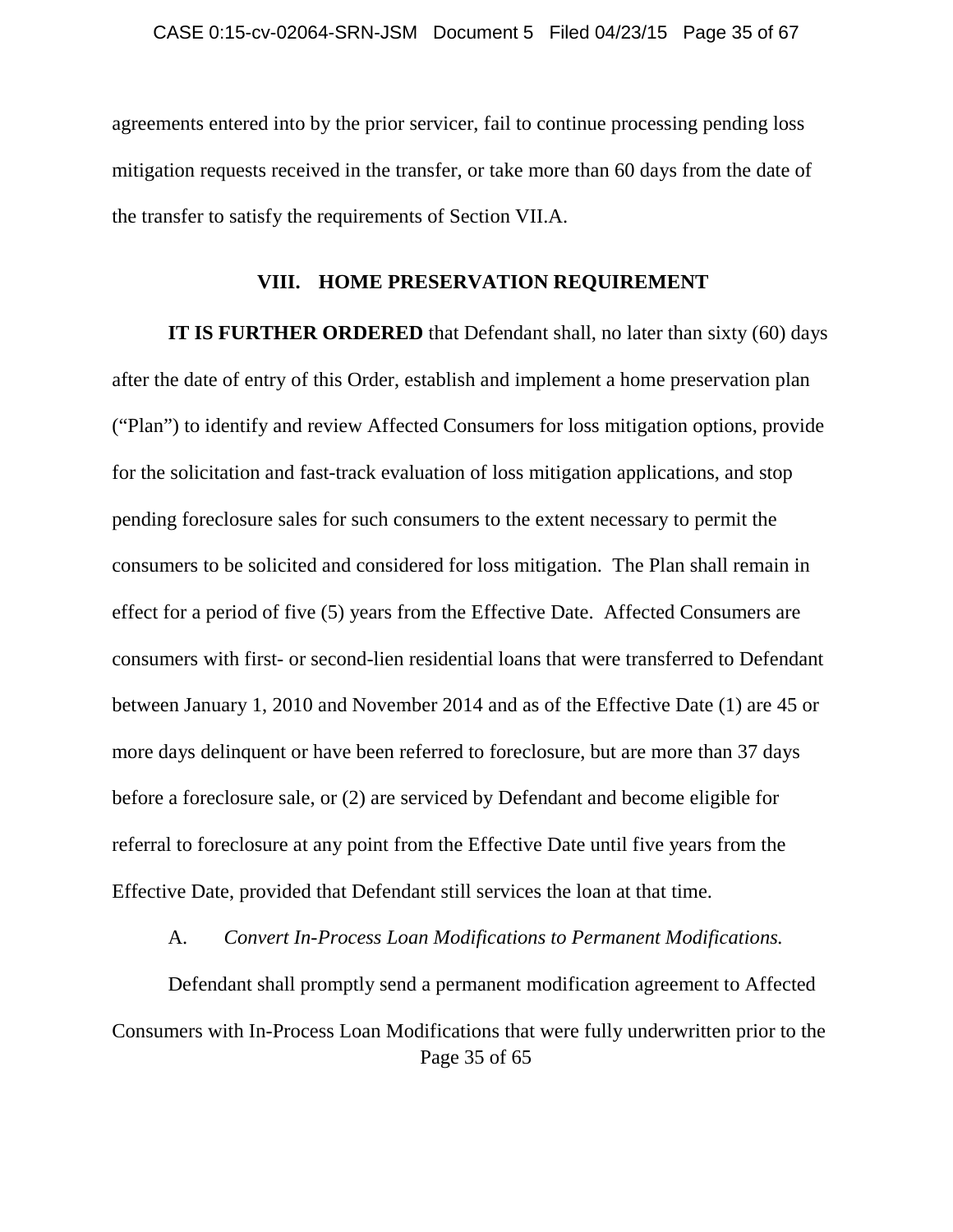trial period and received all necessary investor approvals but for which the consumer did not previously enter a permanent modification agreement. Such consumers shall be converted to a permanent modification upon execution of the permanent modification documents, consistent with applicable program and investor guidelines.

B. *Solicitation and Fast-Track Evaluation of Loss Mitigation Applications*. For all Affected Consumers not accounted for in Paragraph A above, Defendant must:

- 1. Engage in consumer outreach to obtain complete loss mitigation applications by: (i) Telephone and mail outreach to contact consumers and collect documents; (ii) For incomplete loss mitigation applications, a telephone and mail campaign to notify consumers of the additional documents and information needed to make the loss mitigation application complete; and (iii) Translation services when requested by a consumer or if Defendant has reason to believe that the consumer is not proficient in English.
- 2. Promptly evaluate consumers for all loss mitigation options available under applicable investor guidelines, including by: (i) Providing a dedicated team of underwriters; (ii) Reviewing complete loss mitigation applications within 20 days of receipt; and (iii) Clearly identifying the terms of any loss mitigation offer (such as interest rate, amortization term, and balloon payments) and

Page 36 of 65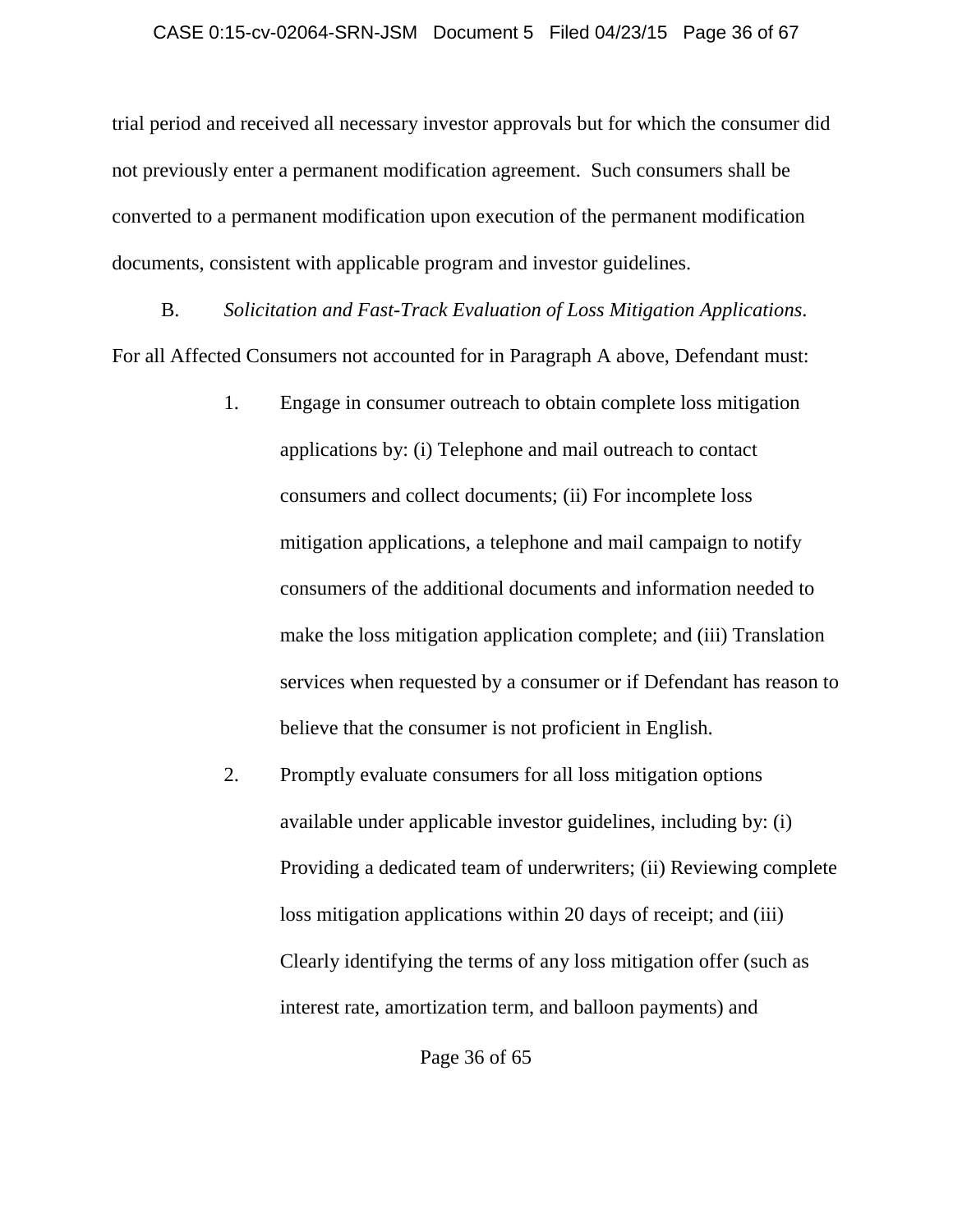identifying the modified principal balance.

- C. *Stop Pending Foreclosures.* If necessary to permit Defendant to complete the actions described in Paragraphs A and B above before a foreclosure sale, Defendant shall take all available measures to postpone any foreclosure sale scheduled to occur and to prevent the entry of a foreclosure judgment or the entry of an order for foreclosure sale in connection with a foreclosure initiated with respect to the loan under consideration for loss mitigation during the pendency of the actions required in Paragraphs A and B above.
- D. Defendant may resume foreclosure sales for Affected Consumers under any of the following conditions:
	- 1. Despite Defendant's reasonable efforts, including taking all steps described in Paragraph B, the consumer (i) has not responded to Defendant's outreach effort within 30 days of Defendant's most recent attempt to contact the consumer under Section VIII.B, or (ii) the consumer has responded to Defendant's outreach efforts but has not provided Defendant with all materials necessary to permit Defendant to evaluate the consumer for loss mitigation options, notwithstanding Defendant's attempts to obtain such material pursuant to Section VIII.B.1.ii, or (iii) does not execute a loss

Page 37 of 65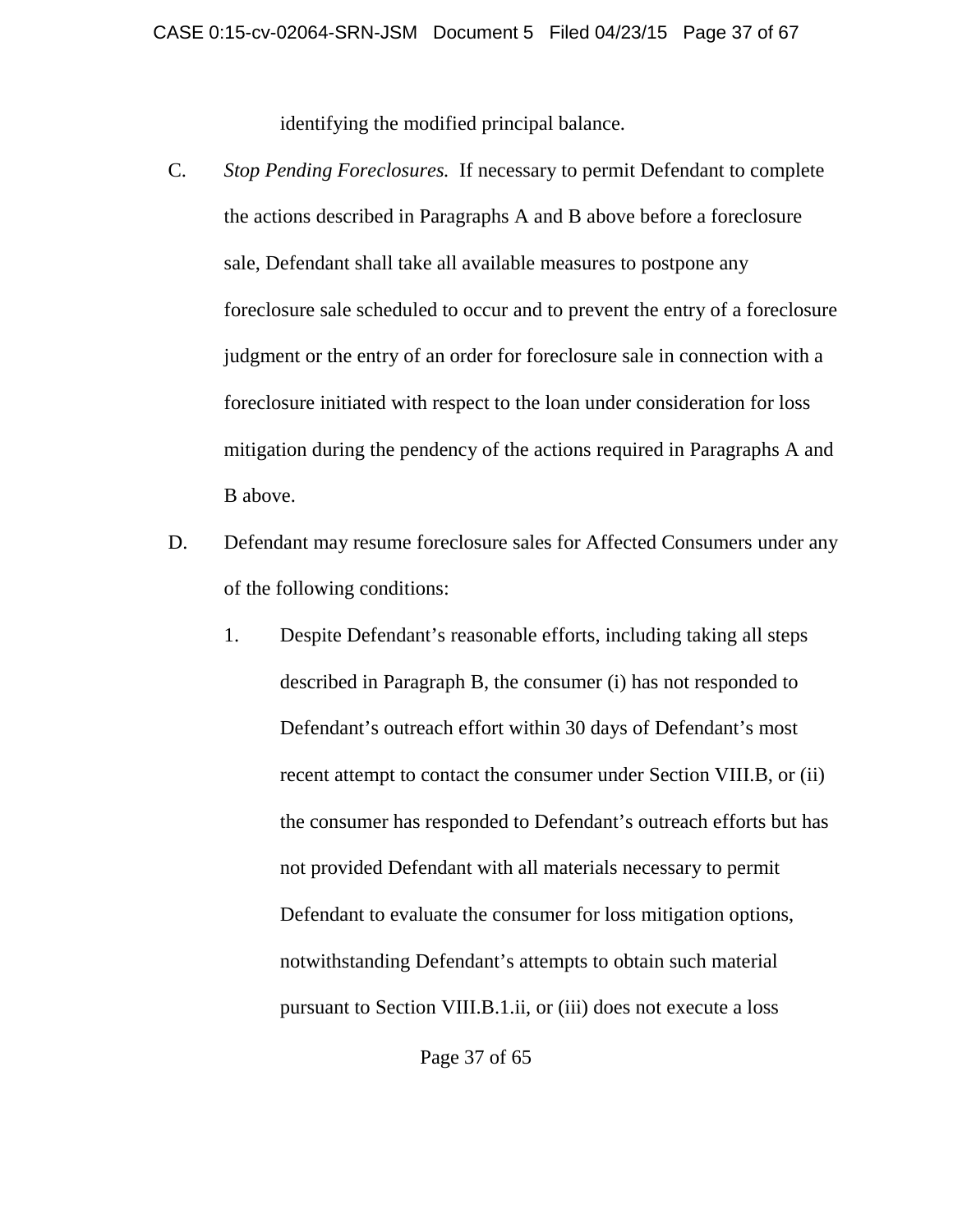mitigation offer prior to or at the expiration of the offer;

- 2. The consumer states in writing that he or she does not want to be considered for a loss mitigation option; or
- 3. Defendant has evaluated the consumer's complete loss mitigation application for all available loss mitigation options, and (i) Defendant has determined the consumer does not qualify for any loss mitigation option and the time for appeal has expired or the appeal has been denied, or (ii) the consumer has rejected an offer of loss mitigation.

E. The requirements of this subsection VIII shall not apply to any loan (1) for which Defendant does not own the right to service or sub-service as of the Effective Date; or (2) that is not subject to foreclosure or collection activity because it has been charged off.

*Provided that*, in the event of a conflict between this Section VIII and the requirements of federal, state, or local laws, the standard provisions imposed on servicers by the Department of Treasury, Fannie Mae, Freddie Mac, Ginnie Mae, the Federal Housing Administration, the Department of Veterans Affairs, the Rural Housing Administration, and any other similar organization that may come into existence after the entry of this Order, the National Mortgage Settlement, or applicable investor guidelines such that Defendant cannot comply with this Section VIII without violating these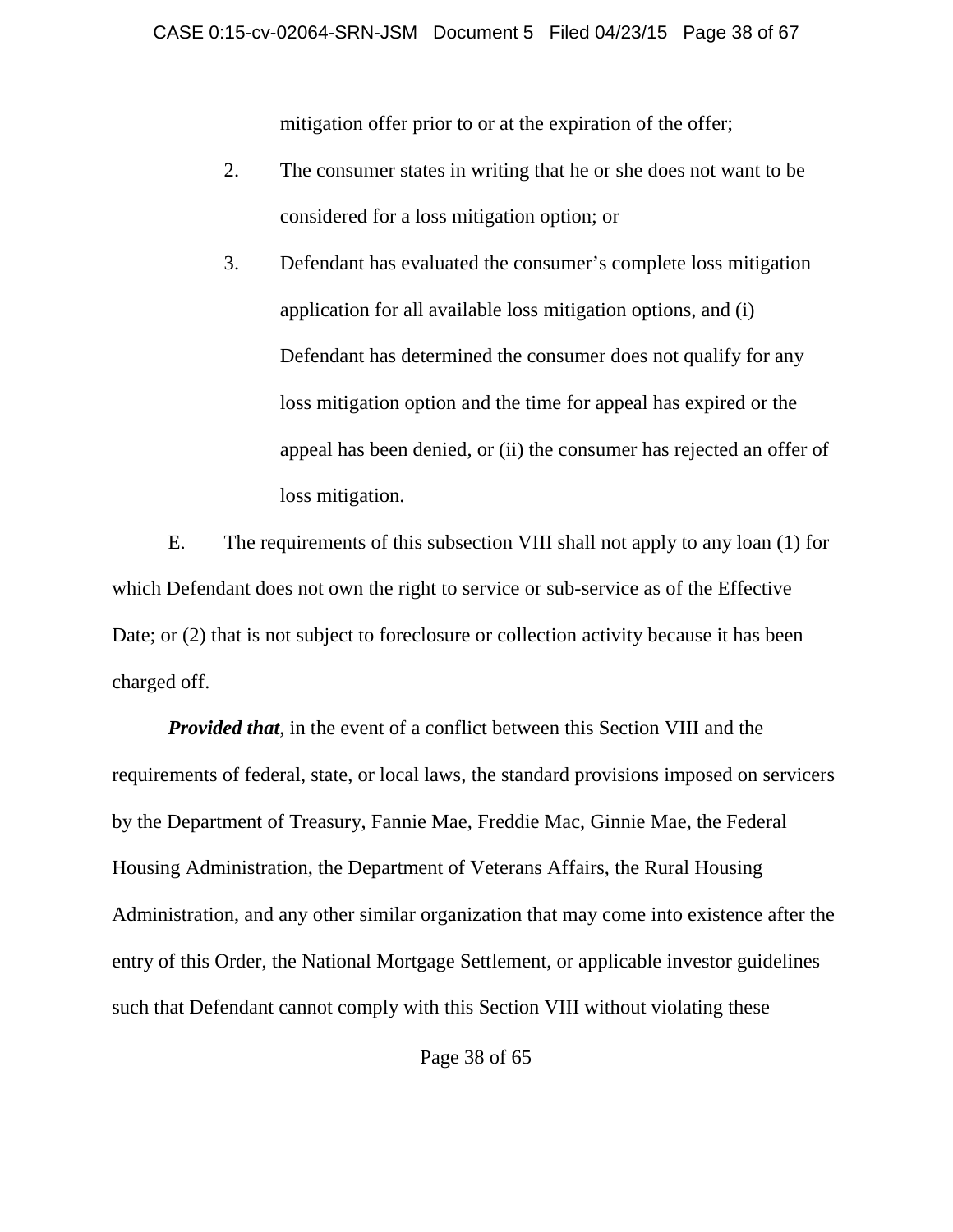requirements, Defendant shall document such conflicts and notify the Commission and the Bureau that it intends to comply with these requirements to the extent possible.

*Provided further that*, nothing in this Section VIII shall be interpreted to (1) limit or restrict in any way the protections provided to borrowers under the Bureau's rules relating to loss mitigation (12 C.F.R. §§ 1024.41, *et seq.*), or to (2) require Defendant to communicate with a borrower in a manner otherwise prohibited by applicable law, including bankruptcy law or the federal Fair Debt Collection Practices Act or any similar debt-collection-related state law. To the extent any provision of this Section VIII is in conflict with any provision of 12 C.F.R. § 1024.41, 12 C.F.R. § 1024.41 shall apply.

## **IX. INJUNCTION AGAINST FALSE OR MISLEADING REPRESENTATIONS**

**IT IS FURTHER ORDERED** that Defendant, Defendant's officers, agents, and employees, and all other persons in active concert or participation with any of them, who receive actual notice of this Order, whether acting directly or indirectly, are permanently restrained and enjoined from:

A. Making any material misrepresentation or assisting others in making any material misrepresentation, expressly or by implication, including but not limited to misrepresentations:

> 1. That consumers' loans have certain unpaid balances, payment due dates, interest rates, monthly payment amounts, delinquency

> > Page 39 of 65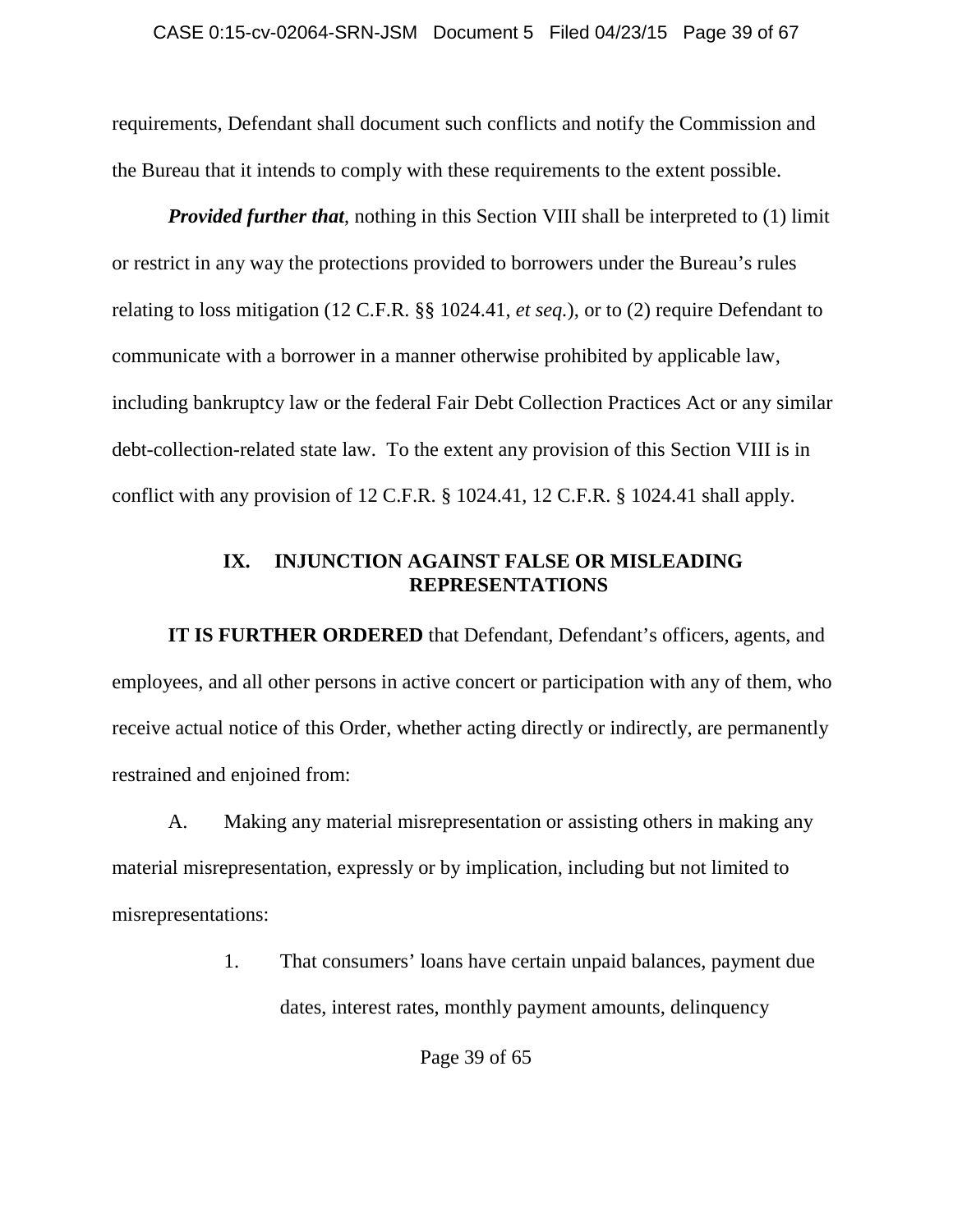statuses, and unpaid fees or other amounts due;

- 2. That consumers must make payments under the original, unmodified loan terms when a consumer has an in-process loan modification or other loss mitigation agreement from the prior servicer;
- 3. That consumers have to make a payment on their loans before Defendant will consider them for a loan modification;
- 4. That Defendant will review and respond to consumers' requests to be considered for a short sale in a set time period;
- 5. The existence and length of any "grace period" in consumers' promissory notes; and
- 6. That a payment method that entails a convenience fee is the only payment method available or only payment method that consumers can use to make timely payments.
- 7. Nothing in this provision shall be interpreted to preclude Defendant from accurately representing for informational purposes contractual amounts that remain due and owing until a permanent loan modification has been finalized, provided that such representation does not mislead a consumer regarding the amounts due under the modification.
- B. Failing, in communications between Defendant and consumers about

Page 40 of 65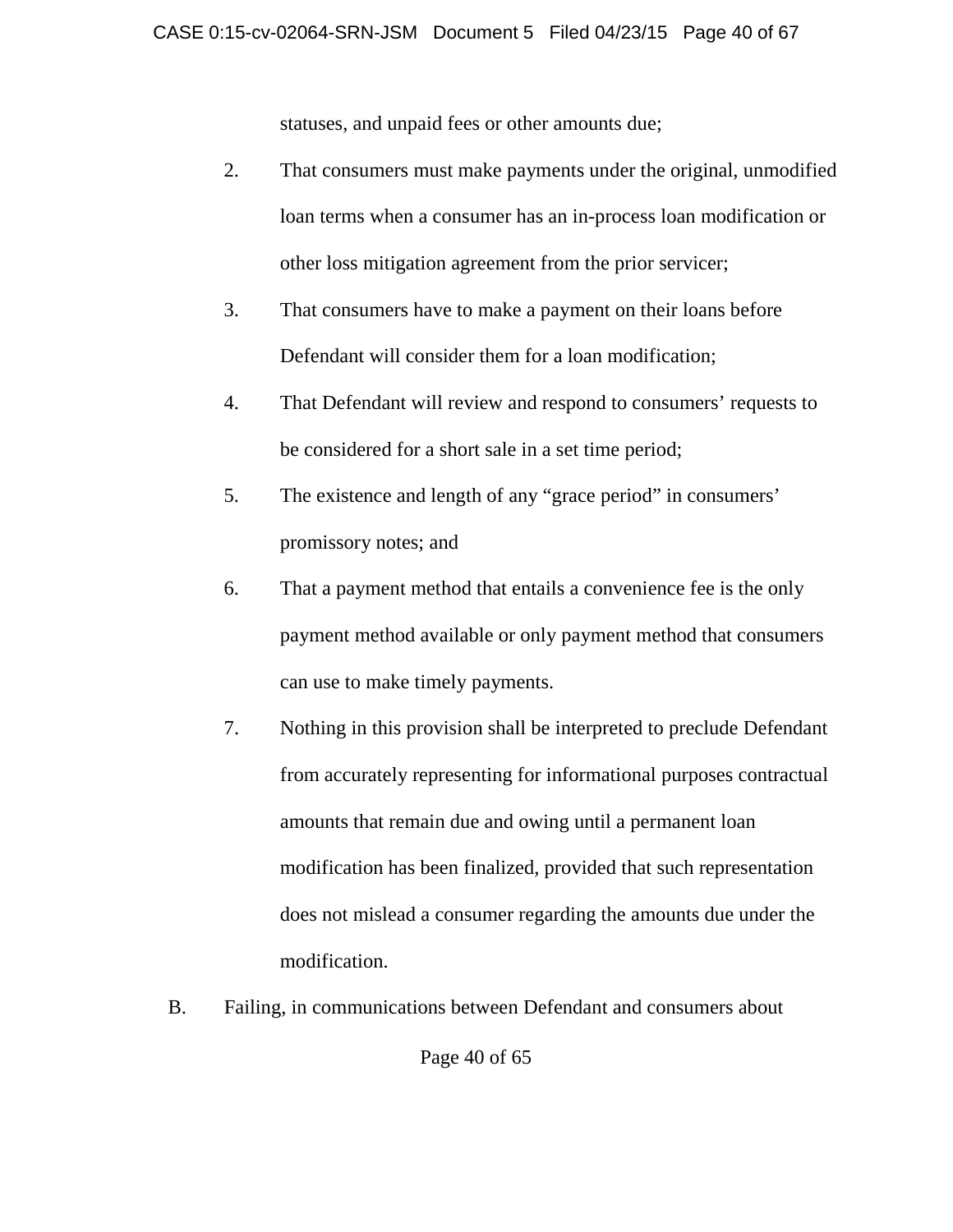Speedpay or other payment methods that involve a convenience fee, to disclose to consumers truthfully, clearly and prominently, and before the consumers agree to pay through Speedpay or any other payment method that entails a convenience fee:

- 1. That consumers will be charged a convenience fee; and
- 2. The existence of other payment methods that do not entail a convenience fee.

## **X. INJUNCTION AGAINST UNAUTHORIZED WITHDRAWALS**

**IT IS FURTHER ORDERED** that Defendant, Defendant's officers, agents, and employees, and all other persons in active concert or participation with any of them, who receive actual notice of this Order, whether acting directly or indirectly, are permanently restrained and enjoined from causing payments to be taken from consumers' bank accounts without having previously obtained consumers' consent for any and all such payments.

# **XI. INJUNCTION AGAINST UNLAWFUL COLLECTION PRACTICES**

**IT IS FURTHER ORDERED** that Defendant, Defendant's officers, agents, and employees, and all other persons in active concert or participation with any of them, who receive actual notice of this Order, whether acting directly or indirectly, in connection with collecting on past-due debt, are permanently restrained and enjoined from:

A. When communicating with any person other than the consumer for the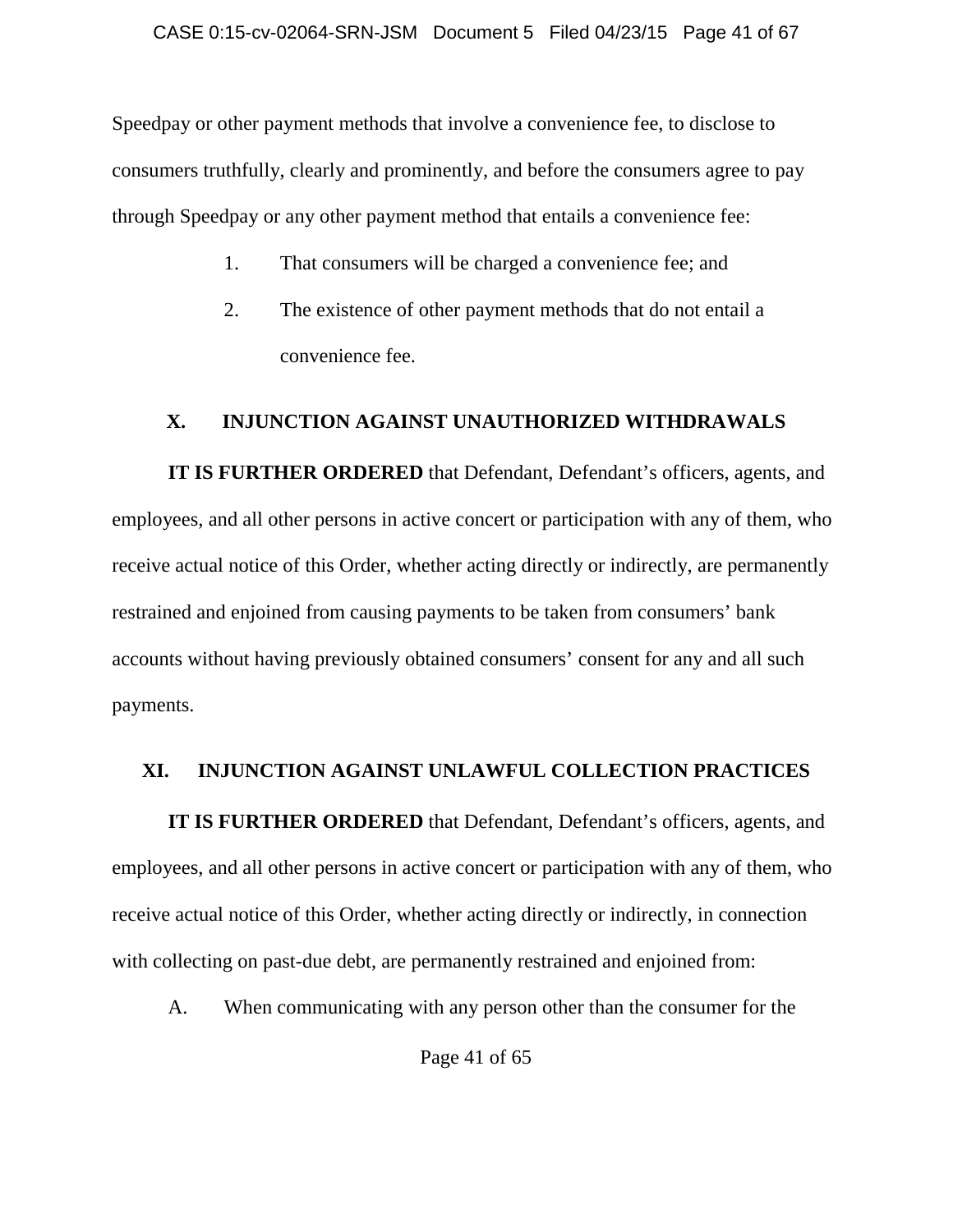purpose of acquiring location information about the consumer:

- 1. Stating that a consumer owes a debt;
- 2. Communicating more than once with any such person unless the person requests that the Defendant communicate with him or her again or Defendant has a reasonable belief that the person's denial of knowledge of the consumer or the consumer's location in response to Defendant's first location communication was erroneous or incomplete and the person now has correct or complete location information;
- 3. Failing to create records documenting that any such person informs Defendant, either orally or in writing, that the consumer that Defendant is trying to contact cannot be reached at that telephone number or the person does not have location information about the consumer that Defendant is trying to reach, and failing to maintain these records for at least five years from the date of last contact with the consumer; and
- 4. Failing to create records documenting that Defendant had a reasonable belief that a person's statement that the consumer Defendant is trying to contact cannot be reached at that telephone number, or that the person does not have location information about

Page 42 of 65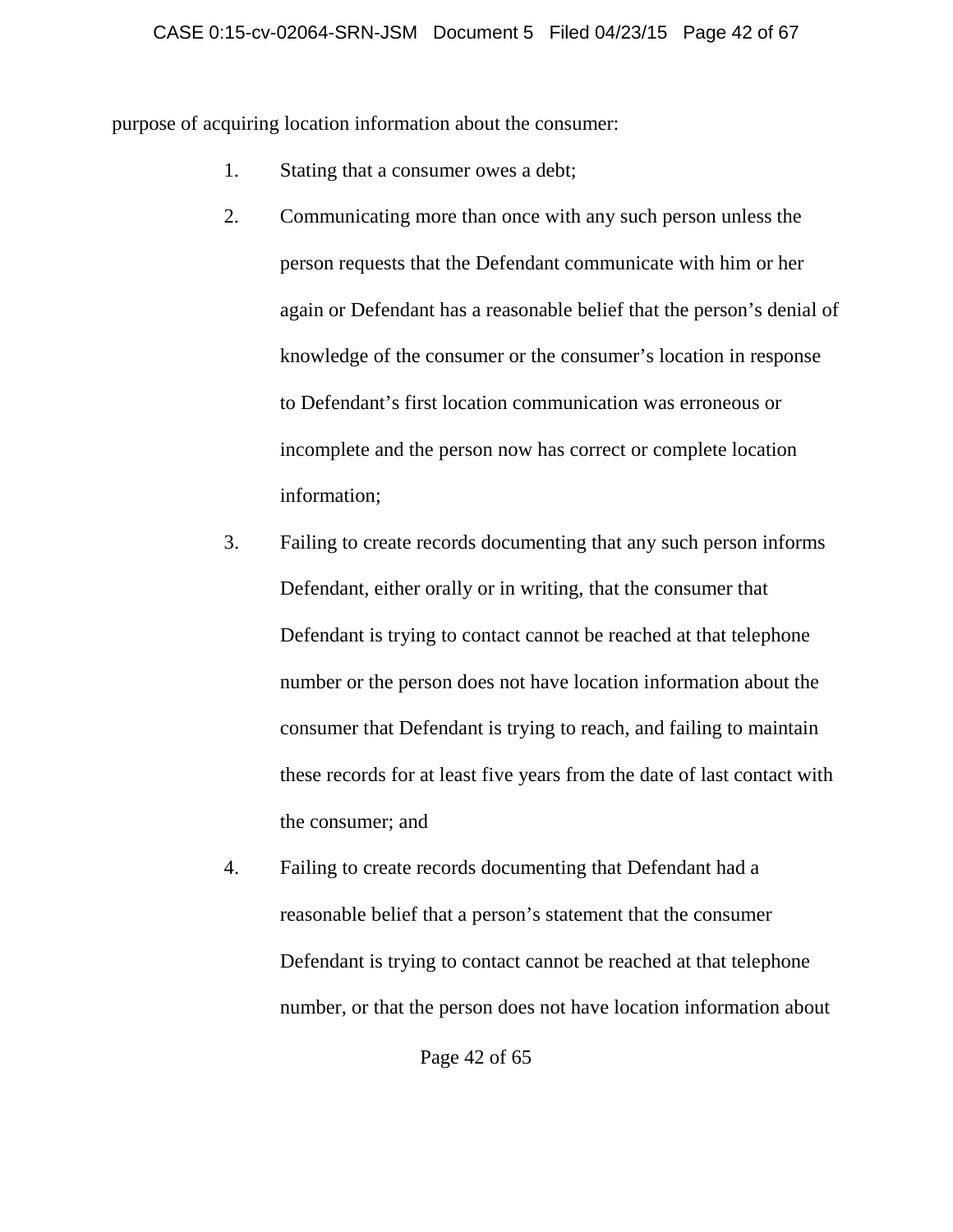the consumer, was erroneous, incomplete, or out of date, before calling that telephone number again, and failing to maintain these records for at least five years from the date of last contact with the consumer. *Provided that*, for purposes of this Section XI.A, to have a "reasonable belief" that a person's earlier statements were erroneous or incomplete and that such person now has correct or complete location information, Defendant must have: (1) conducted a thorough review of all applicable records, documents, and database entries for the consumer Defendant is trying to reach to search for any notations that indicate that the consumer cannot be reached at that telephone number or that the person does not have location information about the consumer Defendant is trying to reach; and (2) obtained and considered additional information or evidence beyond the information or evidence previously relied upon by Defendant in attempting to contact the consumer Defendant is trying to reach, and such additional information or evidence substantiates Defendant's belief that the person's earlier statements were erroneous or incomplete and that such person now has correct or complete location information;

B. Communicating, except when seeking to acquire location information in

Page 43 of 65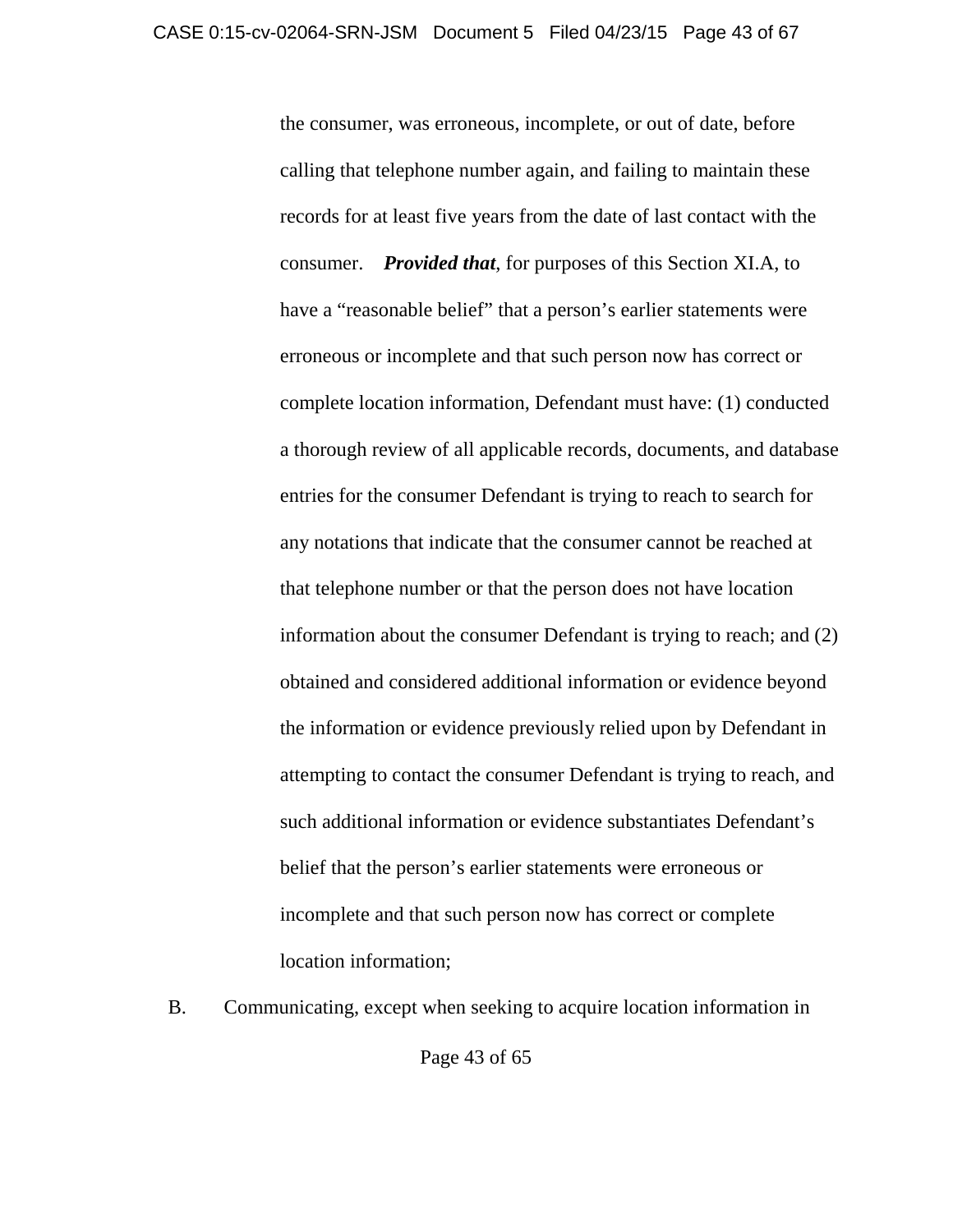#### CASE 0:15-cv-02064-SRN-JSM Document 5 Filed 04/23/15 Page 44 of 67

compliance with Section 804 of the FDCPA, 15 U.S.C. § 1692b, with any person other than the consumer, a consumer reporting agency if otherwise permitted by law, the creditor, the attorney of the creditor, the attorney of the debt collector, the consumer's spouse, the consumer's parent (if the consumer is a minor), the consumer's guardian, the consumer's executor, the consumer's administrator, or the consumer's attorney, in connection with collecting on past-due debt, unless Defendant has the prior consent of the consumer given directly to Defendant or the express permission of a court of competent jurisdiction, or Defendant can show that such communication is reasonably necessary to effectuate a post-judgment judicial remedy;

- C. With regard to the time and place of communications:
	- 1. Communicating with a consumer in connection with collecting on past-due debt at any unusual time or place or a time or place known or which should be known to be inconvenient to the consumer. This includes communicating with a consumer before 8 a.m. or after 9 p.m. at the consumer's location, as evidenced by the consumer's zip code and the area code of the consumer's telephone number, unless the Defendant has knowledge that such hours are convenient for the consumer. This also includes communicating with a consumer at a particular time or place after anyone at the telephone number has informed Defendant, either orally or in writing, that it is

Page 44 of 65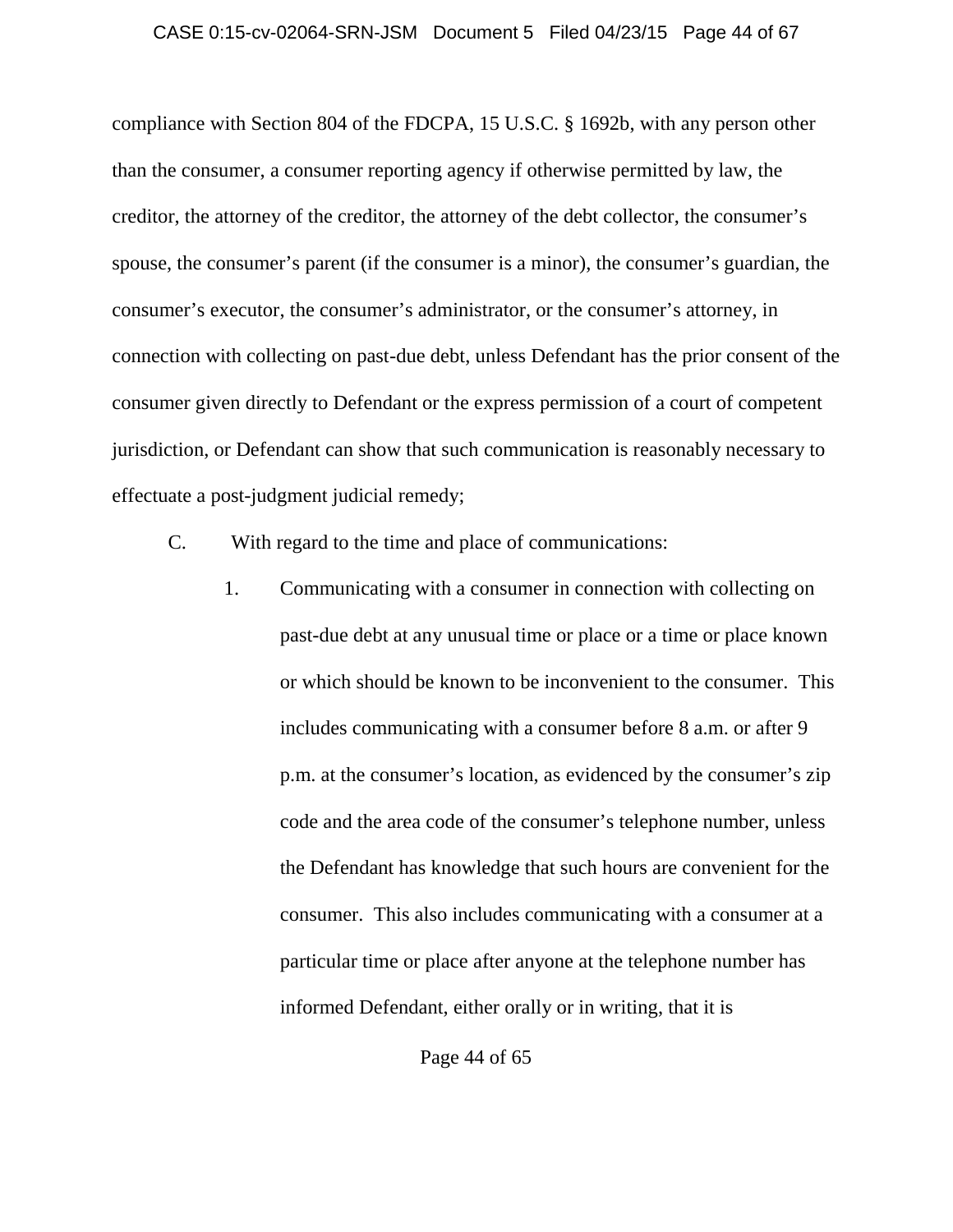inconvenient for the consumer to receive calls at that particular time or place;

- 2. Communicating with the consumer at the consumer's place of employment if the Defendant knows or has reason to know that the consumer's employer prohibits the consumer from receiving such communication; and
- 3. Failing to create and maintain (for at least five years from the date of last contact with the consumer) records documenting that a consumer has informed Defendant, either orally or in writing, that it is inconvenient for the consumer to receive calls at a particular time or place, or that the consumer is prohibited from receiving calls from Defendant at the consumer's place of employment;

D. Engaging in conduct the natural consequence of which is to harass, oppress, or abuse a person, including, but not limited to: (1) the use of obscene or profane language or language the natural consequence of which is to abuse the hearer or reader; or (2) causing a telephone to ring, or engaging a person in telephone conversation, repeatedly or continuously with the intent to annoy, abuse, or harass the person at the called number. *Provided that*, for purposes of this Section XI.D, there shall exist a rebuttable presumption of an intent to annoy, harass, or abuse if Defendant places more than one call to any person about a debt after that person has notified Defendant in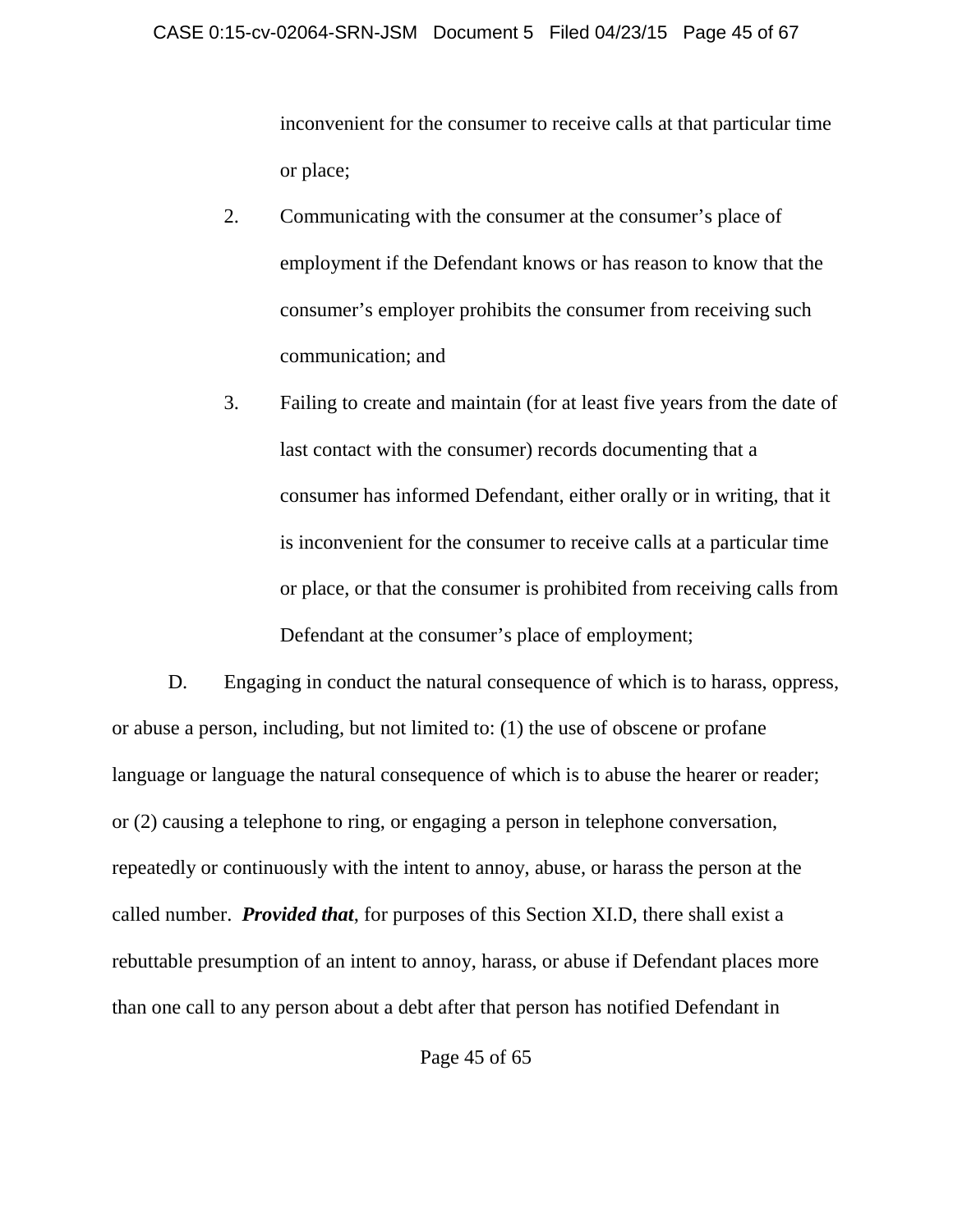writing that the person refuses to pay such debt or that the person wishes Defendant to cease further communication with the person; except that Defendant may communicate to advise the person that further debt collection efforts are being terminated, that Defendant may invoke specified remedies which are ordinarily invoked by debt collectors and creditors, or, where applicable, that Defendant intends to invoke a specified remedy. *Provided further that*, after a borrower has sent Defendant a notification pursuant to FDCPA section 805(c) nothing in this Section XI.D shall prevent Defendant from providing the written notice required by 12 C.F.R. § 1024.39(b) if loss mitigation options are available. *Provided further that*, when a consumer orally requests that Defendant cease further communication regarding a debt, Defendant shall (i) provide the consumer orally and contemporaneously with instructions for submitting the request in writing; and (ii) within 14 days of the consumer orally requesting that Defendant cease further communication, provide the consumer clear and conspicuous written instructions on how to submit the request in writing;

E. Using any false, deceptive, or misleading representation or means, including but not limited to falsely representing, directly or indirectly, expressly or by implication: (1) the character, amount, or legal status of any debt; or (2) that nonpayment of a debt will result in the arrest or imprisonment of consumers or the seizure, garnishment, attachment, or sale of the consumers' property or wages, when in fact such action is not lawful or Defendant does not intend to take such action;

Page 46 of 65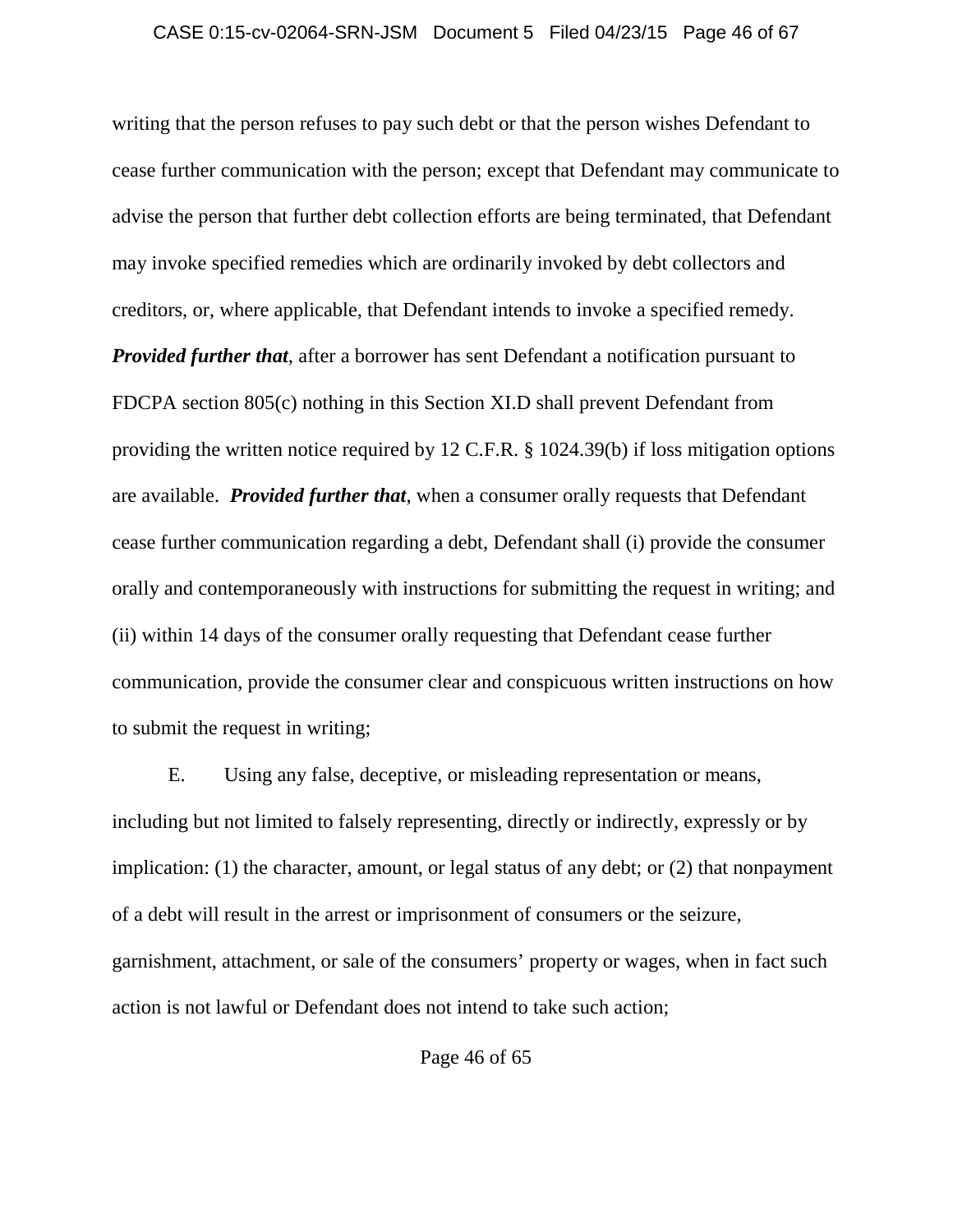F. Using any unfair or unconscionable means to collect or attempt to collect any debt, including but not limited to collecting any amount unless such amount is expressly authorized by the agreement creating the debt or permitted by law; and

G. Violating any provision of the Fair Debt Collection Practices Act, 15 U.S.C. §§ 1692-1692p (a copy of which is attached hereto as Attachment A), including, but not limited to: (1) Sections 804(2)-(3), 15 U.S.C. §§ 1692b(2)-(3); (2) Section 805(a), 15 U.S.C. § 1692c(a); (3) Section 805(b), 15 U.S.C. § 1692c(b); (4) Section 806, 15 U.S.C. § 1692d; (5) Section 807, 15 U.S.C. § 1692e; and (6) Section 808, 15 U.S.C. § 1692f.

## **XII. INJUNCTION AGAINST UNLAWFUL CONSUMER REPORTING PRACTICES**

**IT IS FURTHER ORDERED** that Defendant, Defendant's officers, agents, and employees, and all other persons in active concert or participation with any of them, who receive actual notice of this Order, whether acting directly or indirectly, are permanently restrained and enjoined from:

A. Furnishing information relating to any consumer to a consumer reporting agency, notwithstanding any alternative compliance methods that may be generally available under Section  $623(a)(1)(C)$  of the FCRA, 15 U.S.C. § 1681s-2(a)(1)(C), if:

> 1. Defendant knows or has reasonable cause to believe that the information is inaccurate; or

> > Page 47 of 65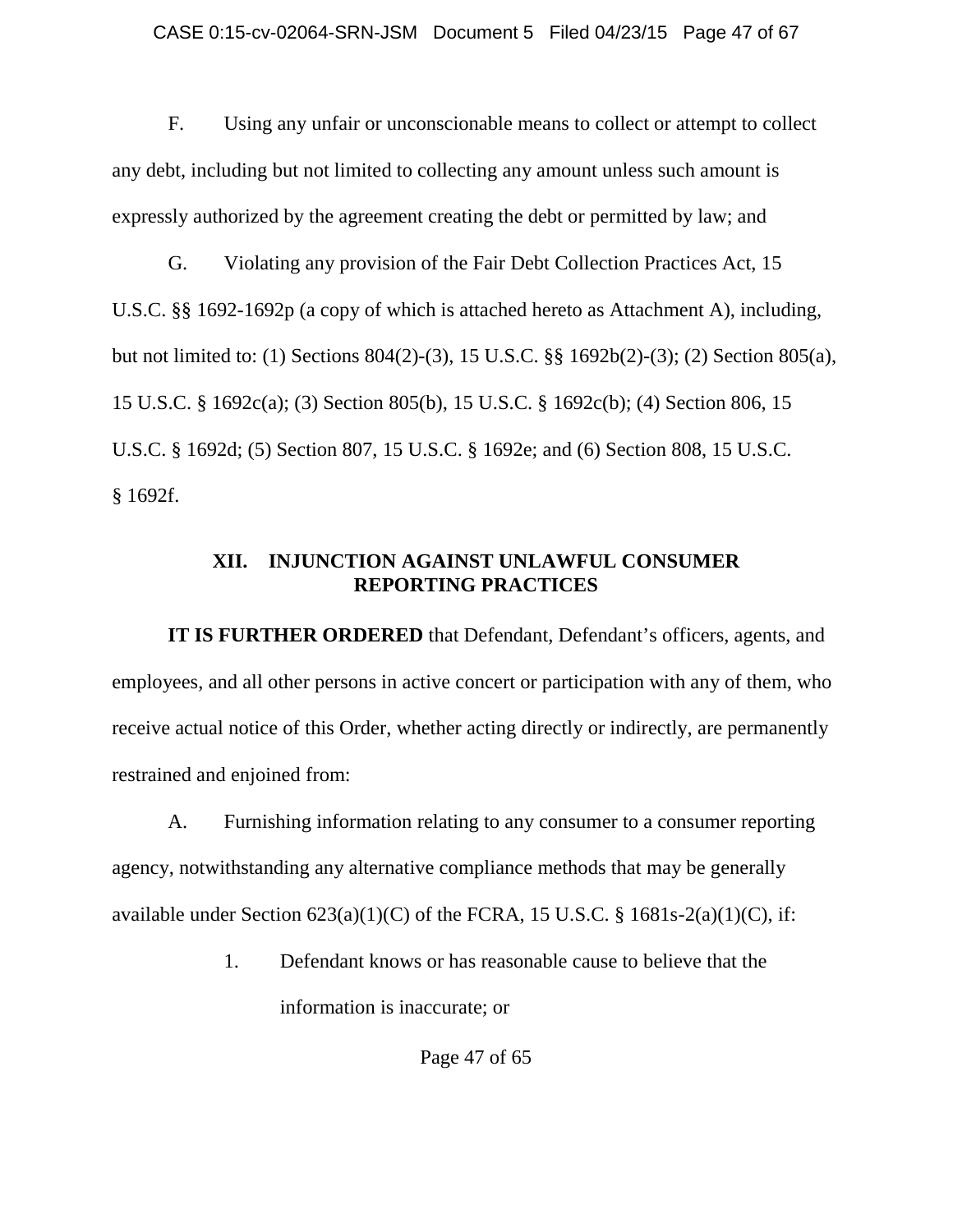2. Defendant has been notified by the consumer, at the address specified by Defendant for such notices, that specific information is inaccurate, and the information is, in fact, inaccurate;

B. Upon determining that the information Defendant furnished to a consumer reporting agency about a consumer is not complete and accurate:

- 1. Failing to promptly notify the consumer reporting agency that Defendant has determined the information is not complete and accurate;
- 2. Failing to provide to the consumer reporting agency any corrections to that information, or any additional information, that is necessary to make the information provided by the Defendant to the agency complete and accurate; and
- 3. Furnishing to the agency thereafter any of the information that remains incomplete or inaccurate;

C. If the completeness or accuracy of any information about a consumer furnished by Defendant to any consumer reporting agency is disputed to Defendant by a consumer or Defendant is notified by a consumer reporting agency under 15 U.S.C. § 1681i(a)(2) that a consumer has disputed information furnished by Defendant, furnishing the information to any consumer reporting agency without notice that such information is disputed by the consumer; and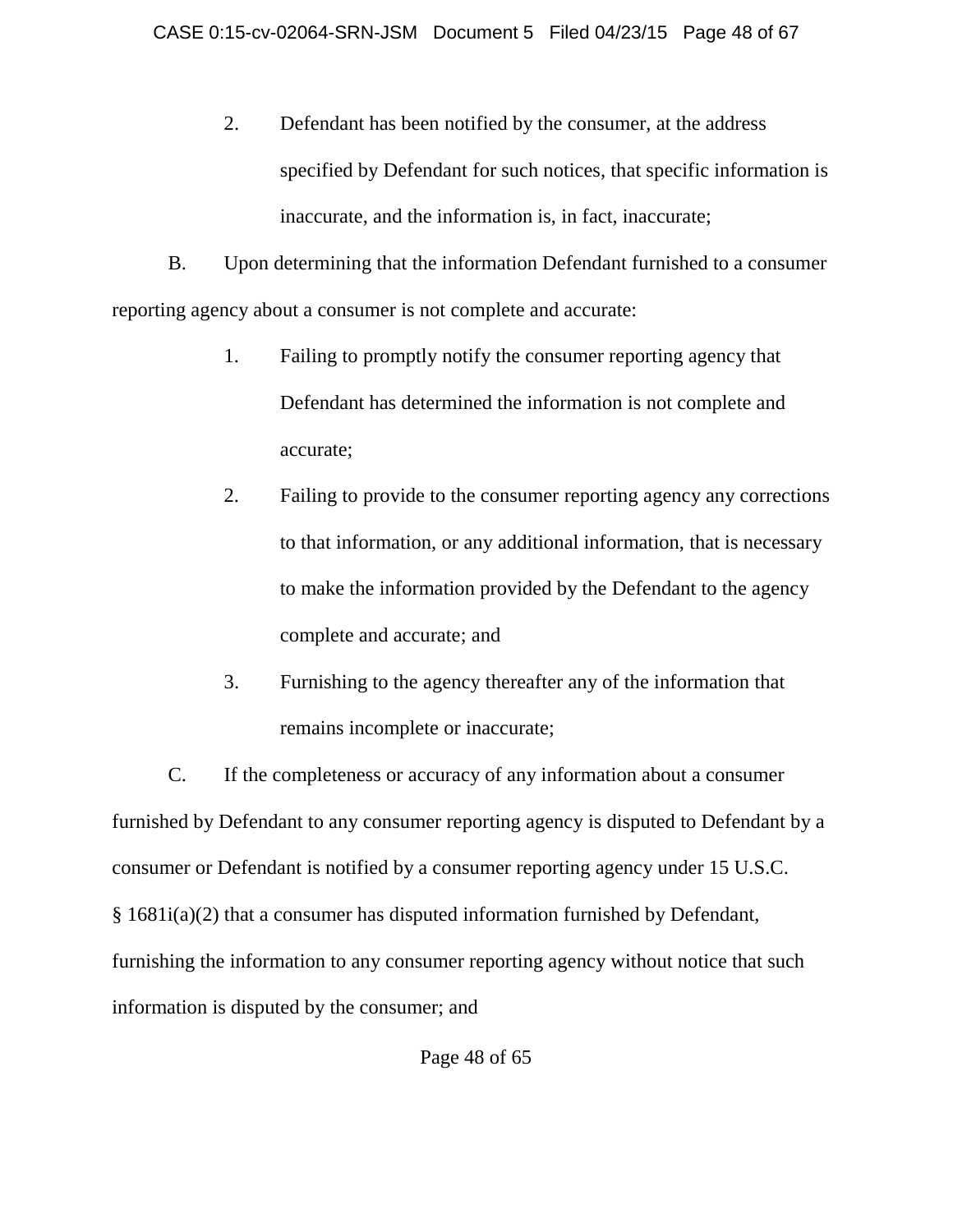D. Violating any provision of the Fair Credit Reporting Act, 15 U.S.C. §§ 1681-1681x (a copy of which is attached hereto as Attachment B), including, but not limited to: (1) Section 623(a)(1), 15 U.S.C. § 1681s-2(a)(1); (2) Section 623(a)(2), 15 U.S.C. § 1681s-2(a)(2); and (3) Section 623(a)(3), 15 U.S.C. § 1681s-2(a)(3), in connection with furnishing information about a consumer to a consumer reporting agency.

# **XIII. INJUNCTION AGAINST UNLAWFUL REAL ESTATE SETTLEMENT PROCEDURES**

**IT IS FURTHER ORDERED** that Defendant, Defendant's officers, agents, and employees, and all other persons in active concert or participation with any of them, who receive actual notice of this Order, whether acting directly or indirectly, in connection with the servicing of any loan, are permanently restrained and enjoined from:

A. Failing to timely acknowledge receipt of, and respond to, consumers' qualified written requests;

B. Failing to protect any consumer's credit rating by providing adverse information to a consumer reporting agency regarding any payment that is the subject of a notice of error or qualified written request for sixty (60) days after receipt of the qualified written request;

C. Failing to make timely payments from consumers' escrow accounts for casualty insurance, property taxes, and other charges with respect to the property, when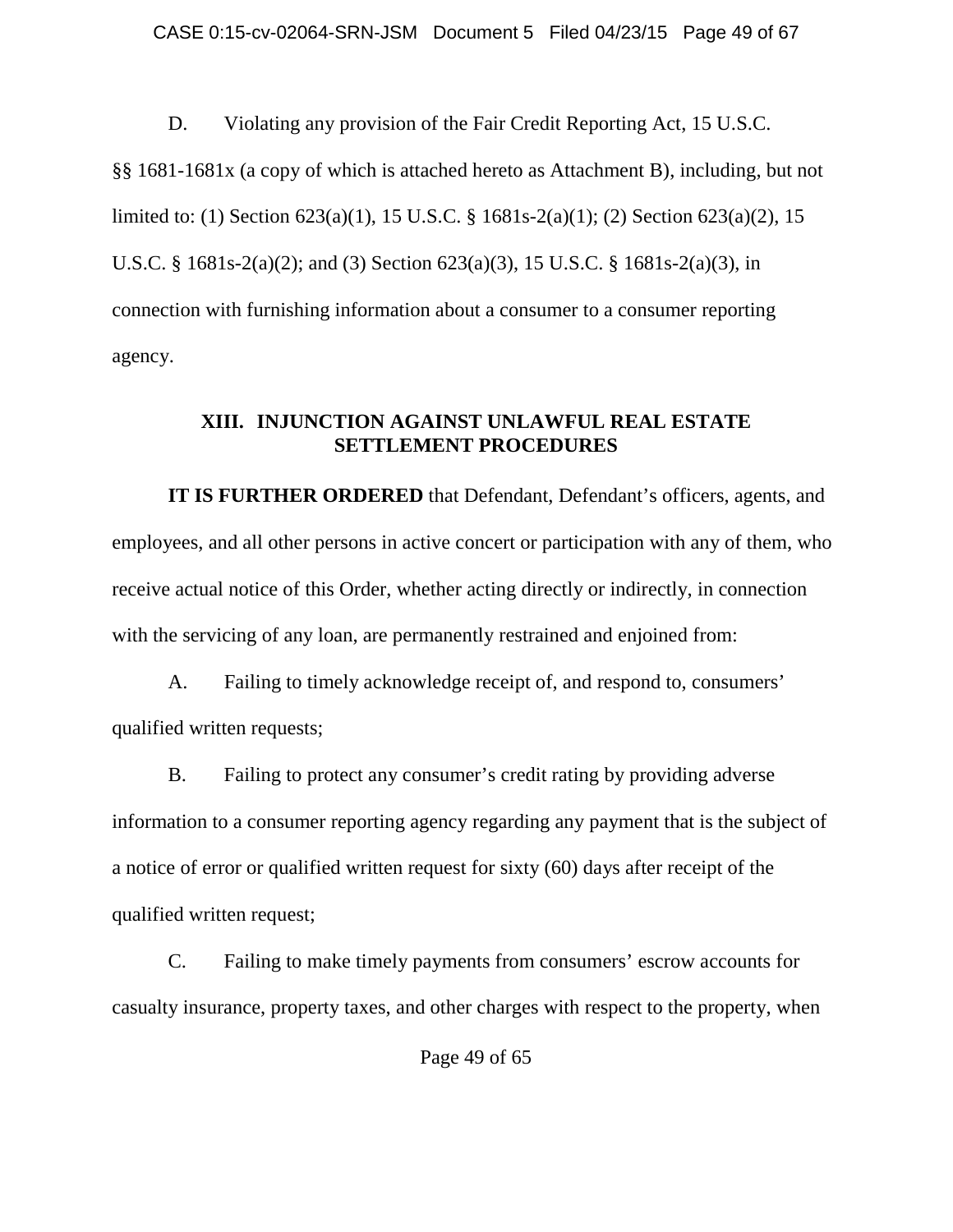the loan is escrowed for such amounts; and

D. Violating the Real Estate Settlement Procedures Act, 12 U.S.C. § 2605 (a copy of which is attached hereto as Attachment C), or its implementing Regulation X, 12 C.F.R. §§ 1024.35 and 1024.17(k) (a copy of which is attached hereto as Attachment D).

# **XIV. COMPLIANCE WITH EXISTING LAW**

**IT IS FURTHER ORDERED** that nothing in this Order affects Defendant's obligation to comply with applicable law, implementing regulations, including but not limited to all applicable provisions of the FDCPA, FCRA, provisions of the accuracy and integrity requirements of the Furnisher Rule, 12 C.F.R. § 1022.42 and Appendix A, RESPA, and the Bureau's rules relating to mortgage servicing (12 C.F.R. § 1024.30, *et seq.*).

### **XV. CONSUMER INFORMATION**

**IT IS FURTHER ORDERED** that Defendant, Defendant's officers, agents, and employees, and all other persons in active concert or participation with any of them, who receive actual notice of this Order, whether acting directly or indirectly, are permanently restrained and enjoined from failing to provide sufficient consumer information to enable the Bureau to efficiently administer consumer redress. If a representative of the Bureau requests in writing any information related to redress, Defendant must provide it, in the form prescribed by the Bureau, within 21 days.

Page 50 of 65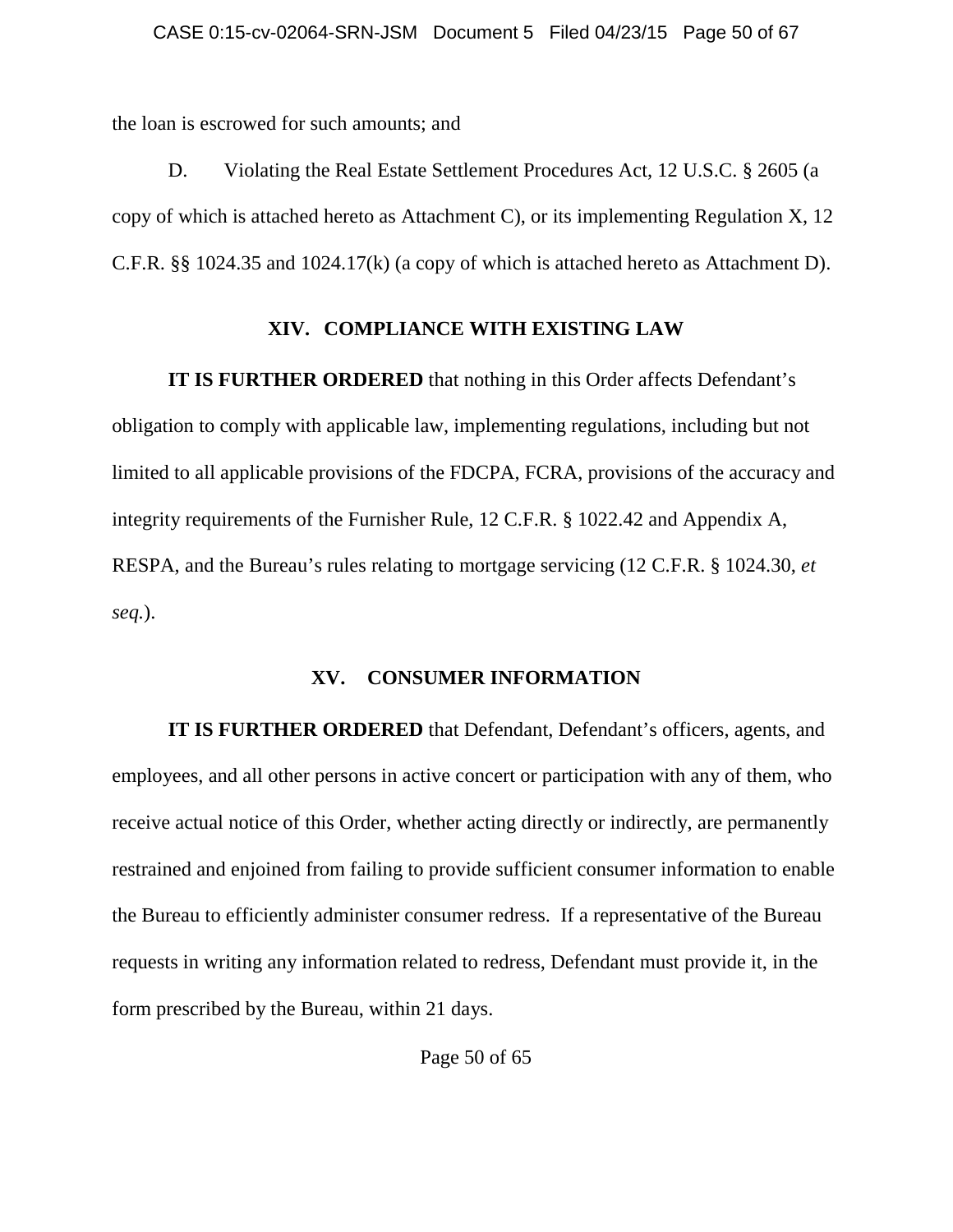# **XVI. NOTICE REQUIREMENTS**

# **IT IS FURTHER ORDERED** that:

A. For a period of 5 years from the date of entry of this Order, Defendant,

whether acting directly or indirectly, shall on a quarterly basis make the following

disclosure in writing indicating clearly and conspicuously to consumers with past-due

debts serviced by Defendant:

Federal and state law prohibit certain methods of debt collection, and require that we treat you fairly.

If you have a complaint about the way we are collecting this debt, please write to our CONTACT CENTER, [current physical address], email us at [current email address], or call us toll-free at [current phone number] between 9:00 A.M. and 5:00 P.M. Central Time Monday - Friday.

The Federal Trade Commission and the Consumer Financial Protection Bureau enforce the Fair Debt Collection Practices Act. If you have a complaint about the way we are collecting your debt, please contact the FTC or the CFPB. You can reach the FTC online at www.ftc.gov/complaint; by phone at 1-877- FTC-HELP; or by mail at 600 Pennsylvania Ave., NW, Washington, DC 20580. You can reach the CFPB online at www.consumerfinance.gov/complaint; by phone at 1-855-411-2372; or by mail at Consumer Financial Protection Bureau P.O. Box 4503, Iowa City, Iowa 52244.

The above disclosure shall be given in the language(s) that appear in such

communications sent to consumers. Defendant shall be responsible for sending the

initial, quarterly written notice in accordance with the requirement in this Section XVI.A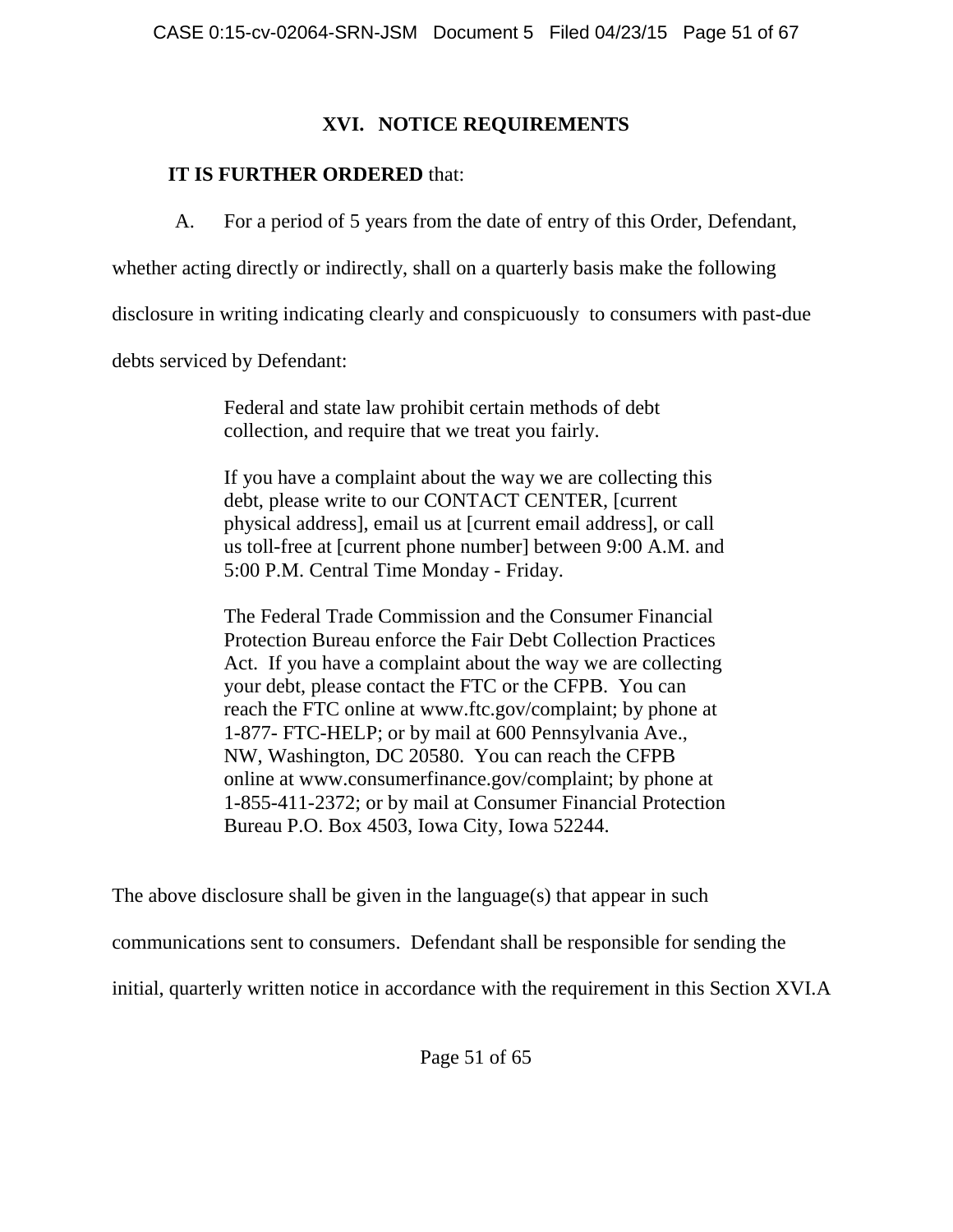#### CASE 0:15-cv-02064-SRN-JSM Document 5 Filed 04/23/15 Page 52 of 67

thirty (30) days after entry of this Order, or, for loans acquired after entry of this Order, within thirty (30) days of acquisition.

B. Defendant shall be deemed to have complied with the notice requirement of Section XVI.A of this Order if Defendant provides a notice in a specific federal, state, county, or city jurisdiction that (1) is required by the laws or regulations of that jurisdiction, (2) complies with those laws or regulations, and (3) is substantially similar to the notice required in Section XVI.A, above.

C. Defendant, whether acting directly or indirectly, shall provide a written (electronic or paper) copy of the following notice to all officers, agents, and employees having responsibility with respect to collecting on past-due debts, within thirty (30) days of the date of entry of this Order, and to each employee hired for a period of five (5) years after that date, no later than the time the employee assumes responsibility with respect to the collecting on past-due debts, and shall secure from each such person, within forty-five (45) days of delivery, a signed and dated statement acknowledging that he or she has read the notice.

> Debt collectors must comply with the federal Fair Debt Collection Practices Act, which limits our activities in trying to collect money from consumers.

Section 804 of the Act says that, when contacting someone to acquire location information about the consumer, you may not state that the consumer owes a debt. You also may not contact this person more than once unless the person asks you to or unless you reasonably believe the person's earlier

Page 52 of 65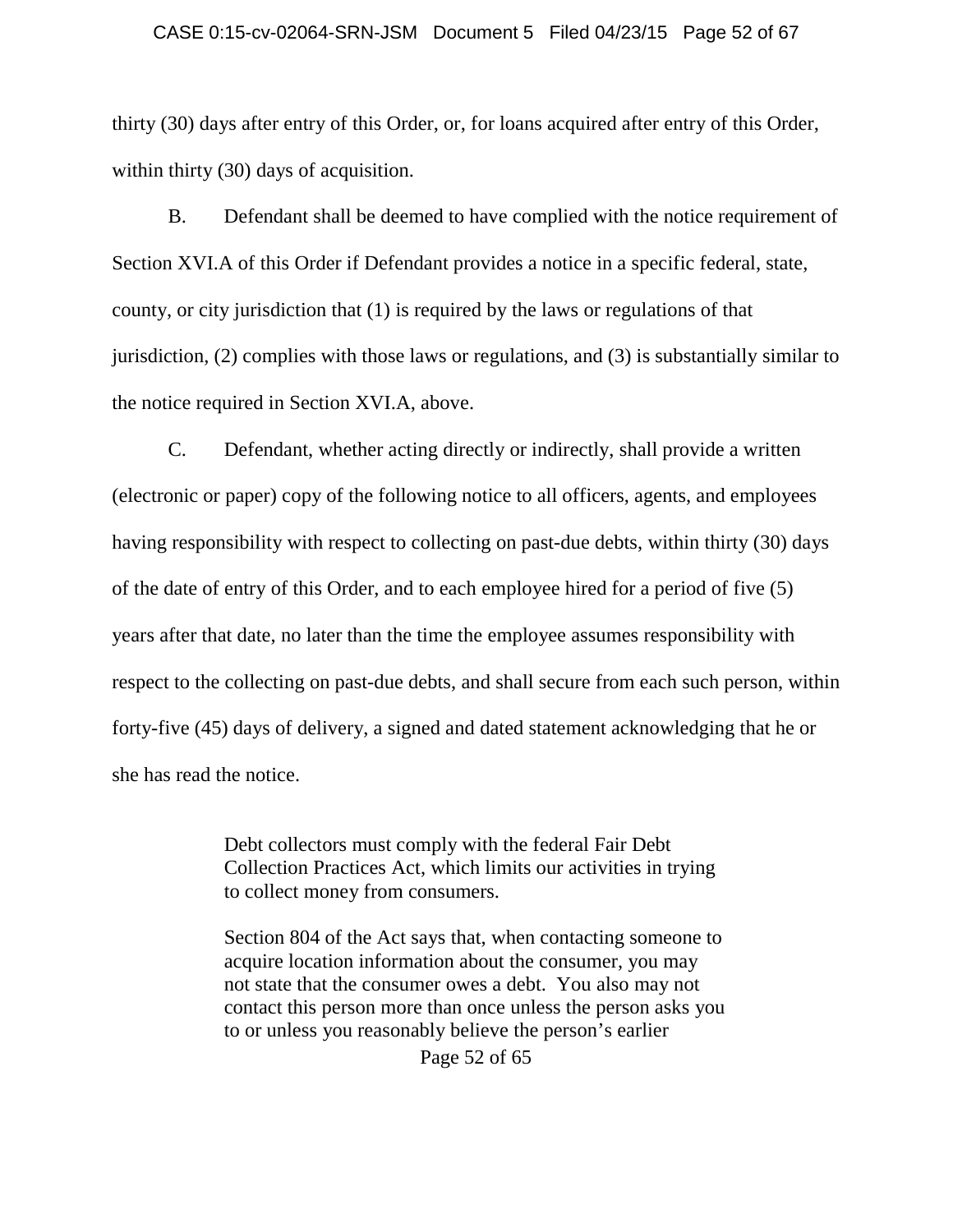response was wrong or incomplete and that the person now has correct or complete location information to provide to you.

Section 805 of the Act says that, in connection with collecting on past-due debts, you may not communicate with any person other than the consumer for a purpose other than to obtain location information about the consumer. This means that you may not reveal the existence of a debt to anyone other than: (1) the person who allegedly owes the debt; (2) the consumer's spouse, parent (if the consumer is a minor), guardian, executor, or administrator; or (3) the consumer's attorney, a consumer reporting agency if otherwise permitted by law, the creditor, the attorney of the creditor, or Green Tree's attorneys.

Section 805 of the Act also says that you may not communicate with a consumer in connection with collecting on past-due debts: (1) at any unusual time or place or a time or place known or which should be known to be inconvenient to the consumer; or (2) at the consumer's place of employment if you know or have reason to know that the employer prohibits the consumer from receiving such communication.

If a consumer notifies you either orally or in writing that the consumer refuses to pay a debt or that the consumer wishes us to cease further communication with the consumer, you shall not communicate further with the consumer with respect to such debt, except: (1) to advise the consumer that our further efforts are being terminated; (2) to notify the consumer that we or the owner of the loan may invoke specified remedies which are ordinarily invoked by debt collectors or creditors; (3) where applicable, to notify the consumer that we or the owner of the loan intends to invoke a specified remedy; or (4) to place one additional call to confirm that the consumer is not interested in loss mitigation.

Page 53 of 65 Section 806 of the Act states that you may not harass, oppress, or abuse any person in connection with collecting on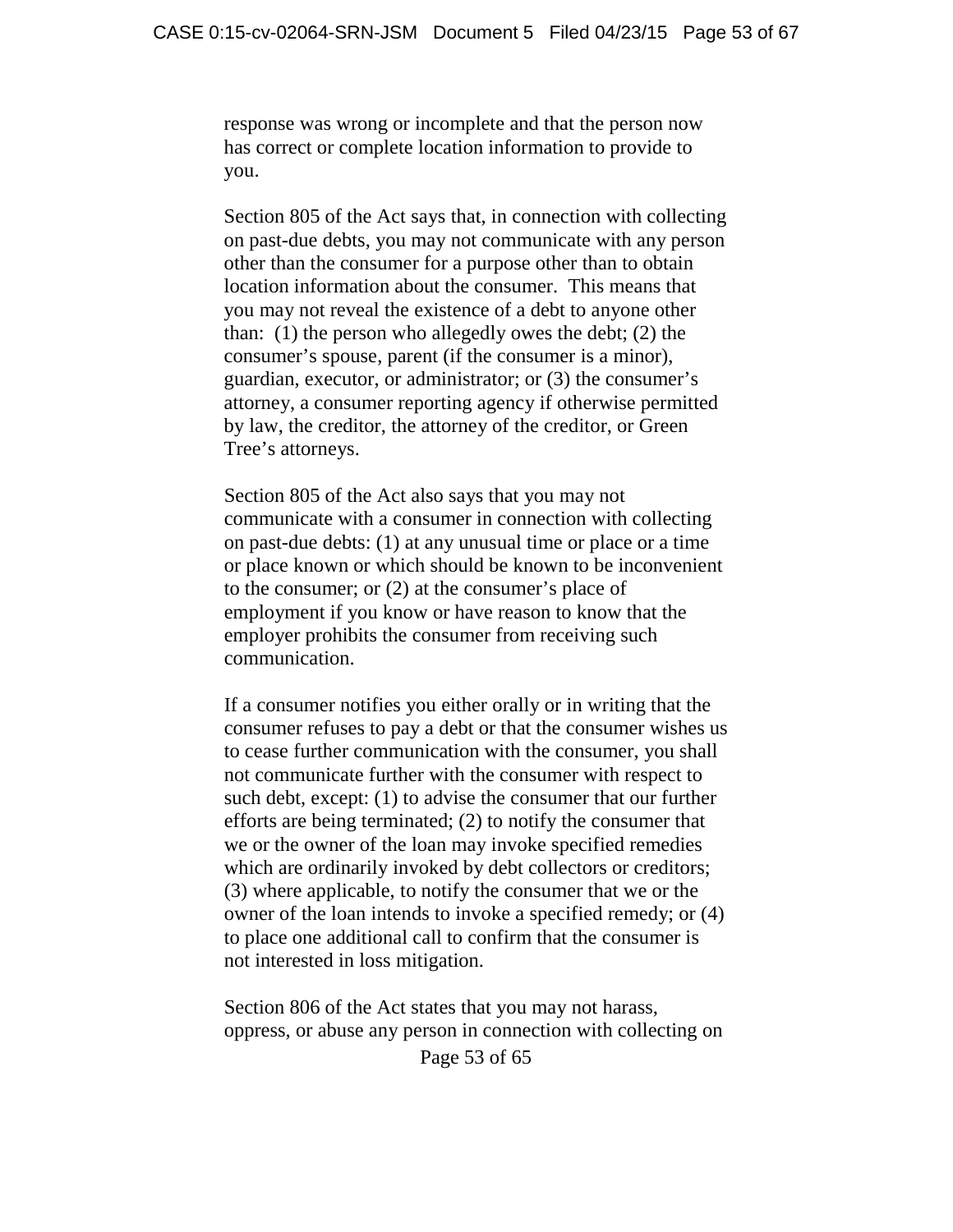past-due debts. Among other things, this includes calling someone repeatedly or continuously to annoy, abuse, or harass the person, and using obscene or profane language, or language that is likely to abuse the person.

Section 807 of the Act prohibits the use of any false representation or deceptive means to collect or attempt to collect any debt or to obtain information about a consumer.

Individual debt collectors are liable for their violations of the Act, and may be required to pay penalties if they violate it.

*Provided that*, for purposes of compliance with Section XVI.C of this Order, the

signature required for the employee's statement that he or she has read the notice may be

in the form of an electronic signature.

# **XVII. ACKNOWLEDGMENTS OF ORDER AND RELEVANT STATUTES**

**IT IS FURTHER ORDERED** that Defendant obtain acknowledgments of receipt of this Order and of the FDCPA, the FCRA, and RESPA, in their current codification or as they may hereafter be amended:

A. Defendant, within seven (7) days of entry of this Order, must submit to the Commission and the Bureau an acknowledgment of receipt of this Order sworn under penalty of perjury.

Page 54 of 65 B. For five (5) years after entry of this Order, Defendant must deliver a copy of this Order and the FDCPA (attached hereto as Attachment A) to: (1) all principals, officers, directors, and LLC managers and members; (2) all employees, agents, and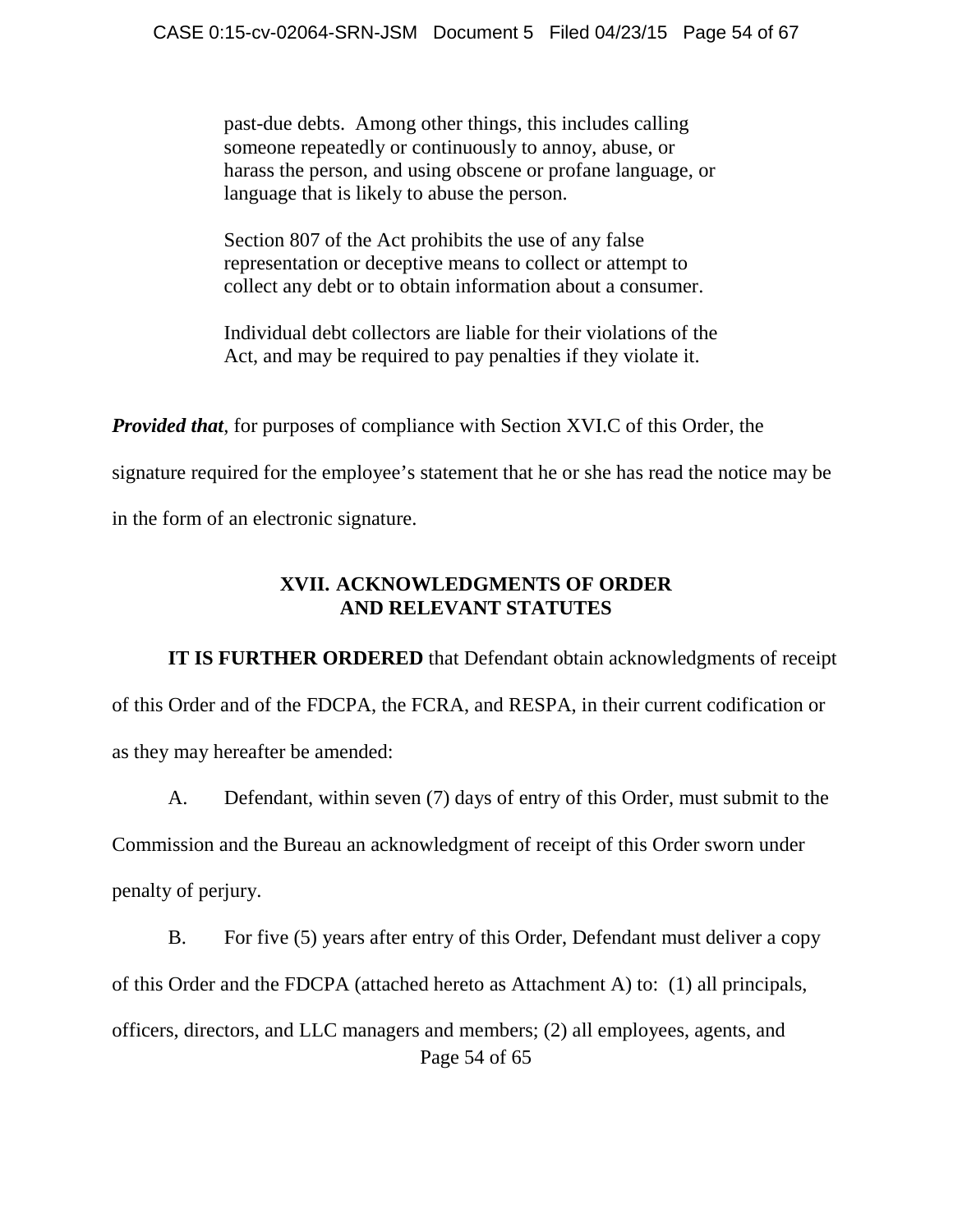### CASE 0:15-cv-02064-SRN-JSM Document 5 Filed 04/23/15 Page 55 of 67

representatives who participate in collecting on past-due debts; and (3) any business entity resulting from any change in structure as set forth in the Section XVIII of this Order. Delivery must occur within seven (7) days of entry of this Order for current personnel. To all others, delivery must occur before they assume their responsibilities. In addition, if the FDCPA is amended within five (5) years after entry of this Order, Defendant must deliver an amended copy of the FDCPA to current personnel who participate in collecting on past-due debts within thirty (30) days after it is amended.

C. For five (5) years after entry of this Order, Defendant, must deliver a copy of this Order and the FCRA (attached hereto as Attachment B) to: (1) all principals, officers, directors, and LLC managers and members; (2) all employees, agents, and representatives who participate in furnishing or reporting information relating to any consumer to any consumer reporting agency; and (3) any business entity resulting from any change in structure as set forth in the Section XVIII of this Order. Delivery must occur within seven (7) days of entry of this Order for current personnel. To all others, delivery must occur before they assume their responsibilities. In addition, if the FCRA is amended within five (5) years after entry of this Order, Defendant must deliver an amended copy of the FCRA to current personnel who participate in furnishing or reporting information relating to consumers to any consumer reporting agency within thirty (30) days after it is amended.

D. For five (5) years after entry of this Order, Defendant, must deliver a copy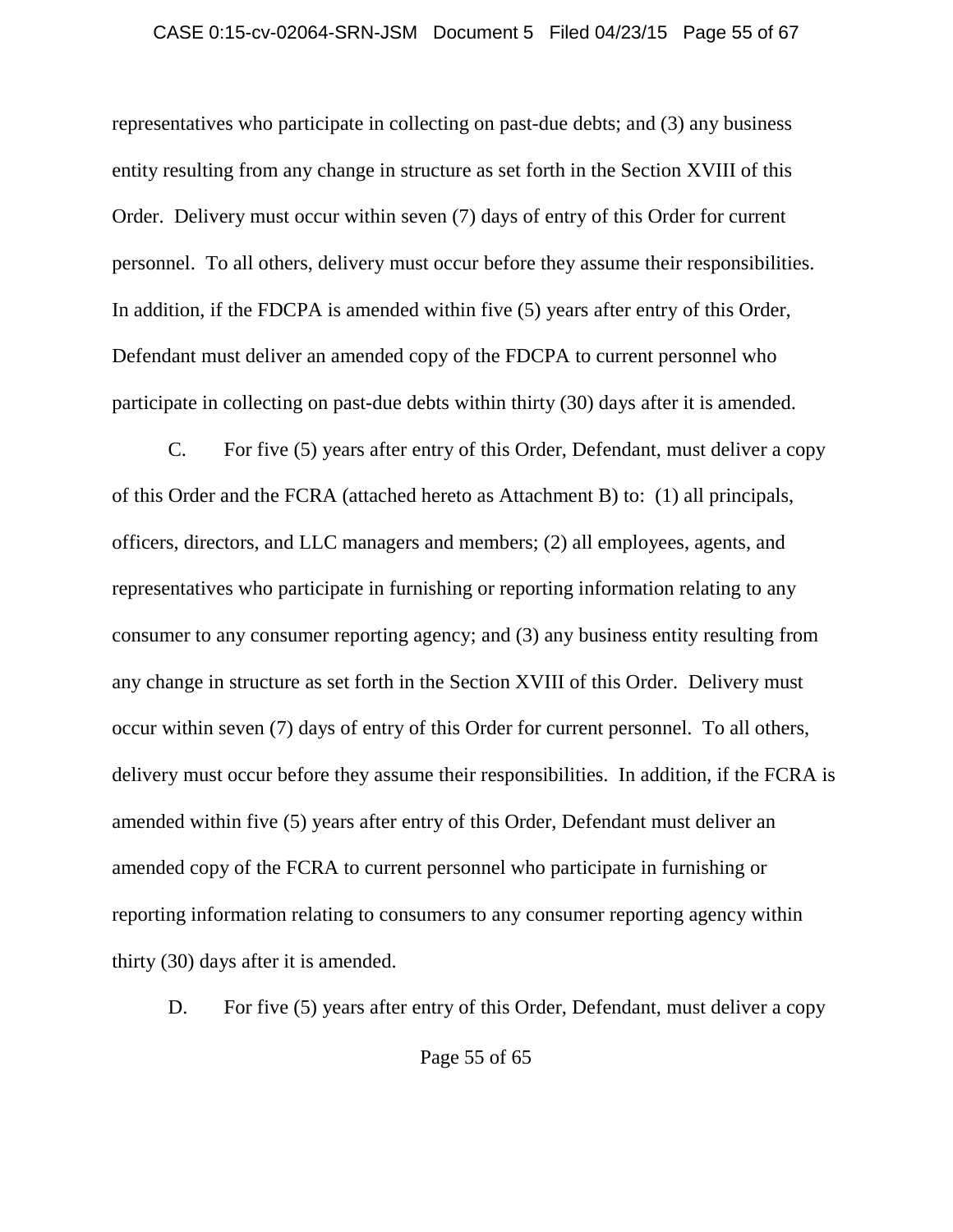of this Order and RESPA (attached hereto as Attachment C) to: (1) all principals, officers, directors, and LLC managers and members; (2) all employees, agents, and representatives who participate in paying property taxes, receiving or responding to notices of error or qualified written requests, or furnishing or reporting information relating to any consumer to any consumer reporting agency; and (3) any business entity resulting from any change in structure as set forth in the Section XVIII of this Order. Delivery must occur within seven (7) days of entry of this Order for current personnel. To all others, delivery must occur before they assume their responsibilities. In addition, if RESPA is amended within five (5) years after entry of this Order, Defendant must deliver an amended copy of RESPA to current personnel who participate in paying property taxes, receiving or responding to notices of error or qualified written requests, or furnishing or reporting information relating to any consumer reporting agency within thirty (30) days after it is amended.

E. From each individual or entity to which Defendant delivered a copy of this Order, Defendant must obtain, within thirty (30) days, a signed and dated acknowledgment of receipt of this Order and of any additional materials received pursuant to this Section of the Order, including copies of the FDCPA, FCRA, or RESPA.

### **XVIII. COMPLIANCE REPORTING**

**IT IS FURTHER ORDERED** that Defendant make timely submissions to the Commission:

Page 56 of 65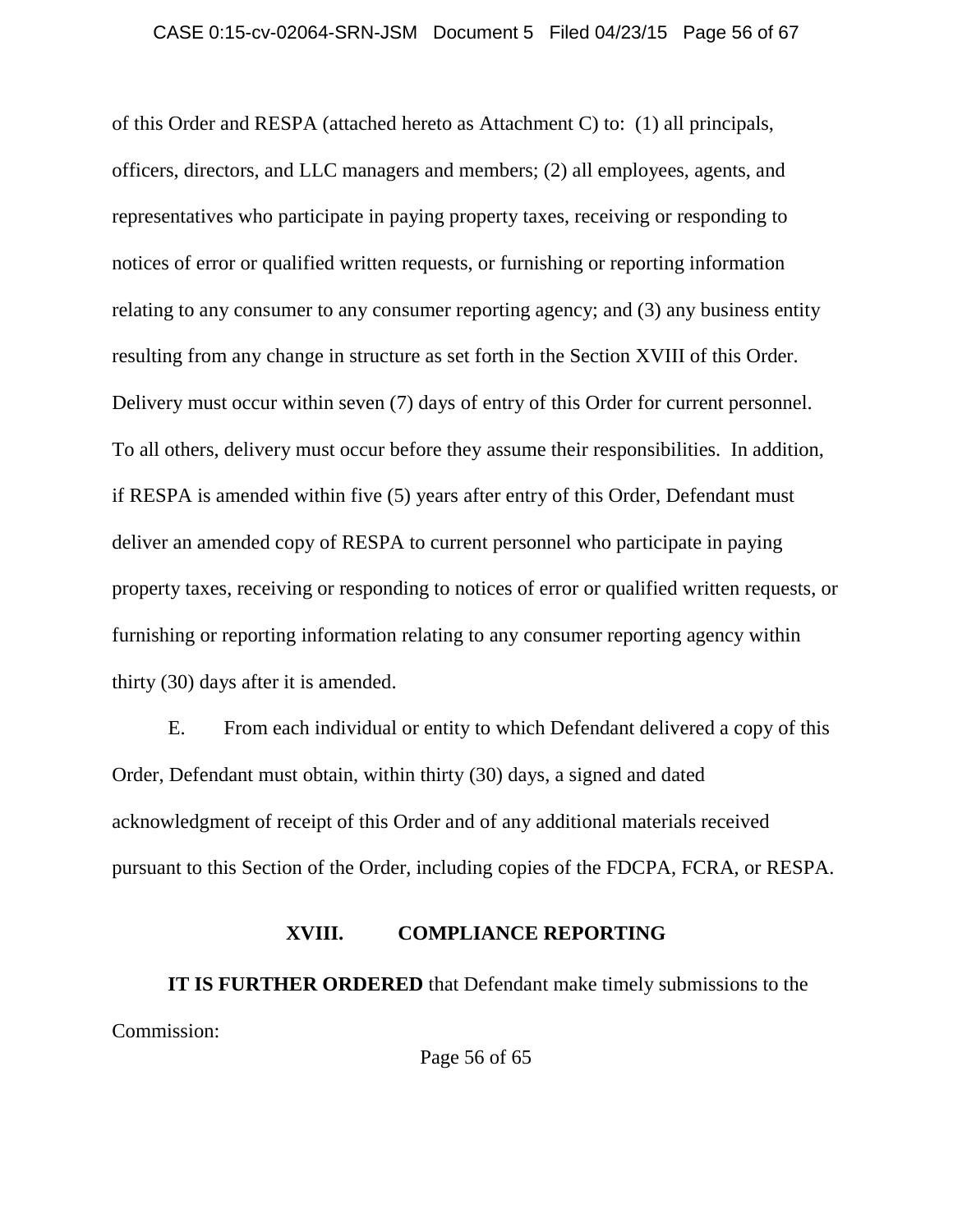#### CASE 0:15-cv-02064-SRN-JSM Document 5 Filed 04/23/15 Page 57 of 67

A. One (1) year after entry of this Order, Defendant must submit a compliance report to the Commission, sworn under penalty of perjury:

> 1. Defendant must: (a) identify the primary physical, postal, and email address and telephone number, as designated points of contact, which representatives of the Commission and Bureau may use to communicate with Defendant; (b) identify all of Defendant's businesses by all of their names, telephone numbers, and physical, postal, email, and Internet addresses; (c) describe the activities of each business, including the goods and services offered, the means of advertising, marketing, and sales, and the involvement of any other Defendant; (d) describe in detail whether and how Defendant is in compliance with each Section of this Order; and (e) provide a copy of each Order Acknowledgment obtained pursuant to this Order, unless previously submitted to the Commission.

B. For fifteen (15) years following entry of this Order, Defendant must submit a compliance notice to the Commission, sworn under penalty of perjury, within 14 days of any change in the following: (1) any designated point of contact; or (2) the structure of Defendant or any entity that Defendant has any ownership interest in or directly or indirectly controls that may affect compliance obligations arising under this Order, including: creation, merger, sale, or dissolution of the entity or any subsidiary, parent, or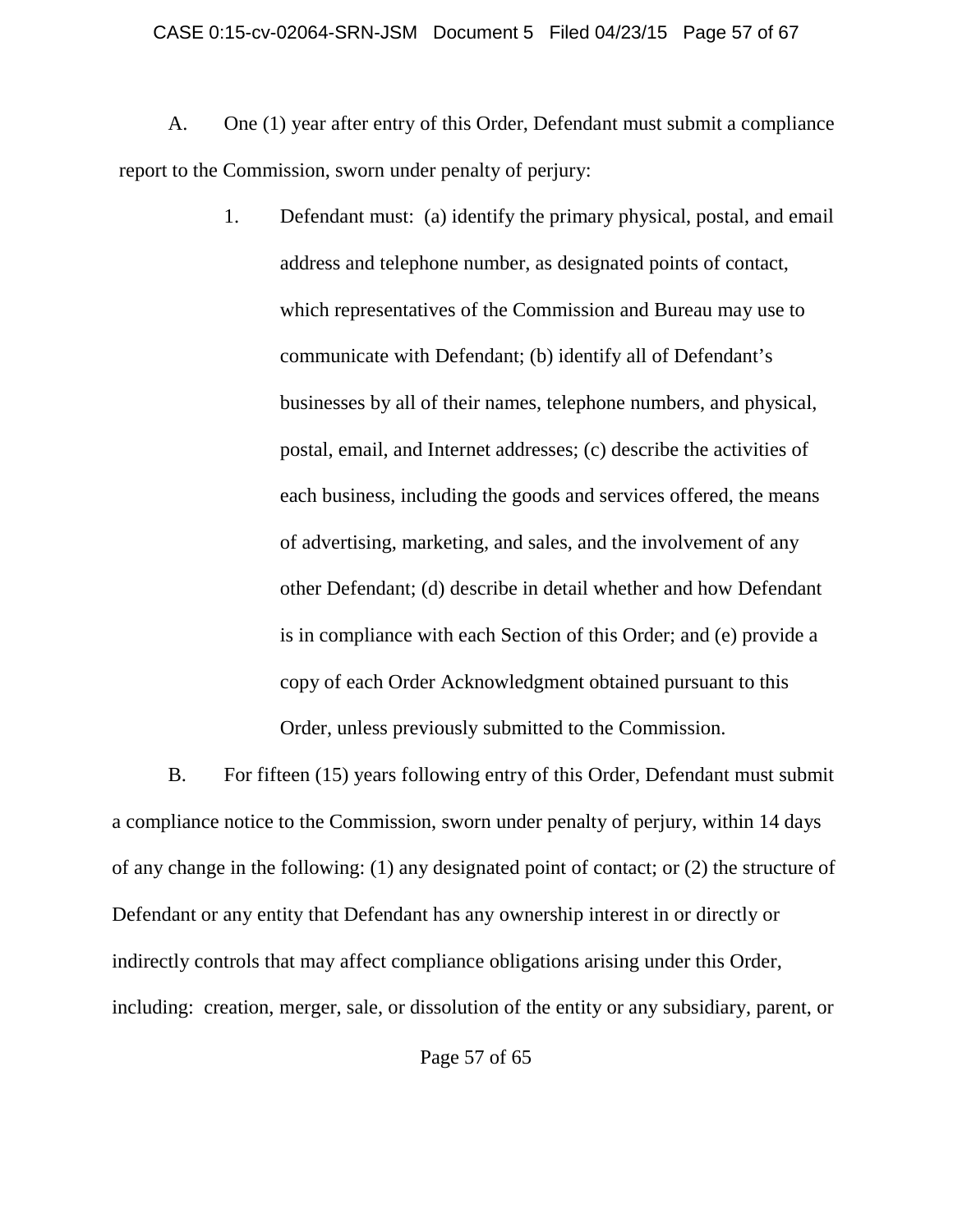#### CASE 0:15-cv-02064-SRN-JSM Document 5 Filed 04/23/15 Page 58 of 67

affiliate that engages in any acts or practices subject to this Order. The Commission will provide a copy of such notice to the Bureau.

C. Defendant must submit to the Commission notice of the filing of any bankruptcy petition, insolvency proceeding, or any similar proceeding by or against such Defendant within fourteen (14) days of its filing. The Commission will provide a copy of such notice to the Bureau.

D. Any submission to the Commission required by this Order to be sworn under penalty of perjury must be true and accurate and comply with 28 U.S.C. § 1746, such as by concluding: "I declare under penalty of perjury under the laws of the United States of America that the foregoing is true and correct. Executed on:\_\_\_\_\_" and supplying the date, signatory's full name, title (if applicable), and signature.

E. Unless otherwise directed by a Commission representative in writing, all submissions to the Commission pursuant to this Order must be emailed to DEbrief@ftc.gov or sent by overnight courier (not the U.S. Postal Service) to: Associate Director for Enforcement, Bureau of Consumer Protection, Federal Trade Commission, 600 Pennsylvania Avenue NW, Washington, DC 20580. The subject line must begin: *Federal Trade Commission and Consumer Financial Protection Bureau v. Green Tree Servicing LLC,* No. XXXX.

F. Unless otherwise directed by a Bureau representative in writing, all submissions to the Bureau pursuant to this Order must be emailed to

Page 58 of 65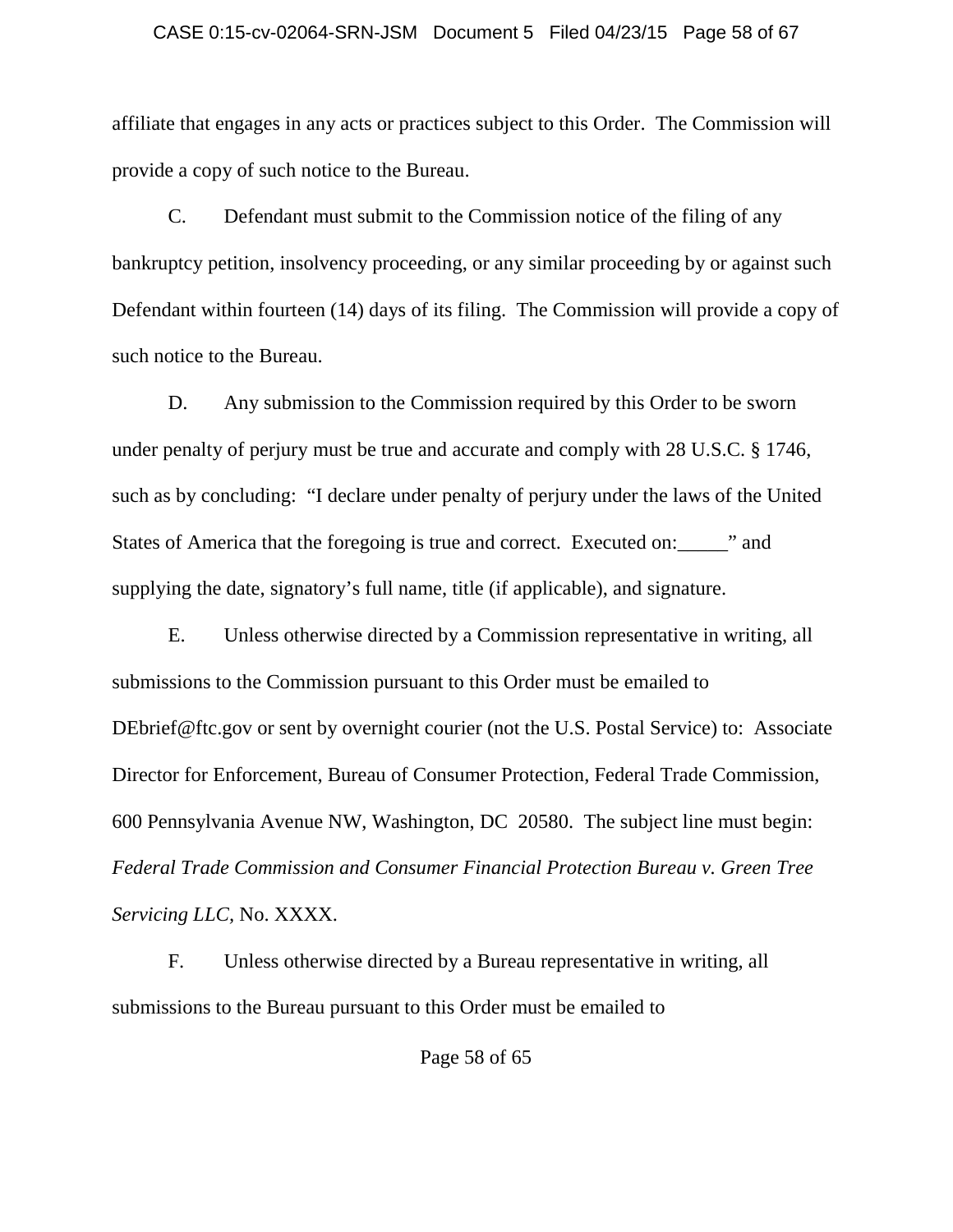Compliance@cfpb.gov or sent by the U.S. Postal Service to: Assistant Director for Enforcement, Consumer Financial Protection Bureau, ATTENTION: Office of Enforcement 1700 G Street, NW, Washington D.C. 20552. For overnight courier send to: Assistant Director for Enforcement, Consumer Financial Protection Bureau, ATTENTION: Office of Enforcement 1625 I Street,  $4^{th}$  Floor, NW, Washington, D.C. 20006. The subject line must begin: *In re* Green Tree Servicing, LLC, File No. XXXX 2014-CFPB-Docket # XXXX.

### **XIX. RECORDKEEPING**

**IT IS FURTHER ORDERED** that Defendant must create certain records for fifteen (15) years after entry of the Order, and retain each such record for 5 years, unless otherwise indicated. Specifically, Defendant must create and retain the following records:

A. Accounting records maintained in accordance with generally accepted accounting principles in effect from time to time in the United States of America, including records showing the revenues from all goods or services sold, all costs incurred in generating those revenues, and the resulting net profit or loss;

B. Personnel records showing, for each person providing services, whether as an employee or otherwise, that person's: name, addresses, and telephone numbers; job title or position; dates of service; and, if applicable, the reason for termination;

Page 59 of 65 C. Consumer files containing the names, last known addresses and phone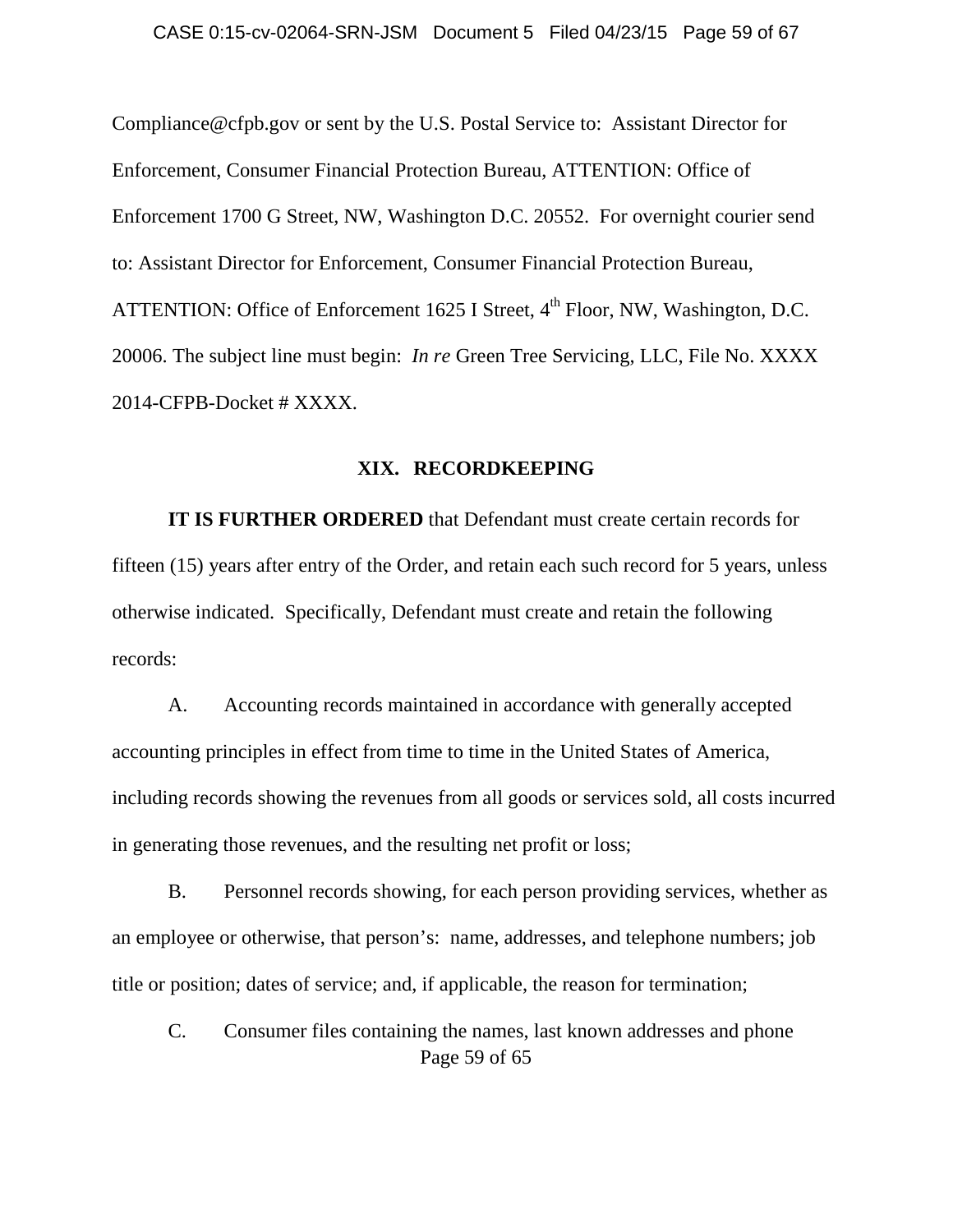### CASE 0:15-cv-02064-SRN-JSM Document 5 Filed 04/23/15 Page 60 of 67

numbers as of the date Defendant ceased servicing activity, dollar amounts of debt owed, when Defendant serviced the loan, records of Defendant's collection activity, and amounts collected by Defendant;

D. For every consumer complaint to Defendant, whether received directly, indirectly, or through a third party, records that include:

- 1. Any complaint and the date received, and the nature of the complaint as reflected in any notes, logs, or memoranda, including a description of the conduct alleged; and
- 2. The basis of the complaint, including the names of any collectors, customer service representatives, or supervisors complained about; the nature of any research conducted concerning the validity of any complaint; all documents relating to the disposition of the complaint, including records of all contacts with the consumer; Defendant's response to the complaint and the response date; whether the complaint was resolved; the date of resolution; and any action taken to correct the conduct complained about.

E. Copies of all scripts and other training materials related to the collection of debts;

F. To the extent permitted by state law, tape recordings of the complete telephone conversation for at least ninety (90) percent of all telephone calls between

Page 60 of 65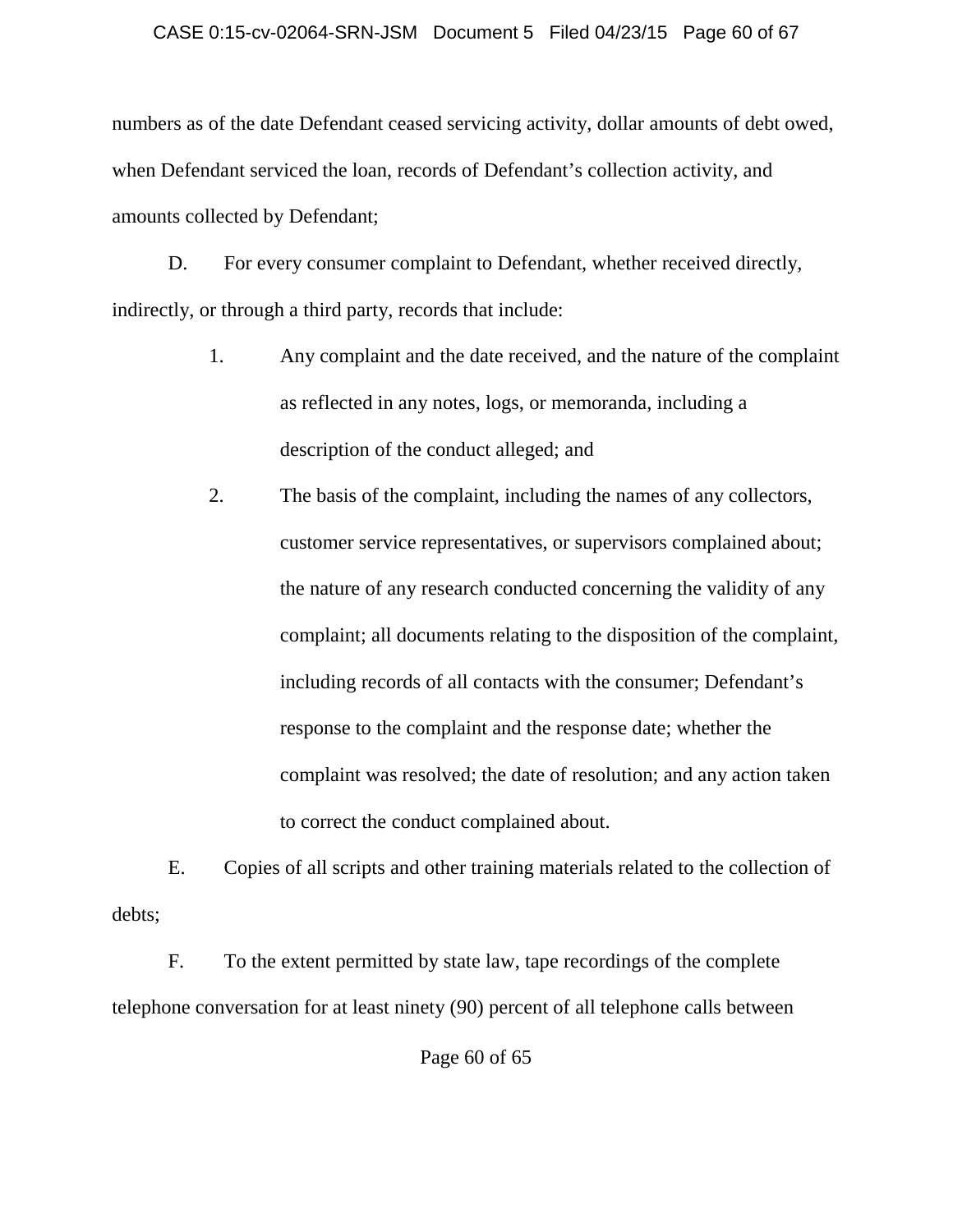#### CASE 0:15-cv-02064-SRN-JSM Document 5 Filed 04/23/15 Page 61 of 67

Defendant and anyone it contacts in collecting on past-due debts, provided that Defendant must commence making such recordings no later than three (3) months after the date of this Order and must maintain these recordings for two (2) years after they are made;

G. To the extent permitted by state law, tape recordings of the complete telephone conversation for at least ninety (90) percent of all calls in which consumers consent to payment using Speedpay or any other payment method initiated by Defendant in which a convenience fee is charged, provided that Defendant must commence making such recordings no later than three (3) months after the date of this Order and must maintain these recordings for two (2) years after they are made; and

H. All records and documents necessary to demonstrate full compliance with each provision of this Order, including procedures for responding to consumer complaints, documents related to investigations of consumer complaints, all required acknowledgments, notices, and all submissions to the Commission or Bureau.

### **XX. COMPLIANCE MONITORING**

**IT IS FURTHER ORDERED** that, for the purpose of monitoring Defendant's compliance with this Order:

Page 61 of 65 A. Within fourteen (14) days of receipt of a written request from a representative of the Commission or Bureau, Defendant must: submit additional compliance reports or other requested information, which must be sworn under penalty of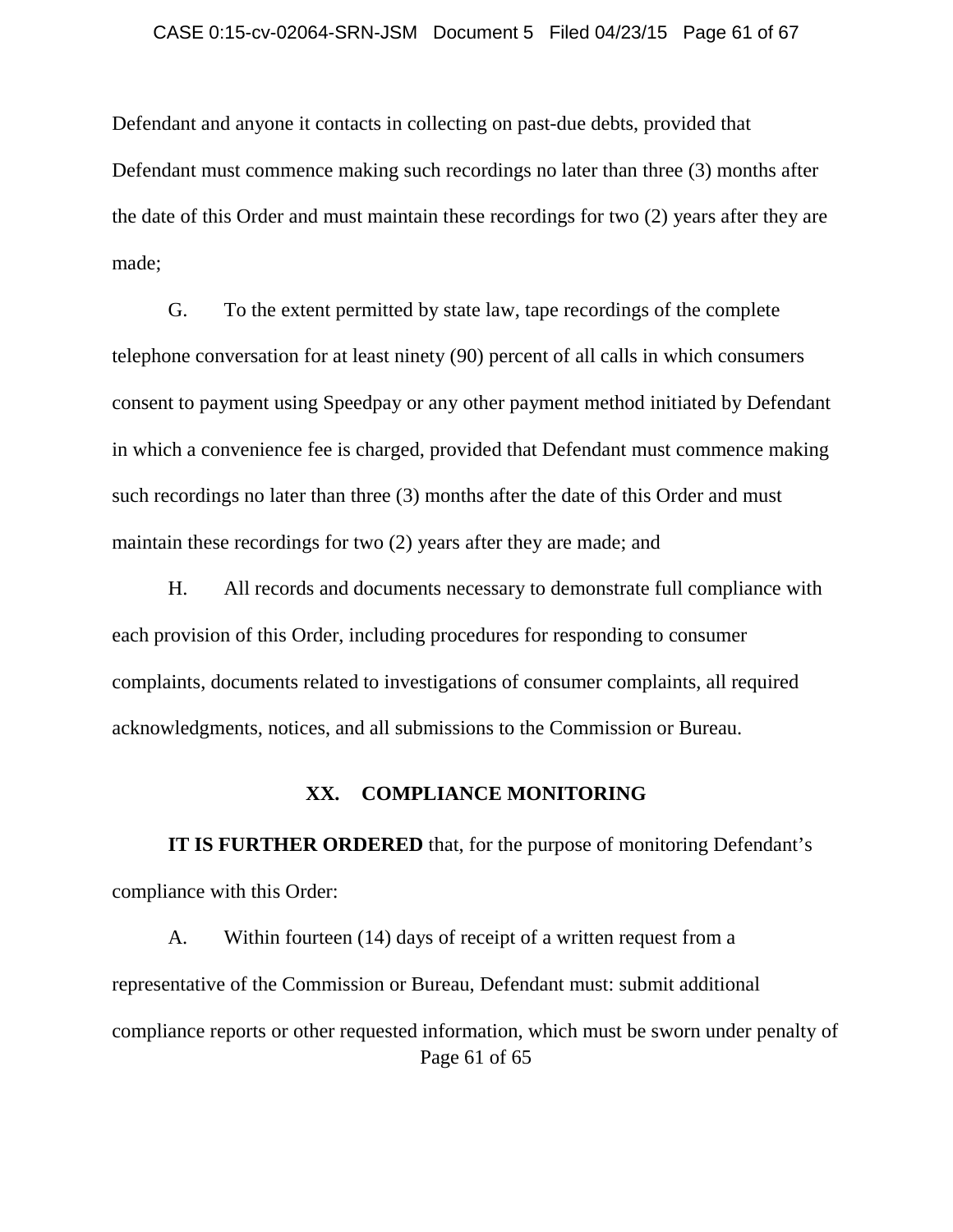### CASE 0:15-cv-02064-SRN-JSM Document 5 Filed 04/23/15 Page 62 of 67

perjury; appear for depositions; and produce documents, for inspection and copying. The Commission and Bureau are also authorized to obtain discovery, without further leave of court, using any of the procedures prescribed by Federal Rules of Civil Procedure 29, 30 (including telephonic depositions), 31, 33, 34, 36, 45, and 69, *provided that*, Defendant, after attempting to resolve a dispute without court action and for good cause shown, may file a motion with this Court seeking an order for one or more of the protections set forth in Federal Rule of Civil Procedure Rule 26(c).

B. For matters concerning this Order, the Commission and Bureau are authorized to communicate directly with Defendant. Defendant must permit representatives of the Commission or Bureau to interview any employee or other person affiliated with Defendant who has agreed to such an interview. The person interviewed may have counsel present.

C. The Commission and Bureau may use all other lawful means, including posing, through their respective representatives, as consumers, suppliers, or other individuals or entities, to Defendant or any individual or entity affiliated with Defendant, without the necessity of identification or prior notice. Nothing in this Order limits the Commission's or Bureau's lawful use of compulsory process, pursuant to Sections 9 and 20 of the FTC Act, 15 U.S.C. §§ 49, 57b-1, or Section 1052 of the CFPA, 12 U.S.C. § 5562.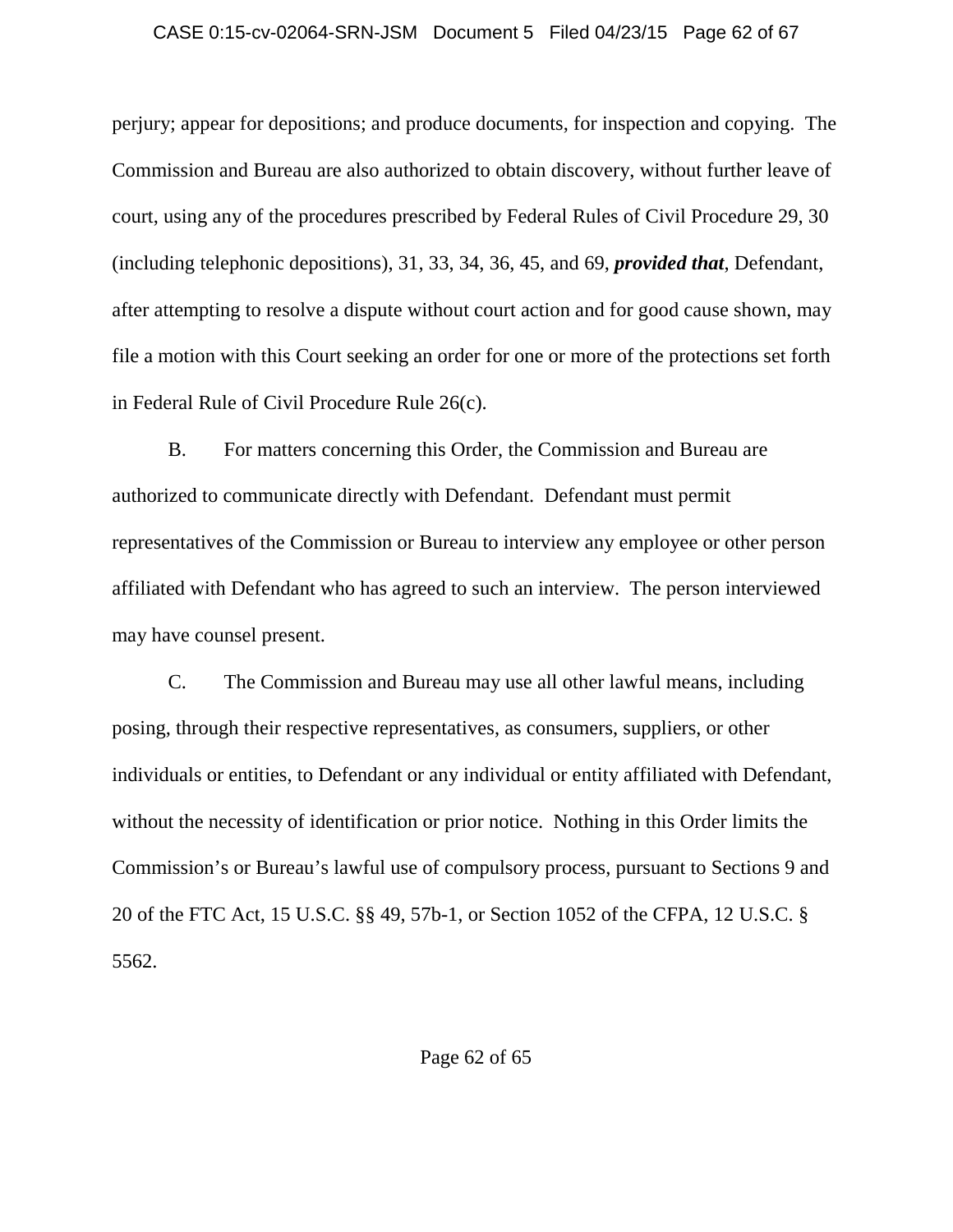*Provided that*, consistent with the Memorandum of Understanding between the Commission and the Bureau, Plaintiffs shall endeavor to coordinate enforcement of their rights under this Order to minimize duplication of efforts and burden on Defendant.

# **XXI. RETENTION OF JURISDICTION**

**IT IS FURTHER ORDERED** that although this action will be dismissed, this Court retains jurisdiction of this matter for purposes of construction, modification, and enforcement of this Order.

SO ORDERED this  $23<sup>rd</sup>$  day of April, 2015.

s/Susan Richard Nelson SUSAN RICHARD NELSON United States District Court Judge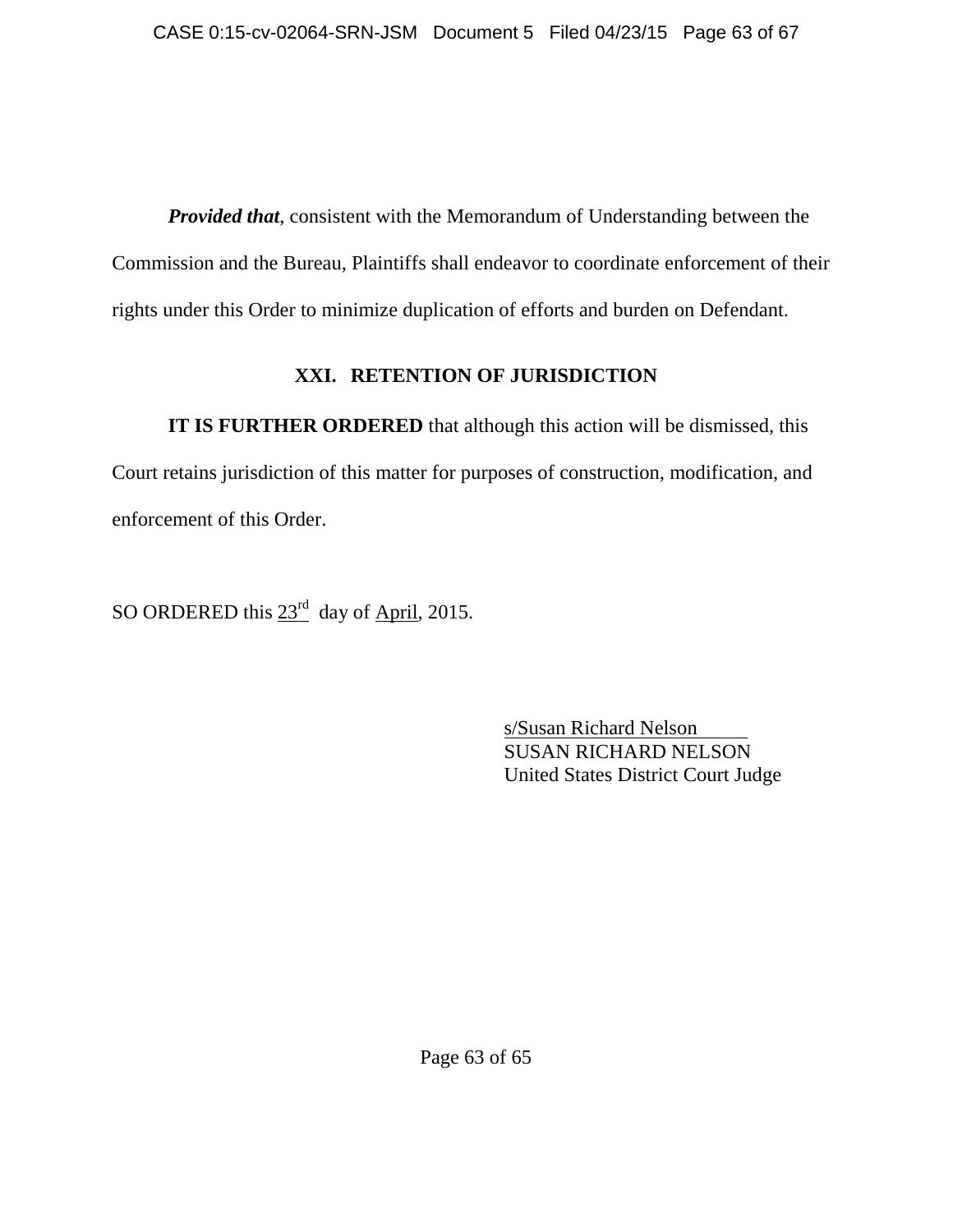CASE 0:15-cv-02064-SRN-JSM Document 5 Filed 04/23/15 Page 64 of 67

### FOR PLAINTIFFS:

Lotte

LISA ROTHFARB Maryland Bar **DANIEL DWYER** California Bar No.286701 Federal Trade Commission 600 Pennsylvania Avenue, N.W. Washington, D.C. 20580 Tel: (202) 326-2602 Fax: (202) 326-3768

Date:  $4/21/2015$ 

Albren Tren Com

**JAMES SUGARMAN** Washington Bar No. 39107 KIRSTEN IVEY-COLSON Washington, DC Bar No. 470102 Consumer Financial Protection Bureau 1700 G Street NW Washington. DC 20552 Tel: (202) 435-7493 Fax: (202) 435-7722

Page 64 of 65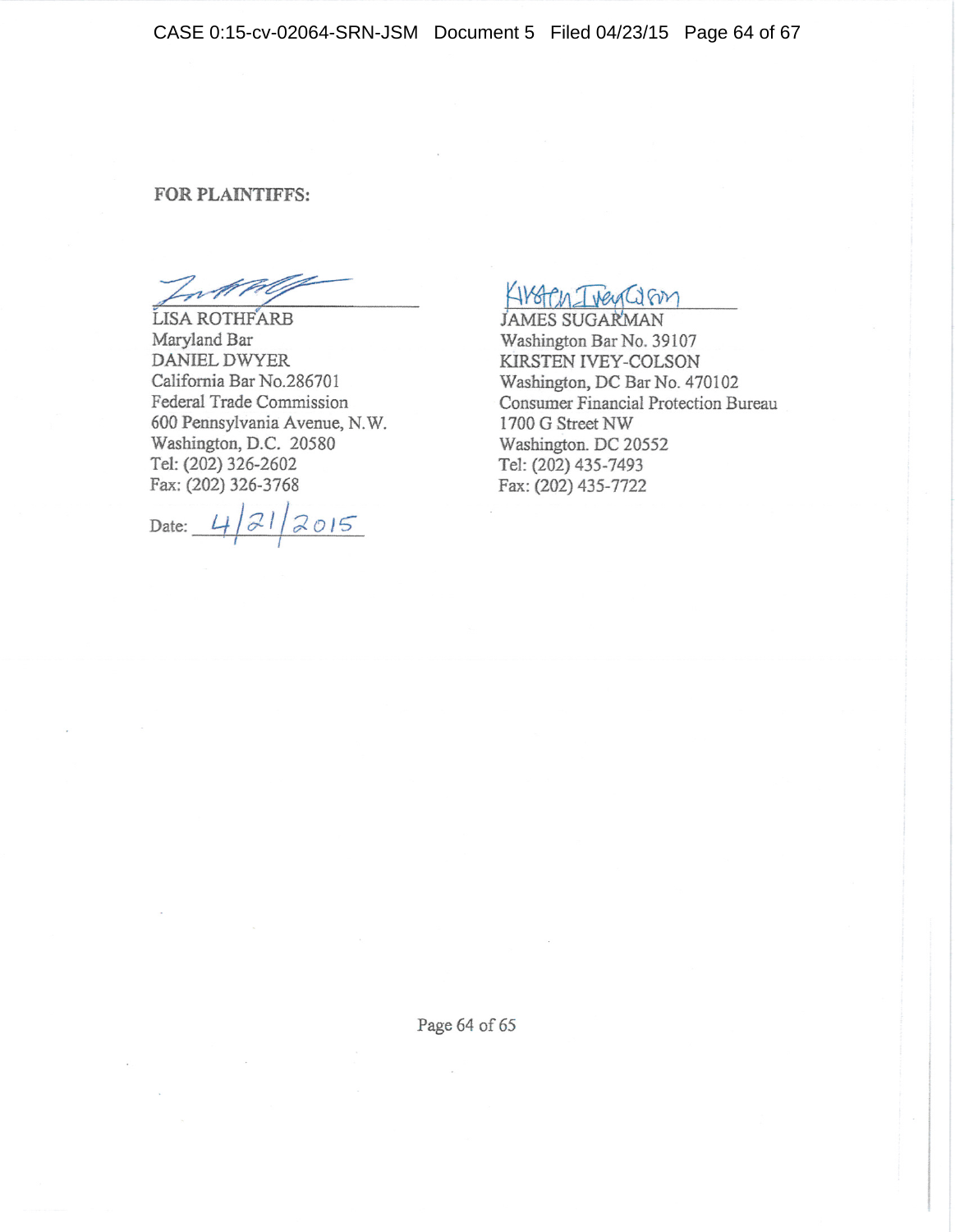# FOR DEFENDANT GREEN TREE SERVICING LLC

THOMAS J. FRANCO

President Green Tree Servicing LLC 345 St. Peter Street St. Paul, MN 55102

Date:  $2/20/15$ 

**STEVEN M. KAPLAN** Washington, DC Bar No. 447308 **K&L Gates LLP** 1601 K Street NW Washington, DC 20006-1600 Tel: (202) 778-9204

Date:

ELIZABETH L. MCKEEN California Bar No. 216690 O'Melveny & Myers LLP 610 Newport Center Dr., Ste 1700 Newport Beach, CA 92660 Tel: (949) 823-7150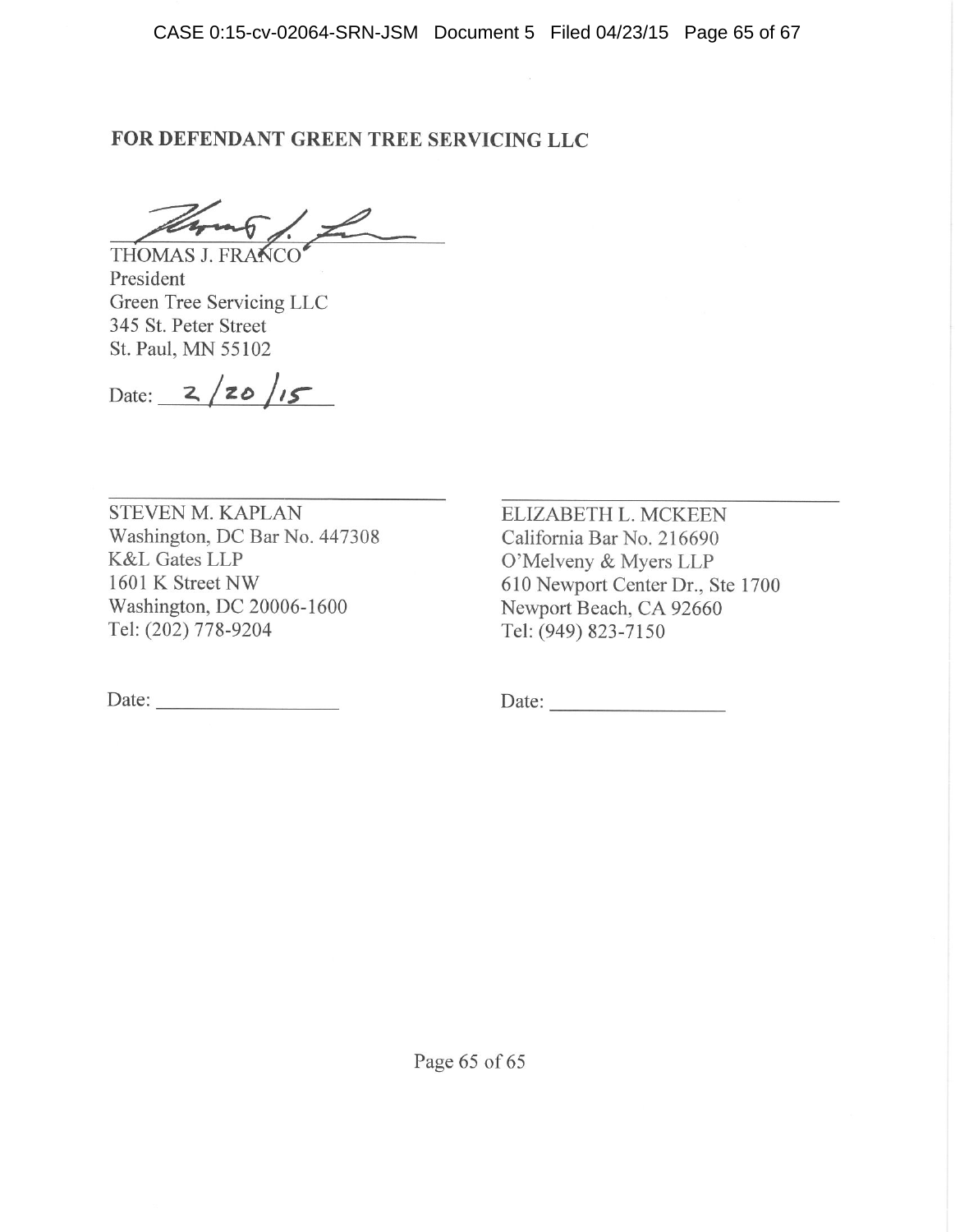# FOR DEFENDANT GREEN TREE SERVICING LLC

THOMAS J. FRANCO President Green Tree Servicing LLC 345 St. Peter Street St. Paul, MN 55102

Date:

STEVEN M. KĂPLAN Washington, DC Bar No. 447308 **K&L Gates LLP** 1601 K Street NW Washington, DC 20006-1600 Tel: (202) 778-9204

Date:  $\frac{2}{2015}$ 

ELIZABETH L. MCKEEN California Bar No. 216690 O'Melveny & Myers LLP 610 Newport Center Dr., Ste 1700 Newport Beach, CA 92660 Tel: (949) 823-7150

Date:

Page 65 of 65